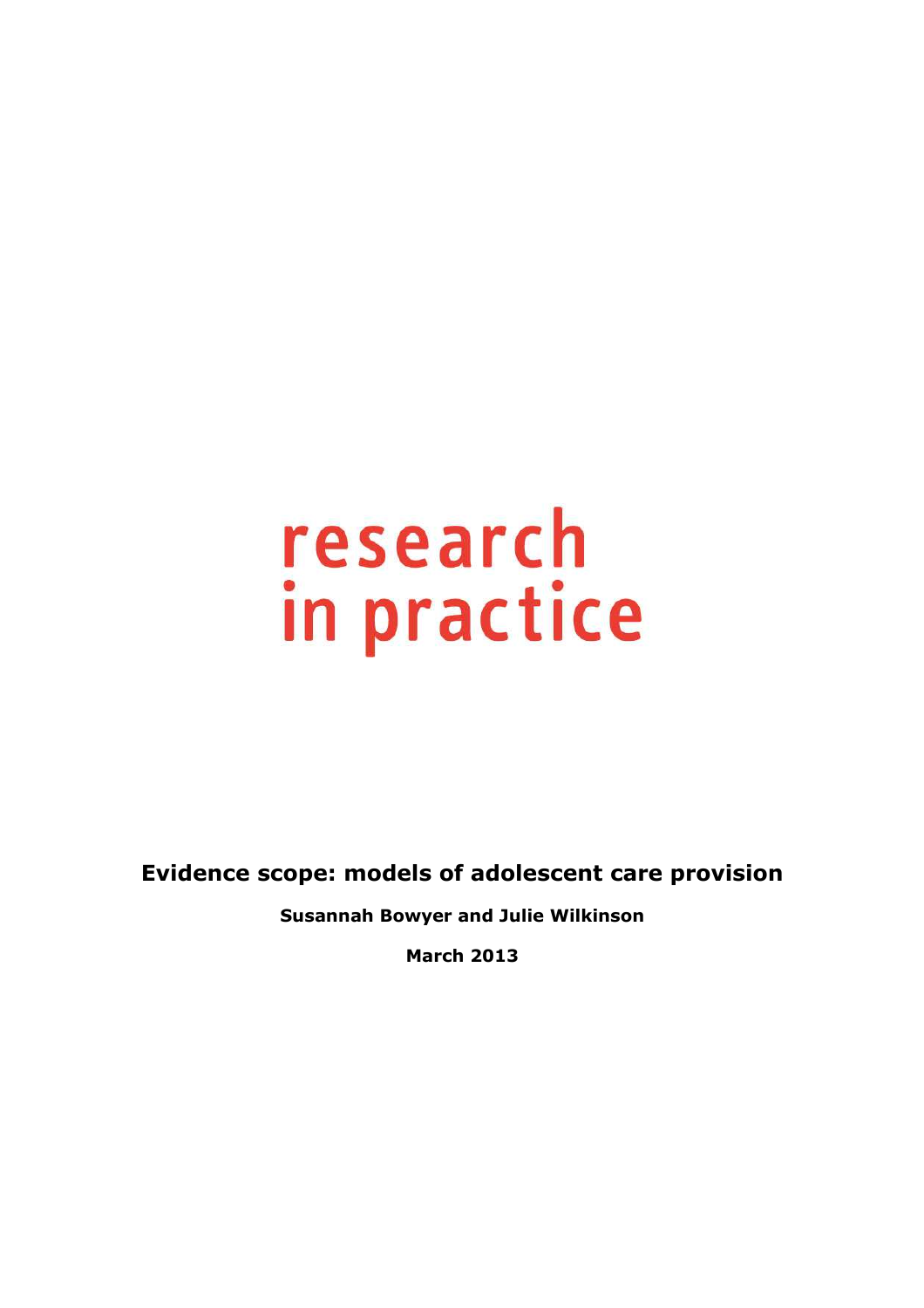# **Contents**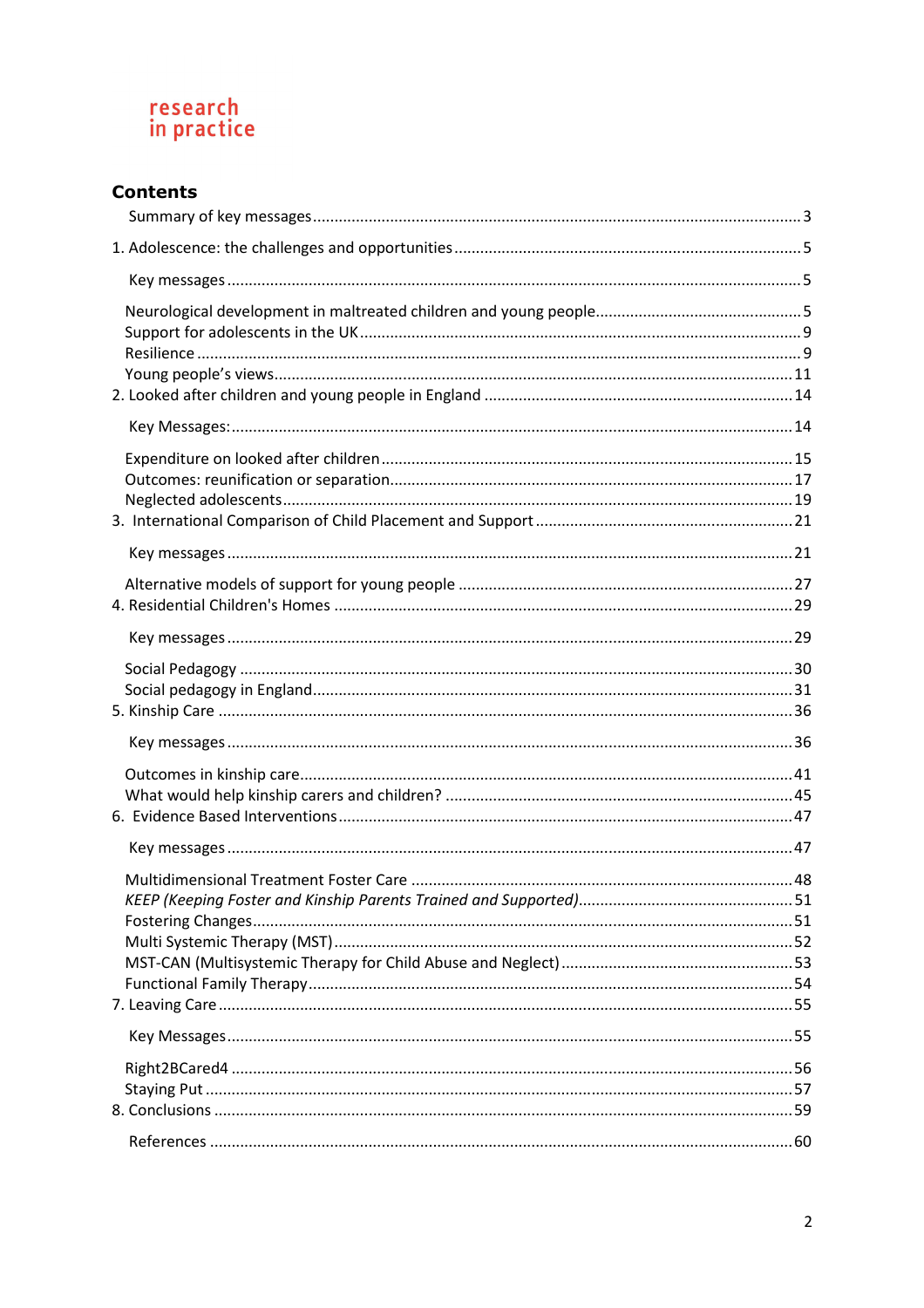This rapid review examines the evidence on models of adolescent care provision beyond the residential children's home model. A 2012 report by the Education Select Committee found that the child protection system does not meet the needs of older children and recommended an urgent review of the support offered to this group (House of Commons Education Committee, 2012). This view is endorsed by the Association of Directors of Children's Services (ADCS) who recognise a poor track record of intervening with adolescents, particularly when they first enter the care system in their teens (ADCS 2012).

# **This review provides evidence on the following questions:**

- what alternatives are there to approaches currently taken in this country for adolescents in care?
- what is the evidence on outcomes in relation to these approaches?
- are there particular messages on effective work with young people who enter the care system as adolescents?
- how might promising models inform service redesign if a particular approach is not replicable in England?

An on-line search using social science databases (SocINDEX and Social Care Online) was undertaken, as well as searches of key websites such as Department for Education, Research in Practice (RiP), Thomas Coram Research Unit and others. Responses were sought from local authorities engaged in innovative practice. This is by no means a full systematic review, but a summary of evidence from a variety of sources intended as a springboard for discussion.

#### **Summary of key messages**

Whatever the service approach or socio-cultural context, positive outcomes are associated with the quality and stability of the relationships that a young person in the care system is able to maintain and/or develop with key adults and with pro-social peers. This may include birth parents; in kinship care it will focus on other family members. Social workers, residential care workers, social pedagogues, teachers, peers and mentors are all potential key figures. Building damaged young people's capacity to develop sustained relationships of trust may require formal therapeutic intervention. It will certainly require stability. It will also call for perseverance and tenacity from those engaged with young people likely to be displaying challenging behaviour and with negative attachment models from their early family life. Putting in place the structures to support and maintain such relationships should be the core focus of service development across all and any models of care provision.

• advances in child development research provide new evidence of the impact of maltreatment on every aspect of early child development which may lead in adolescence to increased risk-taking behaviour, delinquency, promiscuity, eating disorders and addictive behaviours and difficulty controlling emotions. These developmental issues need to be taken into account when formulating services for young people with a longstanding family history of maltreatment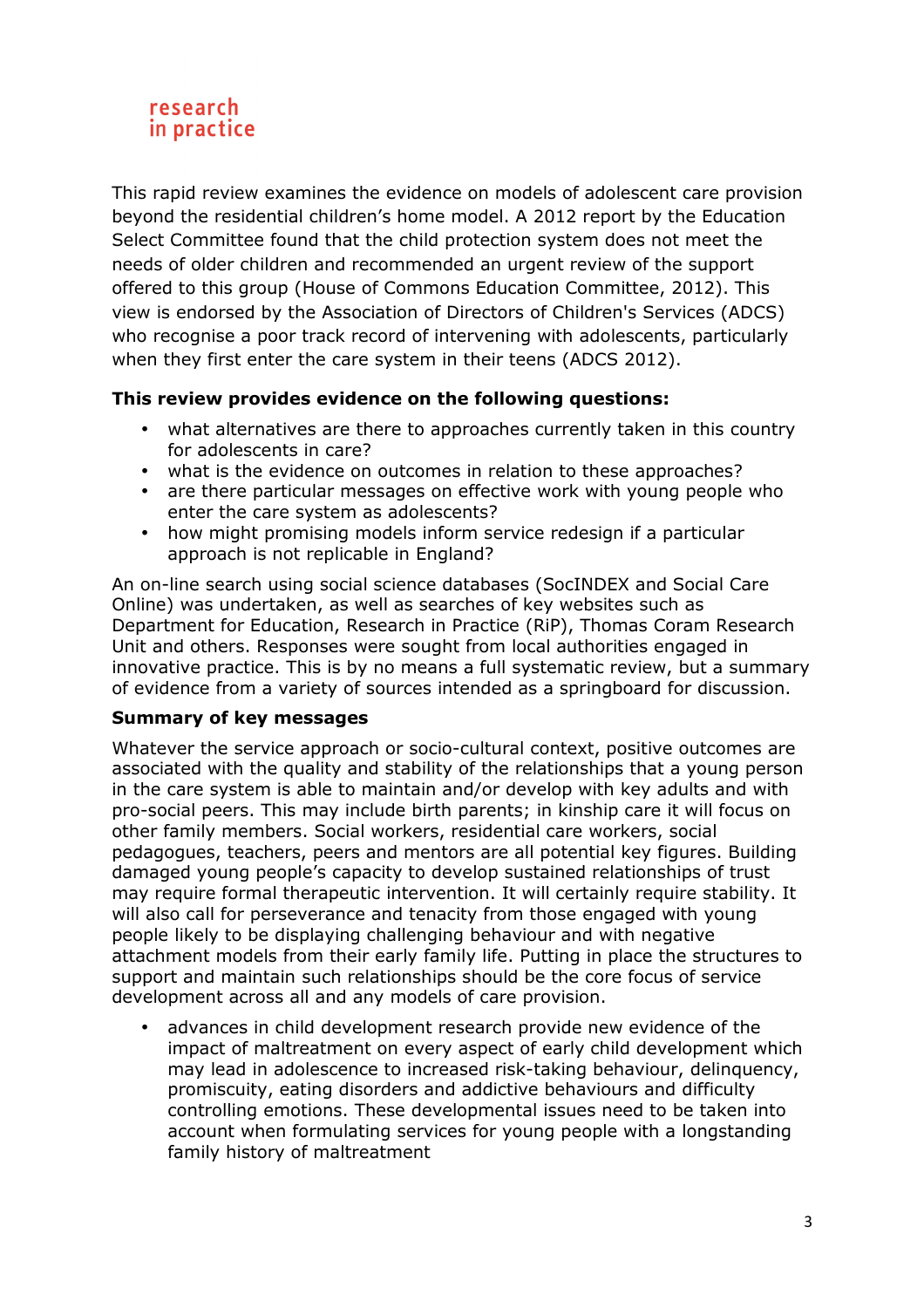- while different forms of service offer promising alternative approaches there is no one 'magic bullet' model of care that has been found to be more effective than those currently in use in England
- differences in culture and attitude towards both welfare services and the construct of 'family' inform the concept of care and the shape of services internationally
- where care is seen as part of a continuum of services, and not as a last resort, early support is likely to be available to children and families with the potential to avert the escalation of problems and entry to care as a result of a crisis incident
- where residential care is viewed as an important support and therapeutic service there is a high degree of professionalisation of residential care staff
- social pedagogy is widely used in some European countries, in children's homes, child care, education and other services. This takes a holistic view of the child and emphasises working closely with the child or young person, the family and the wider community
- the evaluation of the social pedagogy pilot in England did not show significant differences in outcomes between children in pilot homes and non-pilot homes. However, the results must be interpreted in the context of challenges to the implementation process and a short term evaluation study
- kinship care is an alternative form of provision and generally provides a higher degree of stability for younger children, though older children have higher levels of disruption. Many formal and informal kinship carers are grandparents dealing with children with very challenging behaviour, as well as the pressures of poverty, ill health and disability. They receive limited support to meet these challenges, particularly in informal kinship care arrangements
- a number of intensive interventions have been found to be effective for young people with challenging behaviour and/or at risk of being placed in care or custody; these include Multi-Systemic Therapy, Multidimensional Treatment Foster Care and Family Functional Therapy
- gradual tapering off of support after specific interventions are completed increases the likelihood that gains made whilst on the programme are sustained
- implementation of new models and programmes must take account of the growing body of evidence on supporting successful implementation (see for instance Wiggins et al's report for DfE 2012)
- young people leaving care are vulnerable. Provision of support and, where possible, the option to stay with their foster family are crucial in ensuring that a transition to independence is akin to that experienced by young people in the general population.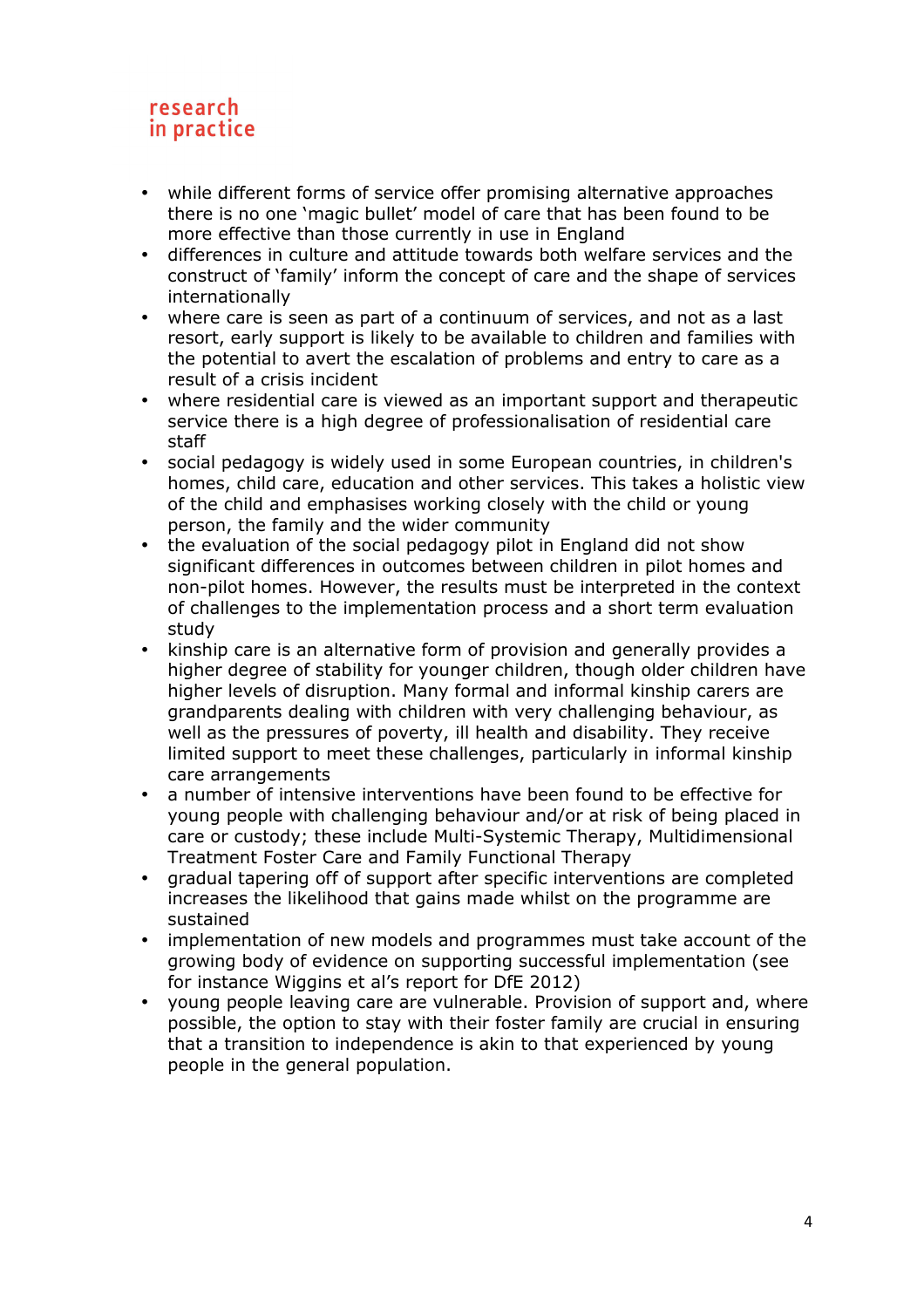# **1. Adolescence: the challenges and opportunities**

*Around the time of puberty the brain has a growth spurt in the higher regions which govern planning, impulse control, reasoning and the regulation and reaction to emotions. Prior to this growth spurt young people are more prone to engage in dangerous risk-taking behaviour and are not sufficiently able to interpret emotions, particularly if there is no secure attachment figure available to help them negotiate these tasks. This is because they rely on their more primitive limbic response and lack the more mature cortex which can override it. Capabilities in these areas may always be inhibited if young people have experienced aggressive/hostile or neglectful parenting in childhood* (Brown and Ward 2012: 47)

#### **Key messages**

- When working to achieve permanence and stability there are challenges and opportunities at every stage of children and young people's development. Working with the evidence on developmental stages in order will increase the likelihood of successful engagement and intervention
- adolescence is a period of accelerated physical, hormonal and neurological development. One aspect of this is a propensity for impulsive and risktaking behaviours
- for adolescents who have been maltreated during childhood, risk-taking behaviour may be exacerbated by the combination of developmental factors and the likely absence of a positive adult attachment figure
- exposure to chronic stress in early life can result in impairment to the areas of the brain that are responsible for 'executive functioning'
- around 80% of neglected and abused children are thought to develop the disorganised attachment styles strongly associated with later psychopathology
- any discussion of care options should be linked into wider systems thinking about how intervention earlier in children's lives may mitigate these damaging impacts of adversity
- good chronology and case records and proactive case management are vital to a clear understanding of young people's past experience and its impact on the present.

#### **Neurological development in maltreated children and young people**

Like the early years, adolescence is a time of dramatic physical and hormonal change. Normal puberty and adolescence lead to physical maturation, but the brain lags behind in development, especially in the areas that allow teenagers to reason and think logically. Most teenagers act impulsively at times because their frontal lobe (the cortex), which governs planning, impulse control and reasoning, is not yet mature. Impulsive behaviour, poor decisions, and increased risk-taking are all part of the normal teenage experience. Similarly, sensation seeking and risky behaviours are associated with the teenage years, particularly amongst adolescent boys (Child Information Gateway, 2009).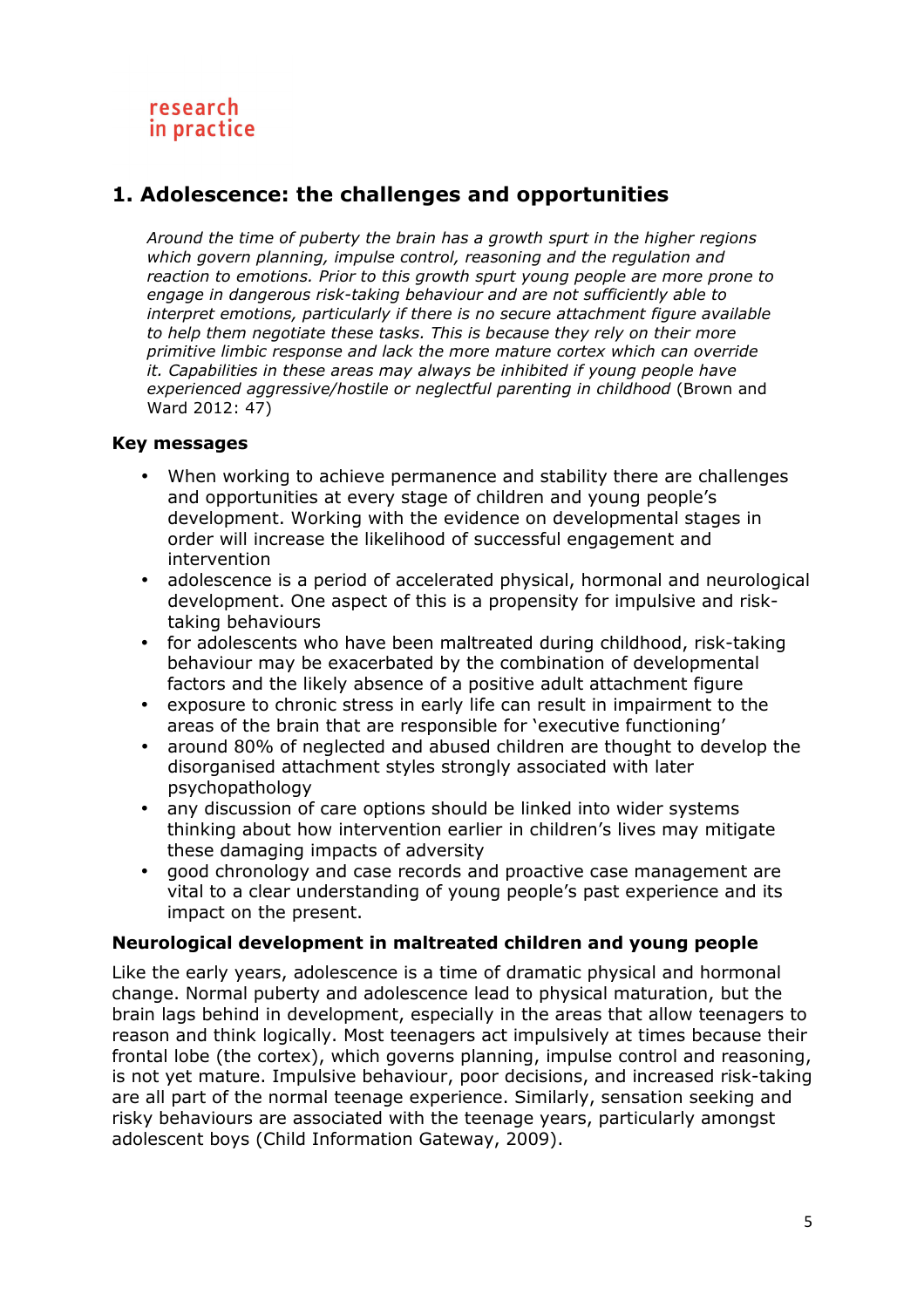

Teenagers who have been abused or neglected are at greater risk of displaying impulsive, or other maladaptive behaviours. Abusive experiences cause the parts of the brain that focus on survival to become over-activated, and can "wear out" other parts of the brain, particularly those parts involved in executive functioning. There are three key dimensions to executive function: working memory, (the capacity to hold and manipulate information in the brain over short periods of time); inhibitory control, (the skill to master and filter out thoughts impulses and distractions, and think before action is taken); and cognitive or mental flexibility (the capacity to adjust to changed demands) (Child Information Gateway, 2009; Brown and Ward 2012).

If a child lives in a threatening, chaotic world, their brain may become hyperalert for danger. This chronic stimulation of the brain's fear response means that the regions of the brain involved in this response are frequently activated, while other regions of the brain, such as those involved in complex thought and abstract cognition, are less frequently activated (Perry, 2000; Child Information Gateway, 2009; Brown and Ward, 2012)

Brain development is sequential, so early alteration of the brain's architecture can have severe consequences for future learning, behaviour and health. Stress exposure early in life can result in long-term dysfunction in the systems that mediate emotional responses, abstract thinking and social interaction. This may impair a child's ability to cope with stressful circumstances, increase risk taking behaviour, and inhibit children and young people's ability to form positive relationships. This makes the teenage years particularly risky, with increased likelihood of risk taking behaviour, delinquency, promiscuity, eating disorders and addictive behaviours and difficulty controlling emotions (Brown and Ward, 2012; Child Information Gateway, 2009).

Children who have experienced the trauma of abuse or neglect may show a range of maladaptive behaviours:

- **Hyperarousal:** When children are exposed to chronic, traumatic stress, their brains sensitize the pathways for the fear response and create memories that automatically trigger that response without conscious thought. These children have an altered baseline for arousal, and they tend to overreact to triggers that other children find non-threatening. They may be highly sensitive to non-verbal cues, such as eye contact or a touch on the arm, and may read these actions as threats. Because they feel the need to constantly monitor non-verbal cues for threats, their brains are less able to interpret and respond to verbal cues, even when they are in a non-threatening environment
- **Dissociation:** Children who are the victims of repeated abuse may respond to that abuse -and later in life to other unpleasantness -by mentally and emotionally removing themselves from the situation. This coping mechanism of dissociation allows the child to pretend that what is happening is not real
- **Disrupted Attachment Process:** Young infants depend on positive interactions with caregivers to develop appropriate emotional control and response. Ongoing abuse or neglect can result in disrupted attachment. Children who have experienced disrupted attachments may have more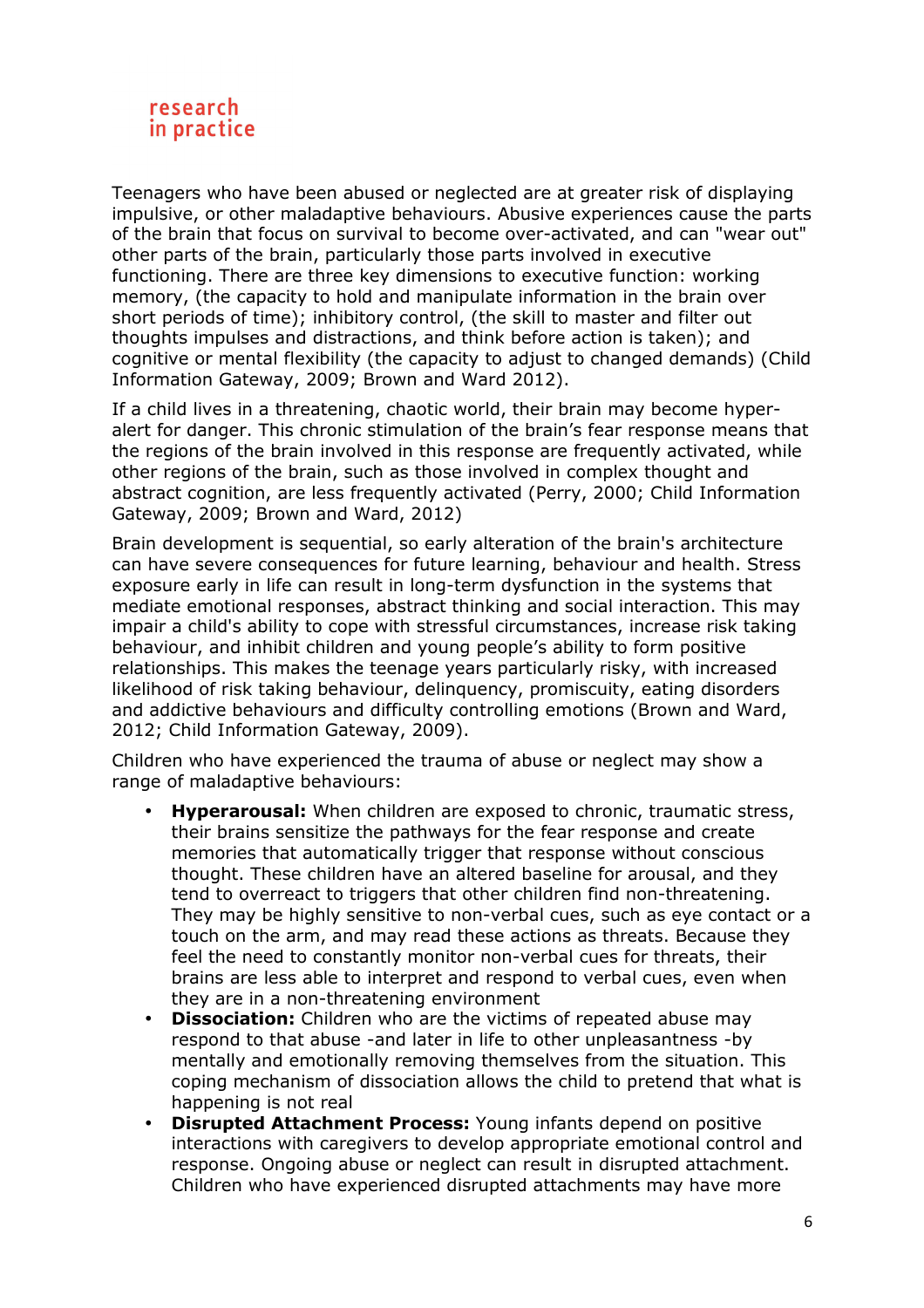

difficulties regulating their emotions and showing empathy for others. These children may also have difficulties forming attachments later in life. (Child Information Gateway, 2009)

The evidence of the damaging impact of early childhood neglect and abuse makes a compelling case for early preventive action. Children who have been abused or neglected need nurturance, stability, predictability, understanding, and support. They need frequent, repeated experiences of these kinds to begin altering their view of the world from one that is uncaring or hostile to one that is caring and supportive (Brown and Ward, 2012; Child Information Gateway, 2009).

Brown and Ward (2012: 94-96) outline potential 'pathways to permanence' in relation to a child remaining with or separating from a birth family. These timelines, which show the best and worst case scenarios related to child development timescales, illustrate how proactive and reactive case work can lead to different outcomes.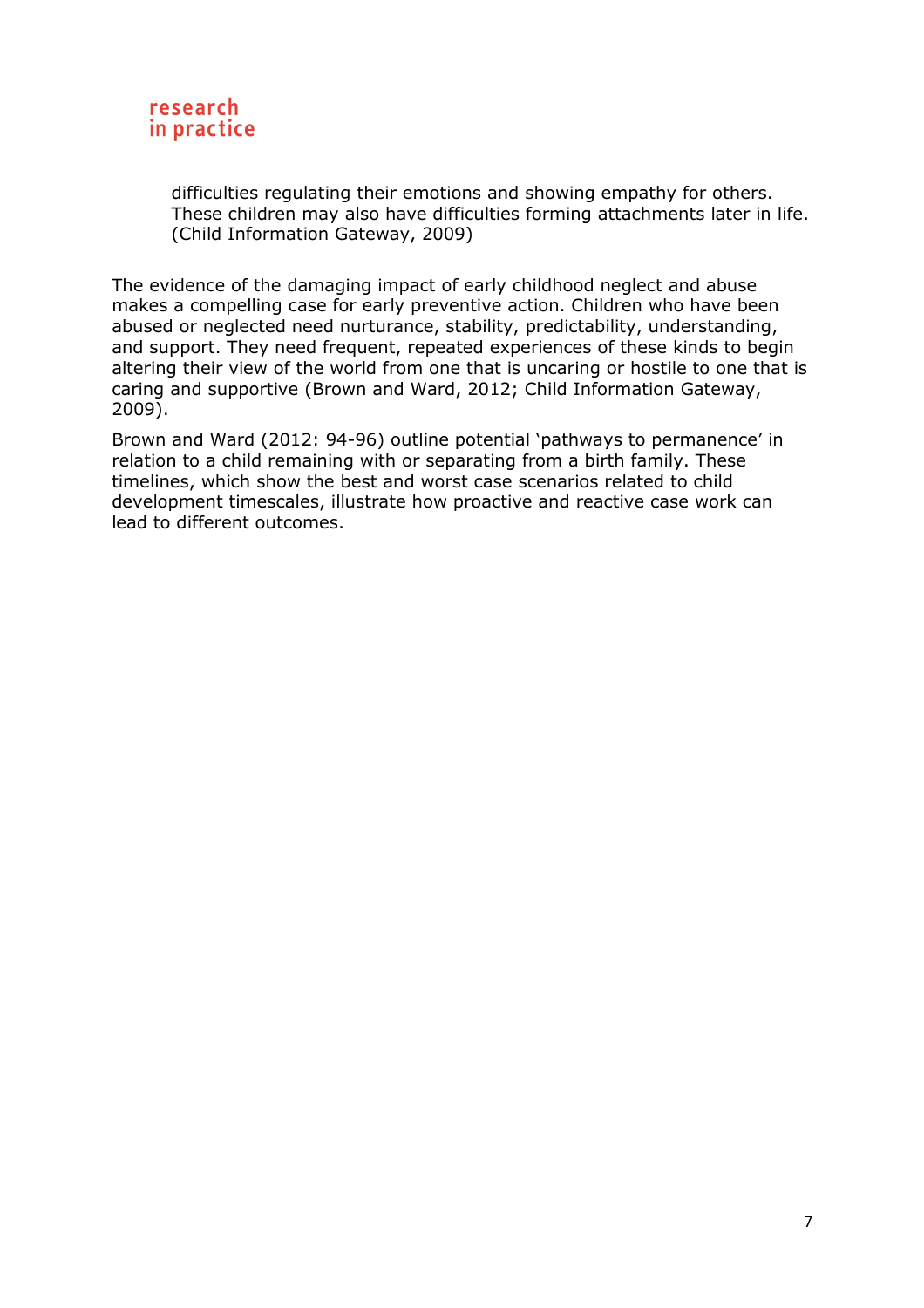| Age of child<br>Key points in a child's developmental<br>timeframe | <b>Proactive case work and timely decision</b><br>making: positive outcomes | Reactive case work and delayed decision<br>making: cumulative jeopardy |
|--------------------------------------------------------------------|-----------------------------------------------------------------------------|------------------------------------------------------------------------|
|--------------------------------------------------------------------|-----------------------------------------------------------------------------|------------------------------------------------------------------------|

# **Pathway to permanence: remaining with birth parents**

| <b>Adolescence</b> | Around the time of puberty the brain has a<br>growth spurt in the higher regions which<br>govern, planning, impulse control, reasoning<br>and the regulation and reaction to emotions.<br>Prior to this growth spurt young people are<br>more prone to engage in dangerous risk<br>taking behaviour and are not sufficiently able<br>to interpret emotions, particularly if there is<br>no secure attachment figure available to<br>them to help them negotiate these tasks. This<br>is because they rely on their more primitive<br>limbic response and lack the more mature<br>cortex which can override the limbic<br>response. Young people may never develop<br>these capabilities if development in other<br>areas of the brain is not sufficient. | Young person has remained with birth<br>$\bullet$<br>parents and has close bond with<br>extended family.<br>Young person's brain is continuing to<br>$\bullet$<br>develop healthily and young person has<br>started to be able to plan, control<br>impulses, reason and regulate and react<br>to emotions.<br>Young person continues to have secure<br>attachment figures who help to negotiate<br>their developmental tasks of<br>adolescence.<br>Young person engages well with school<br>and plans to continue in higher<br>education. | Young person has frequently moved<br>٠<br>between parents and relatives as<br>situation at home has been unstable.<br>Parents have often made slight<br>$\bullet$<br>improvements and have abstained from<br>drug use over short periods but this has<br>not been maintained in the long term.<br>Domestic violence has continued<br>٠<br>throughout.<br>Young person engages in risk taking<br>behaviour and finds it difficult to form<br>positive peer relationships.<br>Young person also has difficulties in<br>$\bullet$<br>being able to empathise, to reason and<br>to regulate and interpret emotions.<br>Development in young person's higher<br>regions of the brain has been limited.<br>Young person involved with youth<br>$\bullet$<br>offending team and does not engage<br>with school.<br>Young person has begun to use alcohol.<br>٠ |
|--------------------|----------------------------------------------------------------------------------------------------------------------------------------------------------------------------------------------------------------------------------------------------------------------------------------------------------------------------------------------------------------------------------------------------------------------------------------------------------------------------------------------------------------------------------------------------------------------------------------------------------------------------------------------------------------------------------------------------------------------------------------------------------|-------------------------------------------------------------------------------------------------------------------------------------------------------------------------------------------------------------------------------------------------------------------------------------------------------------------------------------------------------------------------------------------------------------------------------------------------------------------------------------------------------------------------------------------|---------------------------------------------------------------------------------------------------------------------------------------------------------------------------------------------------------------------------------------------------------------------------------------------------------------------------------------------------------------------------------------------------------------------------------------------------------------------------------------------------------------------------------------------------------------------------------------------------------------------------------------------------------------------------------------------------------------------------------------------------------------------------------------------------------------------------------------------------------|

#### **Pathway to permanence: separation**

| <b>Adolescence</b> | Around the time of puberty the brain has a<br>growth spurt in the higher regions which<br>govern, planning, impulse control, reasoning<br>and the regulation and reaction to emotions.<br>Prior to this growth spurt young people are<br>more prone to engage in dangerous risk<br>taking behaviour and are not sufficiently able<br>to interpret emotions, particularly if there is<br>no secure attachment figure available to<br>them to help them negotiate these tasks.<br>This is because they rely on their more<br>primitive limbic response and lack the more<br>mature cortex which can override the limbic<br>response. Capabilities in these areas may<br>always be impaired if the young person has<br>experienced a childhood of aggressive.<br>hostile or neglectful parenting. | Young person has remained with<br>adoptive family.<br>Young person's brain is continuing to<br>develop healthily and child has started to<br>be able to plan, control impulses, reason<br>and regulate and react to emotions.<br>Young person continues to have secure<br>attachment figures who help to negotiate<br>their developmental tasks of<br>adolescence.<br>Young person is making good progress<br>in school. | Young person has remained in foster<br>care and has experienced several<br>placements<br>Young person engages in risk taking<br>behaviour and finds it difficult to form<br>positive peer relationships.<br>Young person also has difficulties in<br>being able to empathise, to reason and<br>to regulate and interpret emotions.<br>Development in child's higher regions of<br>the brain has been limited.<br>Young person excluded from mainstream<br>school due to aggressive behaviour. |
|--------------------|------------------------------------------------------------------------------------------------------------------------------------------------------------------------------------------------------------------------------------------------------------------------------------------------------------------------------------------------------------------------------------------------------------------------------------------------------------------------------------------------------------------------------------------------------------------------------------------------------------------------------------------------------------------------------------------------------------------------------------------------------------------------------------------------|--------------------------------------------------------------------------------------------------------------------------------------------------------------------------------------------------------------------------------------------------------------------------------------------------------------------------------------------------------------------------------------------------------------------------|-----------------------------------------------------------------------------------------------------------------------------------------------------------------------------------------------------------------------------------------------------------------------------------------------------------------------------------------------------------------------------------------------------------------------------------------------------------------------------------------------|
|--------------------|------------------------------------------------------------------------------------------------------------------------------------------------------------------------------------------------------------------------------------------------------------------------------------------------------------------------------------------------------------------------------------------------------------------------------------------------------------------------------------------------------------------------------------------------------------------------------------------------------------------------------------------------------------------------------------------------------------------------------------------------------------------------------------------------|--------------------------------------------------------------------------------------------------------------------------------------------------------------------------------------------------------------------------------------------------------------------------------------------------------------------------------------------------------------------------------------------------------------------------|-----------------------------------------------------------------------------------------------------------------------------------------------------------------------------------------------------------------------------------------------------------------------------------------------------------------------------------------------------------------------------------------------------------------------------------------------------------------------------------------------|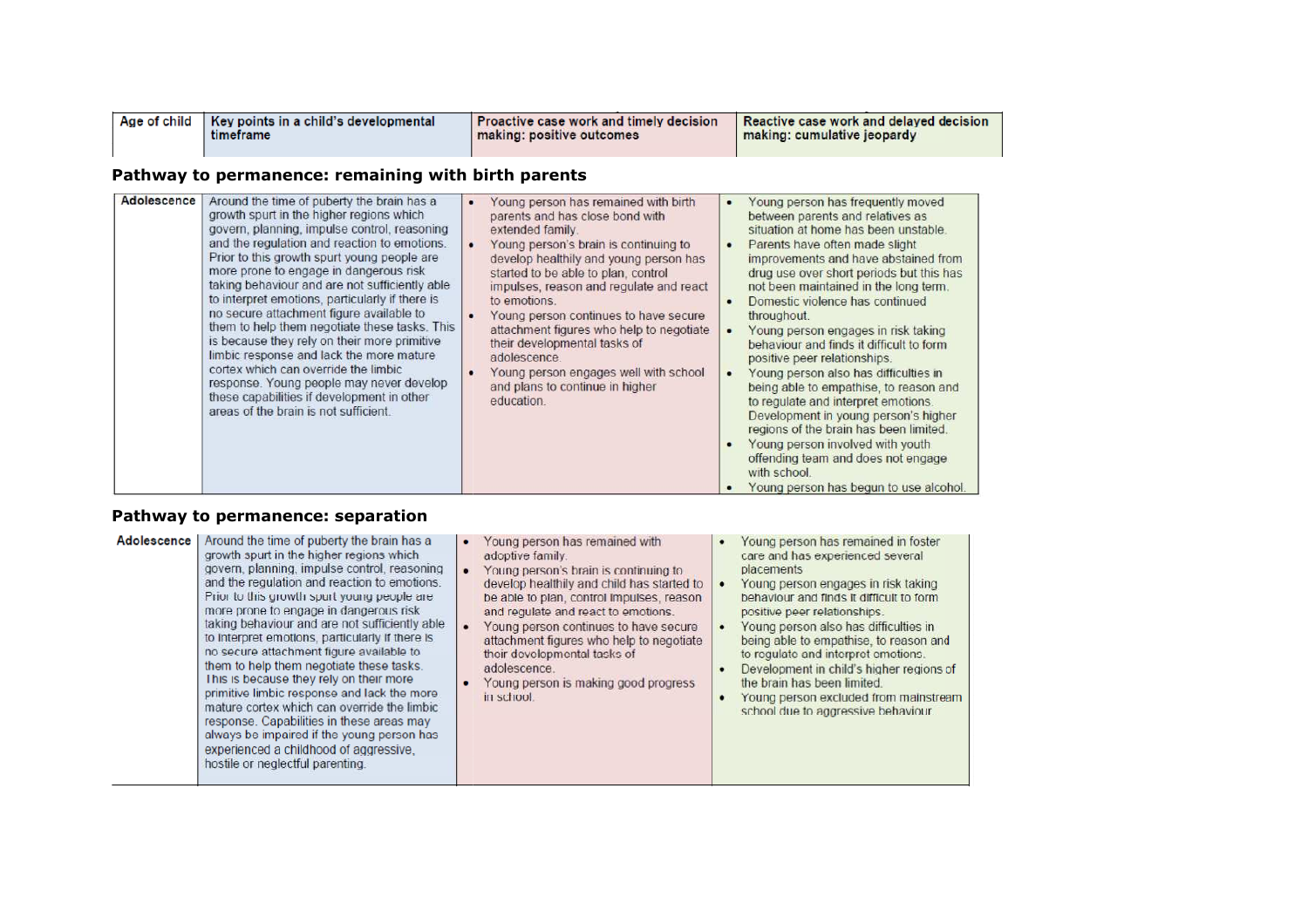# **Support for adolescents in the UK**

Hicks and Stein (2010) suggest a number of ways that services for adolescents can be improved. Although the focus of their work is adolescent neglect, the findings are relevant to other areas where teenagers are at risk of harm or display particularly challenging behaviour. They argue that because teenage neglect is multi-faceted in its origins and consequences, it needs a multi-agency response, with professionals from CAMHS, CAFCASS, children's social care, Educational psychology, GPs, LSCBs, teachers, and youth and youth offending services. Enablers of inter-agency collaboration include:

- understanding and respecting the roles and responsibilities of other services
- good communication, including information sharing, regular contact and meetings
- joint training
- knowing what services are available and who to contact
- clear guidelines and procedures for working together
- shared concern and responsibility.

Interventions for adolescents at risk of entering the child protection system and their families need to be holistic and offer support in a range of areas including:

- basic resources such as housing
- links to networks to reduce social isolation and increase parenting abilities
- involvement of mentors and peer groups
- cognitive-behavioural approaches
- individual interventions e.g. alcohol counselling, stress management
- family system interventions e.g. family therapy
- many of these are incorporated in programs such as Multi-Systemic Therapy (MST) and Multidimensional Treatment Foster Care(MTFC), which have been introduced in recent years in England (Hicks and Stein, 2010). These models are discussed more fully in chapter six.

#### **Resilience**

Resilience refers to the qualities that cushion a vulnerable child from the worst effects of adversity (SCIE: 2004). Various studies have explored how to build resilience in looked after young people in foster or residential care. For example, Schofield et al (2012) found that the care system is effective in providing good care where it promotes security and pro-social values. It is particularly effective when secure attachments and stability are available and engagement with the community is promoted.

Late entry to care in adolescence is a crucial period that has a number of risk factors associated with it. However, there are windows of opportunity for building resilience and to encourage positive change. The chances of success are greatest if care capitalises on the protective strengths of relationships and involvement in constructive activities (Schofield et al, 2012).

Attributes of young people associated with strong levels of resilience include: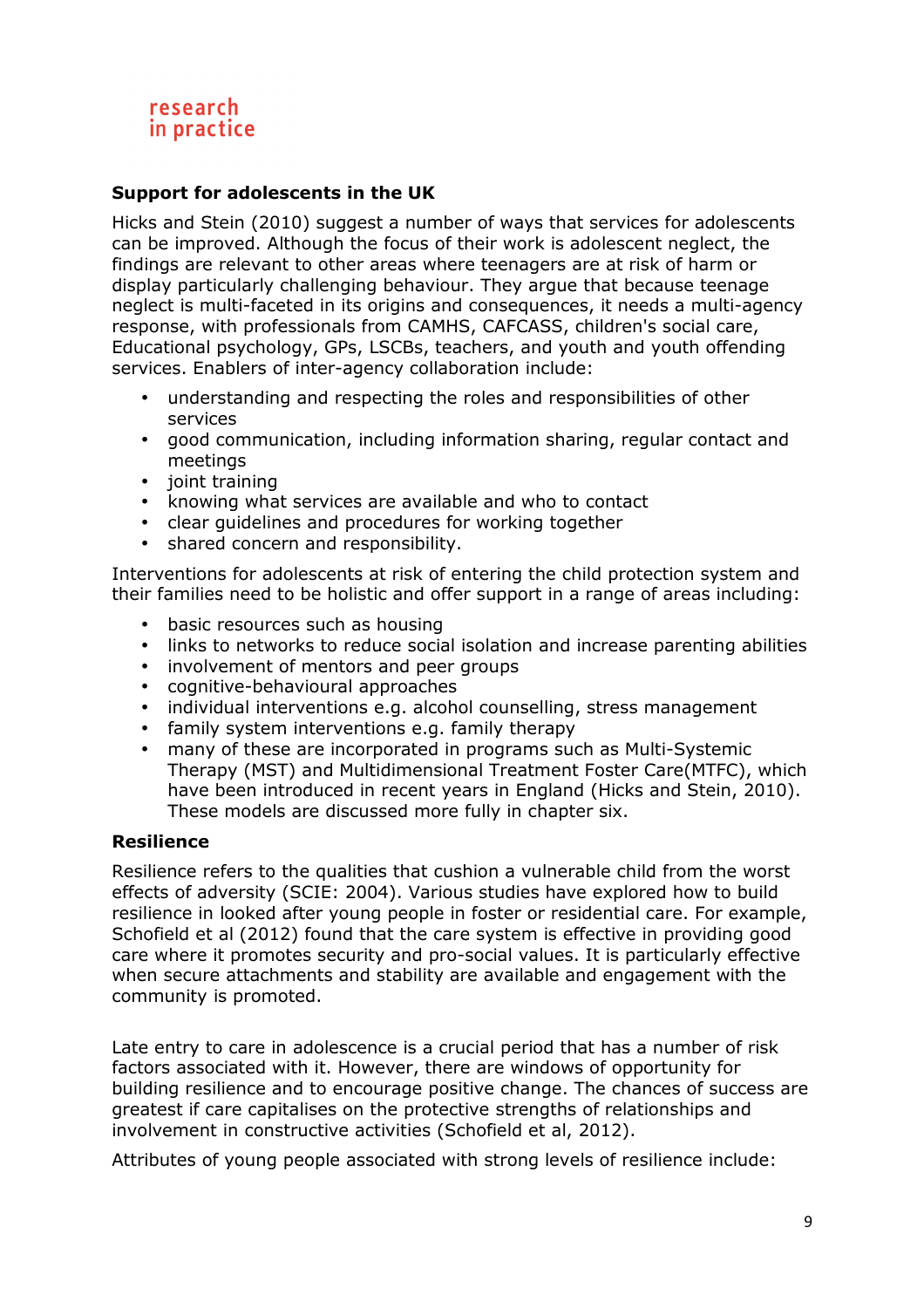

- higher intelligence
- being more flexible<br>• having a positive se
- having a positive self-concept
- learning, problem solving and self-regulation skills
- positive views of the self and one's capabilities
- opportunities to develop skills and talents
- having strong connections with one or more effective parent/carer
- positive bonds with other pro-social adults and peers
- connections with positive organisations (e.g. clubs or faith groups)

(Schofield et al, 2012; Hicks and Stein, 2010)

Reviews of research on promoting resilience for children and young people in care (Bowyer, 2011; SCIE 2004) underline the importance of authoritative parenting and supportive friendship groups. A sense of direction is important, as is self-esteem, which flows from positive attachment experiences, but can be enhanced by participation in valued activities. Self-esteem is closely linked with developing a sense of self-efficacy, which includes qualities of optimism, persistence and believing that one's own efforts can make a difference.

Linked to this is developing a sense of identity associated with:

- the quality of care and attachments
- young people's knowledge and understanding of their background and personal history
- their experience of how other people perceive and respond to them
- how they see themselves and the opportunities they have to influence and shape their own biography (Stein, 2005).

#### **Mentoring to support resilience**

Young people who lack a strong family and social network often need supportive relationships and strategies to navigate their way through life. Vulnerable young people who do manage to overcome adversities generally share one important factor: the presence of a consistent person to provide continued support. This does not need to be the most important person in the young person's life; it could be a personal advisor, a lead professional or a mentor (Philip and Spratt, 2007).

Clayden and Stein (2005) summarise the evidence on mentoring and conclude that there is a lack of robust evidence on the effectiveness of mentoring programmes. The evidence is strongest in relation to improvements in problem behaviour and education and employment, but less certain in terms of social, emotional and psychological adjustment. The authors argue that mentoring needs to be part of a range of support available for vulnerable young people.

Participants valued the relationship, in particular the advice and help with practical matters such as accommodation, education employment and training and finding work. They also valued the help in dealing with relationship problems, building confidence and improving emotional well-being. Mentoring offered a different type of relationship to that of professional help and troubled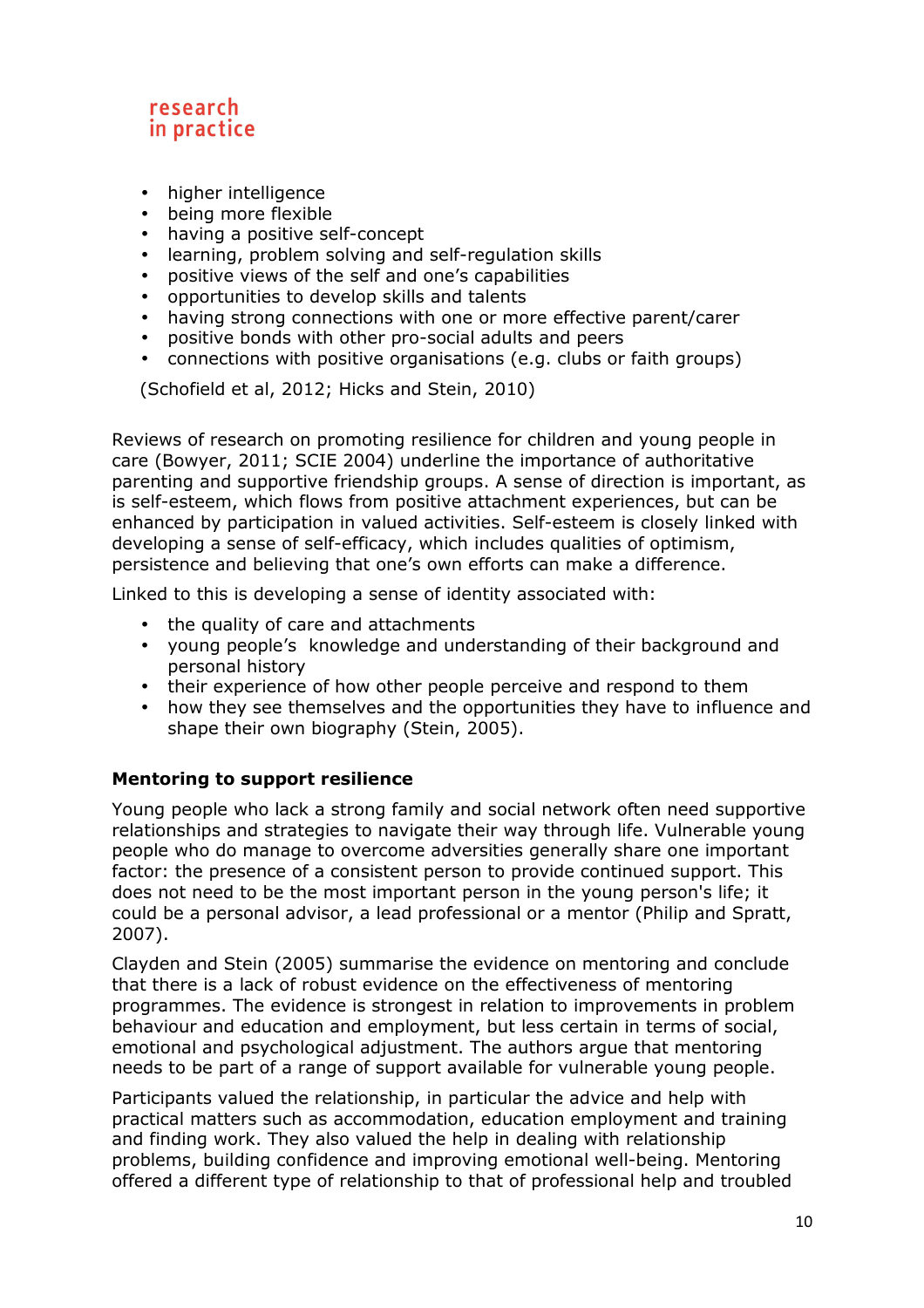

family relationships. However, the researchers also found that half of the young people and mentors reported negative outcomes. These included lack of engagement, missed appointments and unplanned ending of the relationship (Clayden and Stein, 2005).

A more recent pilot and evaluation of a mentoring programme for looked after children also suggested some positive outcomes for some young people (Renshaw, 2008). The programme was aimed at looked after children aged between 10 and 15 years to help with schoolwork, improve school attendance, improve social and life skills and help the young people to participate in social networks and group activities. Most of the children who participated in the programme were in foster care (76%). Children with complex problems (e.g. mental health problems, suffering from trauma, experience of frequent placement moves) were not accepted on the programme as it was believed that it would be too difficult for volunteer mentors to deal with.

Most of the young people reported that all areas of their schooling had improved as a result of the mentoring relationship, especially their homework and their behaviour. Most rated their views of how they felt about themselves and their future as improved, and that their relationships with others had also improved. Several young people specifically mentioned that it was the mentor who had made the difference for them and also indicated that the voluntary nature of the relationship was particularly important. These views were borne out by stakeholders, who noted that positive gains had been made in self-confidence, schoolwork and relationships with others. SDQ scores indicated that, on average, young people's level of difficulties fell in comparison with the scores at the start, and the average score for positive social behaviour rose (Renshaw, 2008).

#### **Young people's views**

#### **Involvement with children's social care**

Professionals may believe disclosure of maltreatment is easier for young people than for children, because young people generally have more ability to seek help on their own behalf. However, interviews with young people with experience of children's social care involvement suggest that their heightened awareness of the potential impacts of disclosure on themselves and their family creates a different set of barriers (Rees *et al* 2010).

In fact, adolescents are much less likely to ask for help than younger children, with boys almost seven times less likely to talk to others about their problems and disabled children much less likely to disclose abuse than non-disabled peers (C4EO 2010: 4). The most important elements young people identified for disclosure of abuse were confidence in themselves, feeling safe to speak out and trust in others.

*... the only reason why I didn't speak out for nine months was because of low self-esteem and I was terrified. [kids] have to have the confidence and they have to have a big safety net around them cos if kids don't feel safe they don't do anything. Emma, age 14* (Rees et al 2010:44)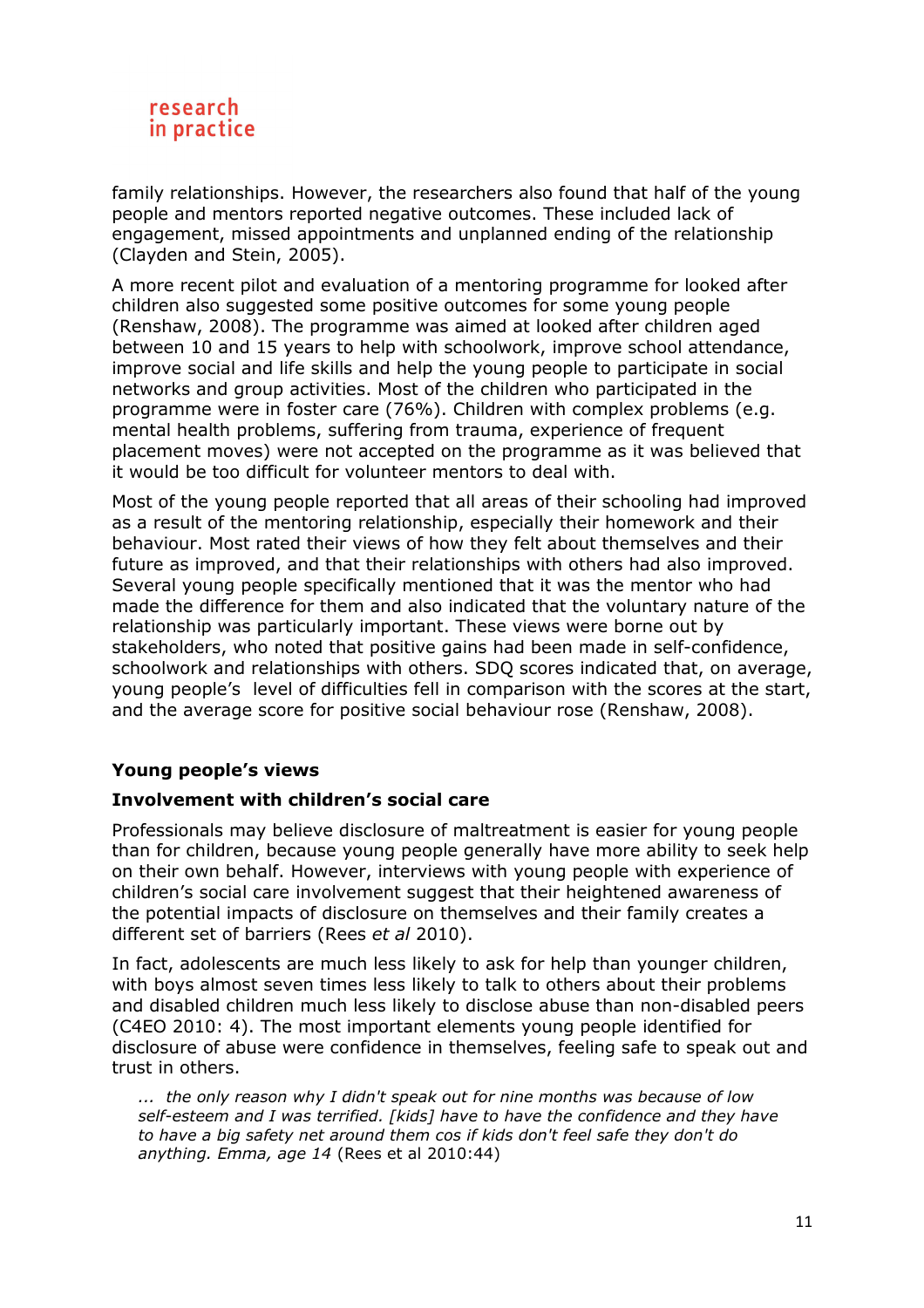

Some young people discussed colluding with parents to cover up maltreatment. These comments highlight the importance of ensuring that young people see a professional alone on a regular basis - a one-off occasion is unlikely to elicit an accurate picture of what's happening. Managing confidentiality between young people and parents is a particular issue, and communication between professionals about families and an accurate history of contact and incidents within families must be maintained (Rees et al 2010: 41).

For many of the young people interviewed, a consistent, long-term relationship with a professional throughout the referral and safeguarding process was the most important factor in disclosure and protection. (Rees et al 2010: 55). Conversely, the lack of consistency of social work contact and the large caseloads held by individual social workers present barriers to young people disclosing abuse and neglect during the referral process.

If young people do approach a professional for help this is likely to be someone they know and trust. Children and young people were aware of a number of sources of help (e.g. Independent Reviewing Officers, Cafcass, children's care councils, advocates and guardians); however, they were most likely to see their social worker, their foster carer or a teacher as the person most likely to be able to help them to solve a problem (Minnis et al, 2012). Children and young people viewed social workers as very important in their lives; where their social worker supported them, they felt well looked after. In particular they wanted reassurance from their social worker at times of stress, practical support and continuity. They also wanted to be able to contact social workers when they needed to and for social workers to be more proactive in contacting them. Flexibility was key in meeting the individual needs of children and young people (Minnis et al, 2012).

A systematic review of the literature on children and young people's views of the processes associated with being placed in care found that, overall, they wanted more involvement in decisions made about them (Minnis et al, 2012). The majority reported that the decisions to take them into care were the right ones; however, there was often little choice about where they would live. They felt that their views are not listened to and that they cannot influence important decisions about their lives. Children and young people stressed the "importance of taking into account individual needs and choices". They felt that adults responsible for their care determine 'what is best', regardless of whether they themselves viewed it as the best option for their situation.

From a young person's perspective, social care is not about the child protection plan or the case conference, but is all about their relationships with social workers. Children and young people experience the child protection system as 'unfamiliar and mysterious. They had no idea what was likely to happen and why, and there appeared to be little effort to inform or reassure them' (C4EO 2010: 4). They do not understand the differences between professionals' roles (duty team or long-term social workers, for instance) or the safeguarding process overall. Many were confused about what had happened to them and why, and did not feel that their views had been listened to.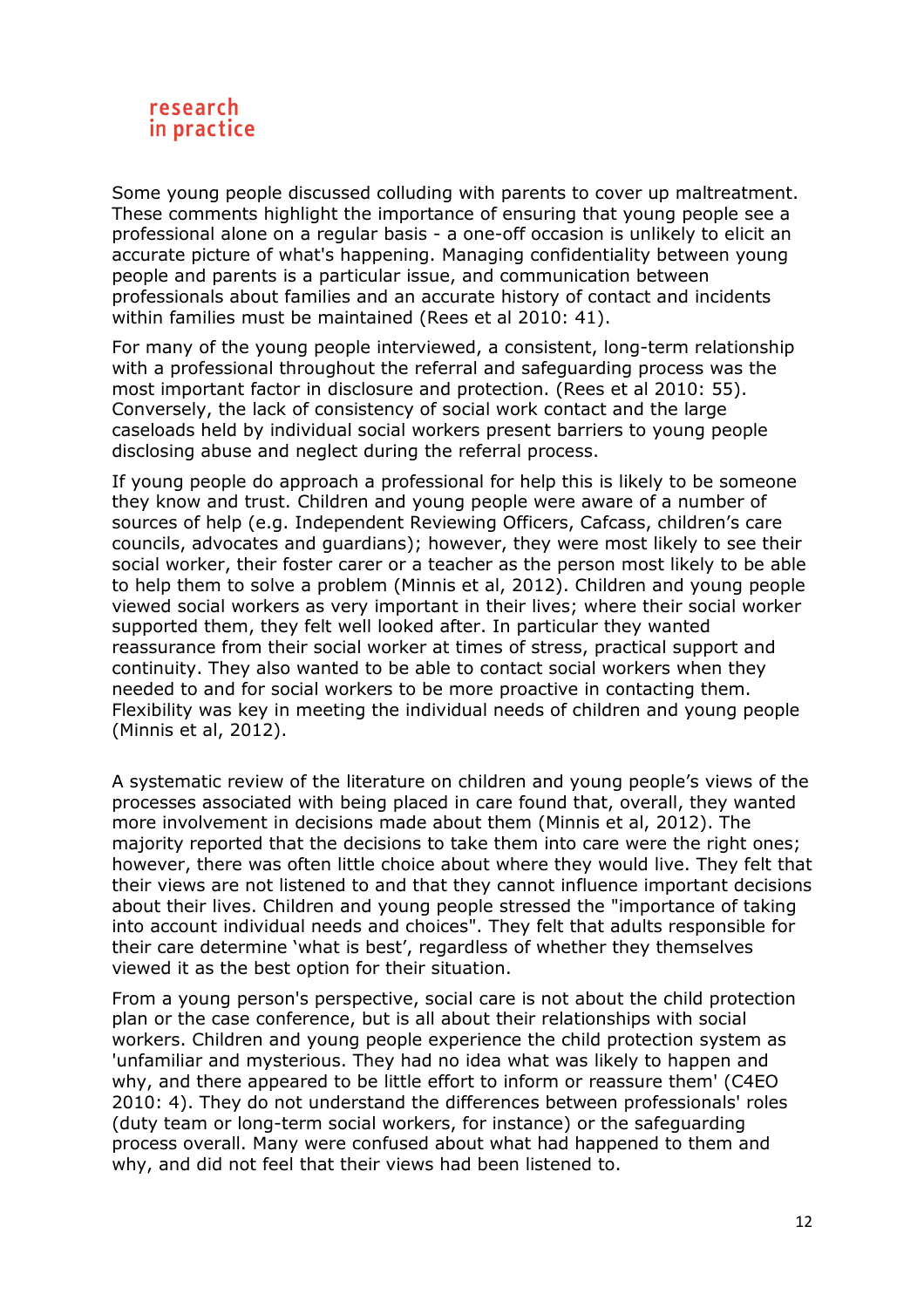

In all areas of human services, building relationships of trust is at the core of successful intervention. This is perhaps even more pertinent for adolescents for whom volatile developmental changes are coupled with their movement out of the sphere of family influence and into wider social networks.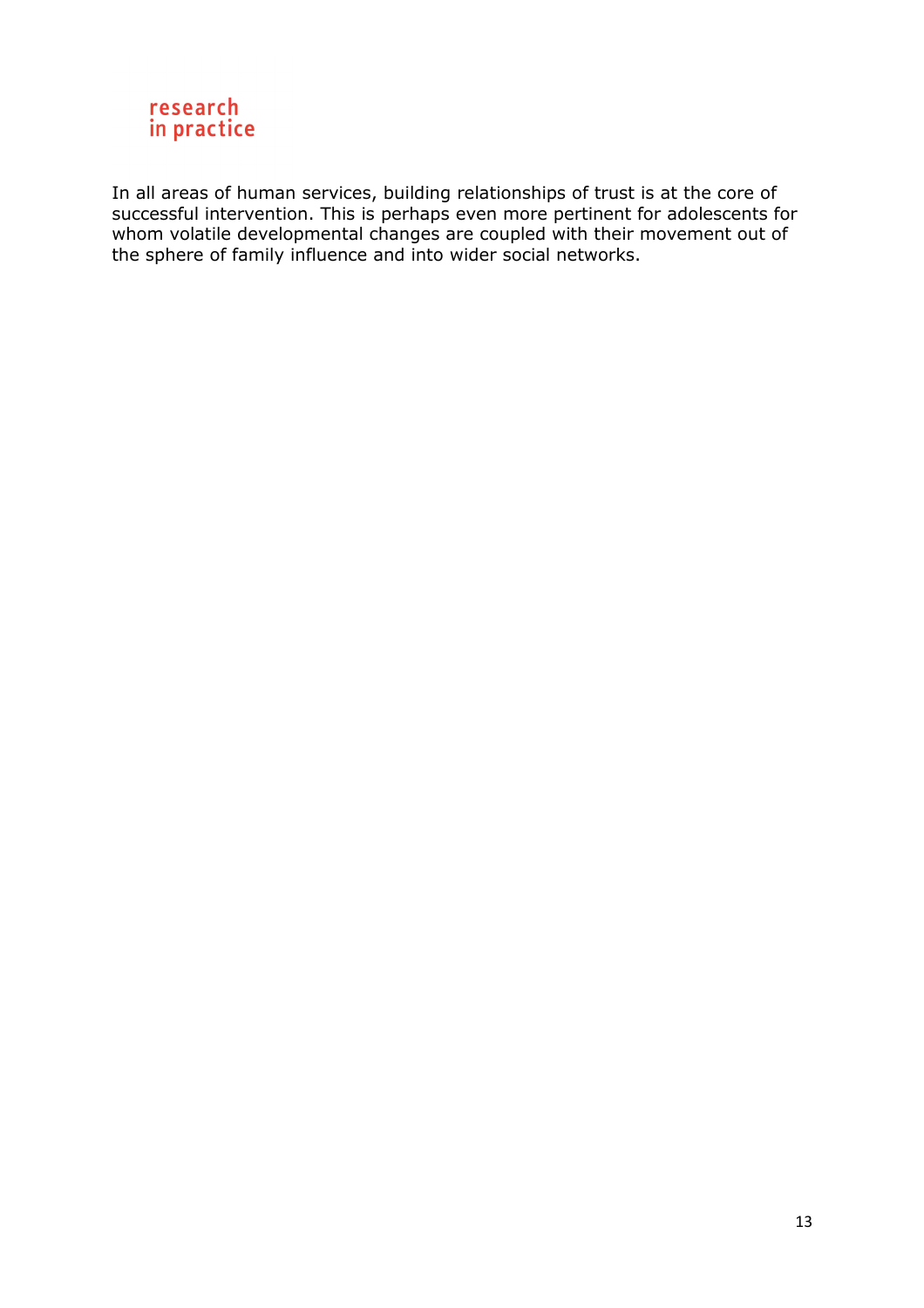# **2. Looked after children and young people in England**

# **Key Messages:**

- the number of looked after children in England has been rising steadily in recent years
- children who enter care for the first time at age 11 or older have often been known to social services for some years
- the costs associated with placing a child in care and maintaining the placement vary widely in relation to the needs of the child and to the services they receive
- stability is key: research suggests that a child experiencing multiple placements over a 4.5 year period can cost a local authority twice as much per year while in care than a child in a stable placement
- there is evidence that outcomes for maltreated children, particularly those who have been neglected or emotionally abused, are better for those who remain looked after than for those who return home, even when reunification remains stable
- neglected adolescents are often subject to 'service neglect' and professionals' lack of engagement in response to challenging behaviour
- for a range of reasons, young people are often reluctant to seek help
- there is a predominance of crisis admissions into care for adolescents, often following a breakdown in family relationships. As a consequence, there is little time for professionals to consult the young person and their family and consider what options are available and in the best interest of the young person

At 31 March 2012 there were 67,050 looked after children (LAC) in England, an increase of 13 per cent compared to the same period in 2008 (Department for Education, 2012a). Of those who started to be looked after in 2011-12, the largest proportion (30%) was aged between 10 and 15 years, followed by infants under one (21%). The majority (75%) of LAC are in foster placements (11% with a relative or friend and 54% with an unrelated foster carer).

There are two patterns of entry into the care system for adolescents: 'adolescent graduates' who enter care under the age of 11 and remain in care through adolescence, and 'adolescent entrants' who enter at the age of 11 or over, though not necessarily for the first time (Biehal, 2009). Research by Sinclair et al (2007) found that adolescent graduates account for over a quarter of LAC. This group tends to enter the system as younger children, generally due to abuse or neglect. They may be settled in long-term foster placements or have experienced an unsettled care history. Of those who entered care at the age of 11 or over, half were re-admissions. It was common for this group to have experienced multiple episodes of care, with repeated attempts at reunification with family.

Those who first enter care at the age of 11 and over have often been known to social services for a number of years (Farmer et al, 2004, Biehal, 2005). They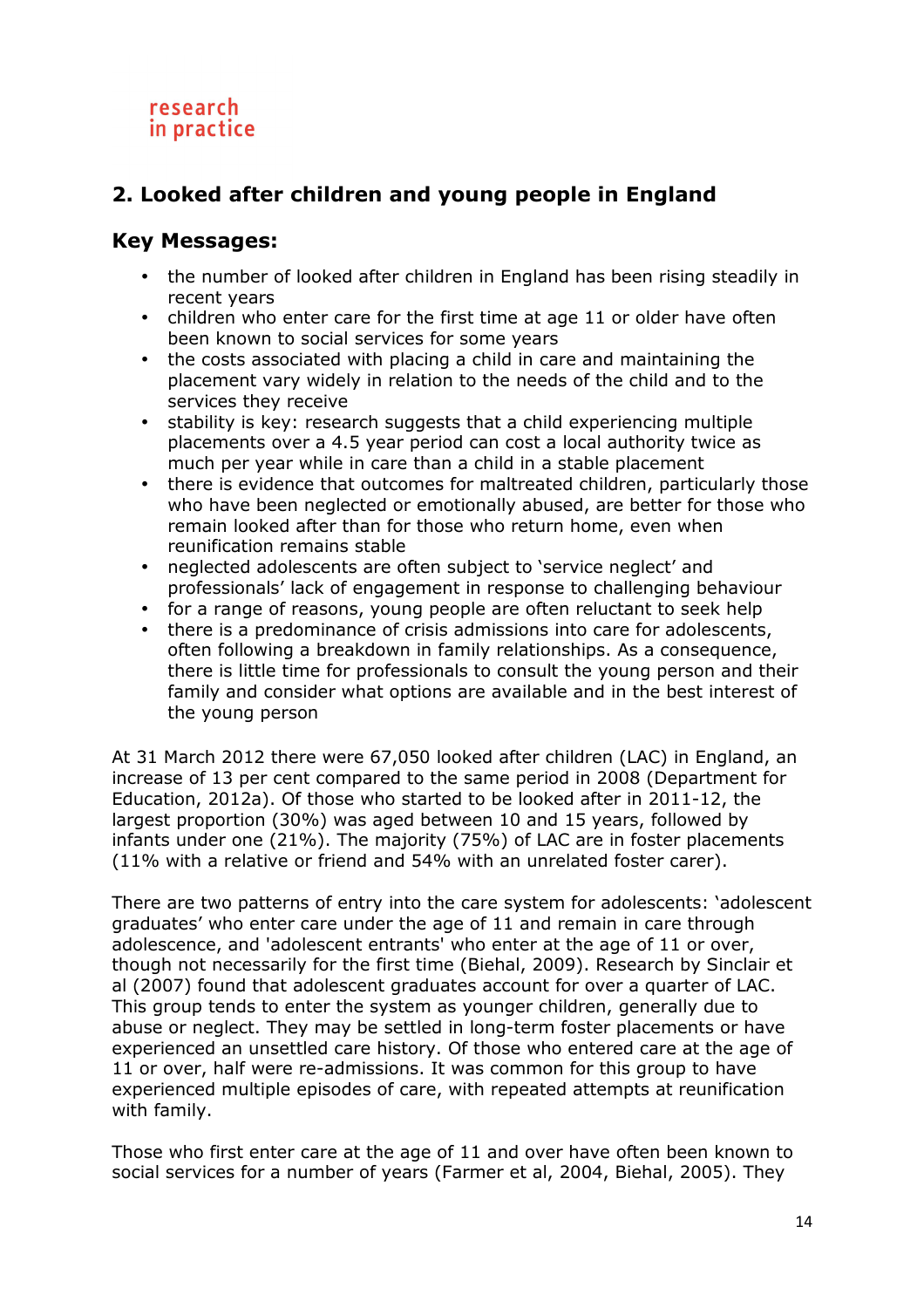

have often been staying with relatives or friends immediately prior to placement, becoming looked after when these informal arrangements break down. A small number re-enter care due to adoption disruption (Biehal, 2009).

Analysis of SSDA903 data has shown that there are a number of differences between those who enter care for the first time between 10-15 years of age compared to those who re-enter the system at this age (Boddy et al, 2009). Compared to those re-entering care, new entrants:

- generally spend less time in care
- are more likely to go to a children's home (although foster care is the most common option)
- are more likely to be accommodated voluntarily
- are more likely to be placed because of family problems or the young person's behaviour (rather than needing protection from abuse and neglect).

#### **Expenditure on looked after children**

In the financial year 2009/2010 the total gross spend on looked after children living in England was approximately £3 billion (House of Commons, 2012). Ninety-two per cent of this was spent on foster care (around £1.25 billion) and residential care (around £.97 billion). Other looked after children services accounted for £1.7 billion (Asmussen et al 2012).

Ward and Holmes (2008) calculated the average yearly costs of various processes associated with looked after children. In 2005-06 the average costs to social services of case management processes for a looked after child in foster care with no additional support needs were broken down as follows:

| Deciding child needs to be looked after and finding a first<br>placement | £615   |
|--------------------------------------------------------------------------|--------|
| Care planning                                                            | £115   |
| Maintaining the placement per month                                      | £1,625 |
| Exit from care/accommodation                                             | £253   |
| Finding a subsequent placement                                           | £197   |
| Review                                                                   | £392   |
| Legal processes                                                          | £2660  |
| Transition to leaving care services                                      | £1119  |

(Ward and Holmes, 2008)

Within each process there was a wide range of costs, according to children's needs, service responses and differences in local practices. For example, the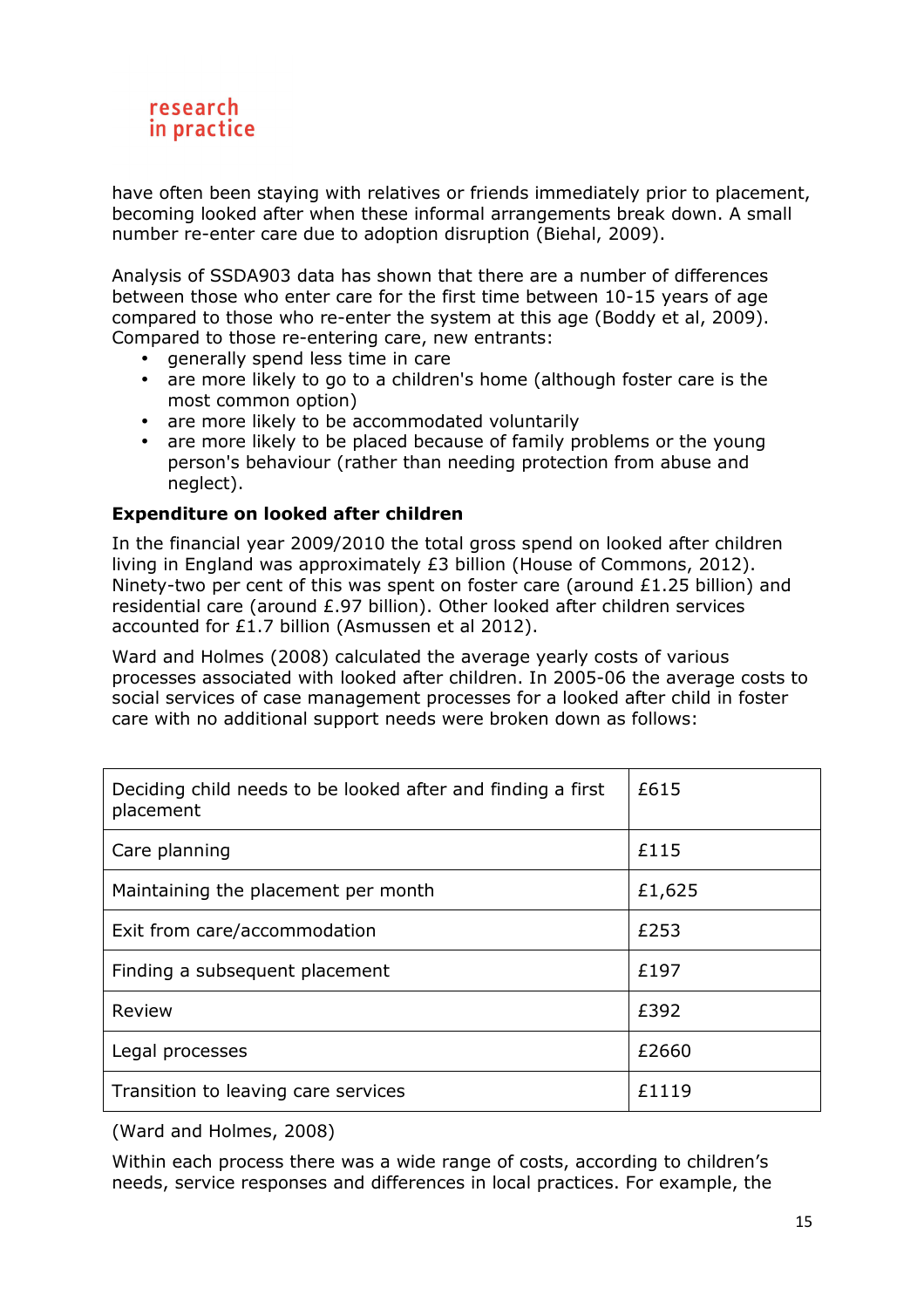

cost of Process Five (finding a subsequent placement) ranged from £77 for a child with no additional support needs placed in a local authority foster home to more than £1000 for a child with complex needs placed with agency carers.

The average weekly costs of maintaining a placement according to the type of placement were as follows:

| Foster care        | £905   |
|--------------------|--------|
| Kinship care       | £132   |
| l Residential care | £2,571 |

(Ward and Holmes, 2008)

The costs of care reflect a complex relationship between the needs of children and the services they receive. The average social care costs incurred by children who showed no evidence of additional support needs were £33,634 per year, while those for children and young people with complex emotional or behavioural needs, including offending behaviour, were £109,178, over three times as high (Ward and Holmes, 2008). The Cost Calculator for Children's Services and the methodology developed by the costs and outcomes team at the Centre for Child and Family Research at Loughborough University can be accessed here http://www.ccfcs.org.uk/about-2/ .

The more time a child spends in care, the more expensive it is for the local authority. Placement stability is crucial, as multiple placements are costly for local authorities and detrimental to children's emotional and educational development (Ward and Holmes, 2008). Findings from a recent study by DEMOS suggest that a child experiencing multiple placements over a 4.5 year period can cost a local authority more than twice as much per year than a child in a stable placement for twelve years (Hannon, et al. 2010). This is illustrated below:

#### **Child A (female)**

One period in care and two stable placements

- enters care aged 3
- care proceedings to obtain a care order
- short-term foster care placement for 1 year
- long-term foster care placement for 14 years
- leaves care aged 18 with good mental health and with good qualifications

**Total cost while in care:**  $£352,053$  for 14 years (£23,470 per year)

**Total cost until the age of 30:** £40,480.10 (includes costs of university)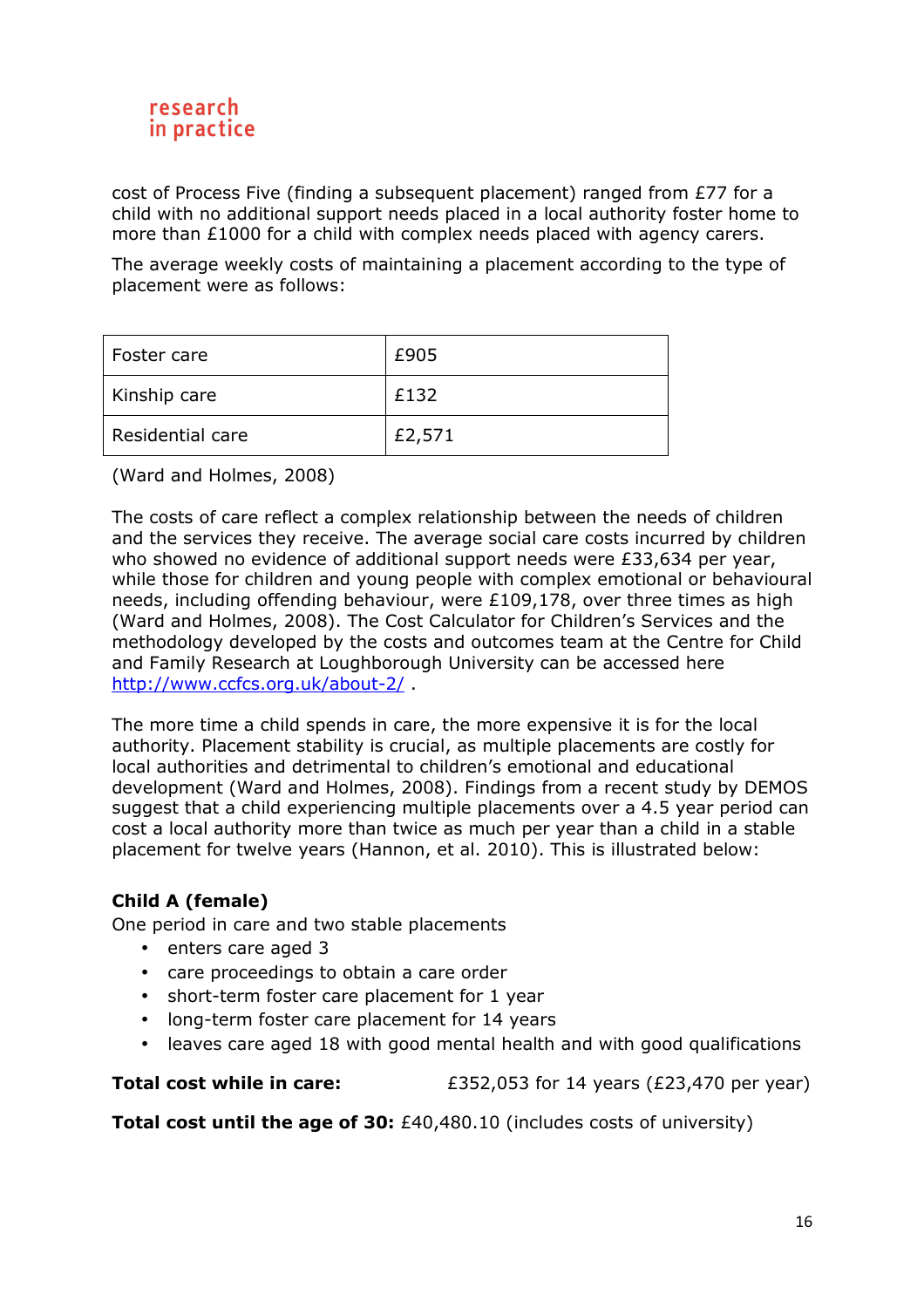# **Child B (female)**

Three periods in care and ten placements

- enters care aged 11 (voluntarily accommodated)
- emergency foster care placement (1 week)
- short-term foster care placement (12 months)
- reunified with family (6 months)
- emergency foster care placement (1 week)· short-term foster care placement (6 months)
- reunified with family (6 months)
- re-enters care and legal processes are undertaken to obtain care order
- three foster care placements over 12 months
- placement with agency foster carer (12 months)
- short-term residential placement (1 month)
- residential placement (11 months)
- exits care at 16 and a half and lives in independent accommodation until 18
- has poor mental health and no qualifications

| Total cost while in care: | £393,579 for 4.5 years (£56,226 per year) |
|---------------------------|-------------------------------------------|
|---------------------------|-------------------------------------------|

**Total cost to the age of 30:** £111,923.99 (includes health care and unemployment benefits)

(Hannon et al, 2010)

This analysis highlights the importance of placement stability in terms of cost effectiveness. The evidence that 'advanced' foster care (i.e. improved support to foster parents) significantly increases the likelihood of placement stability in comparison to traditional foster care (MacMillan et al. 2009) is discussed in chapter 6. The evidence relating placement stability to improved outcomes is also compelling.

#### **Outcomes: reunification or separation**

There is growing evidence that outcomes for maltreated children who remain looked after are better than for children who return home with respect to stability and well-being. Wade *et al's* (2010) research comprised a census study of 3,872 children who were looked after by seven local authorities as well as a survey of 149 of these children and interviews with birth parents and children. Outcomes were assessed around four years after the initial decision on whether the child should return home (home group) or remain looked after (care group) and comparisons were made between these two groups. Only one third of the home group remained continuously at home; almost 60 per cent had returned to the care system at least once and one in five experienced more than one attempt at reunification. Children in the care group were more settled, with 65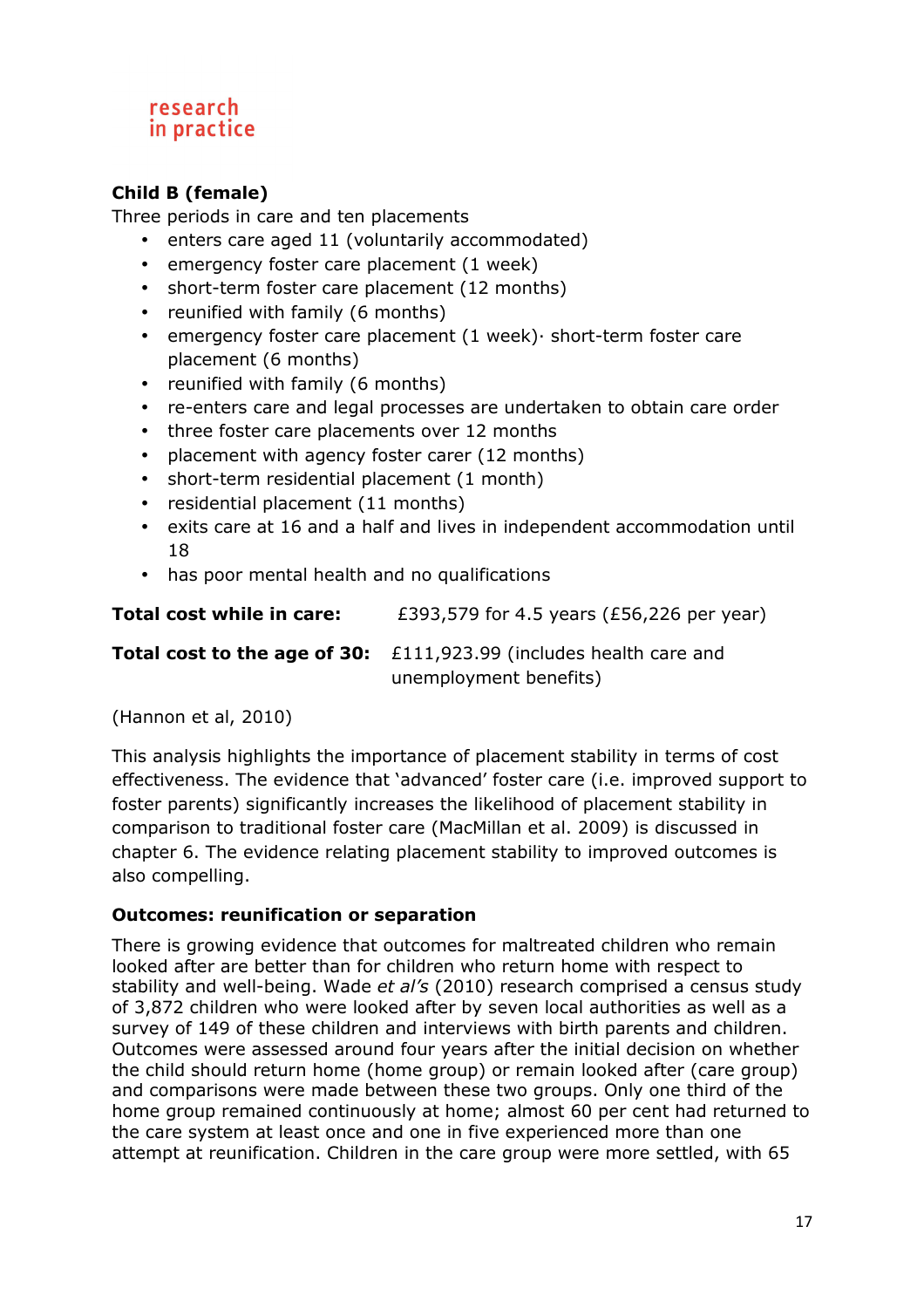per cent remaining in the same placement for two or more years compared to 41 per cent of those who returned home.

Similar findings are reported by Farmer and Lutman (2010). In this five-year follow-up study of 138 children who had been neglected and subsequently returned to their parents, 65% of the returns home had ended. At the two year follow-up, 59% of the children had been abused or neglected after reunification. Researcher ratings of the children's well-being at the five-year follow-up point showed that 29% had good well-being, for a third it was satisfactory, whilst 38% had poor well-being. Children living stably away from home were more likely to have good overall well-being (58%), whilst for those with unstable outcomes it was most often poor (70%). Children who were stably at home had a fairly equal spread of good, satisfactory and poor well-being, with a third having poor wellbeing.

# **Factors impacting on stability:**

**Age:** younger age at return is an important factor in relation to the children achieving better outcomes. Children in Farmer and Lutman's stable away from home group tended to be the youngest (mean 5.7 years), followed by children stably at home (mean 7.2 years) with the unstable group the oldest (mean 11.5 years).

**Proactive case management:** was generally a feature of the stable away from home and the stable at home groups and occurred less frequently in the unstable group, which was characterised by passive case management

**Changes at home:** if the child was returned to a changed household (changes in the parent's partner or a reunification with the other parent), then the odds of being in a stable placement increased by a factor of nearly 3.5

**Local authority performance:** In addition, if a child was not looked after in the poorest performing authority in the study they were 10 times more likely to be in stable placement (Farmer and Lutman, 2010).

Similarly, outcomes (stability and well-being) for Wade's 'care group' were better than for those who went home:

- most had settled well, had good relationships, were doing quite well at school and not getting into great difficulty
- many felt safer, were relieved to be away from dangerous homes and well cared for (though others were more ambivalent)
- well-being levels were higher than for those who had remained continuously at home
- problems early in reunion predicted poor well-being at follow-up
- those who had experienced one or more breakdowns at home fared worst of all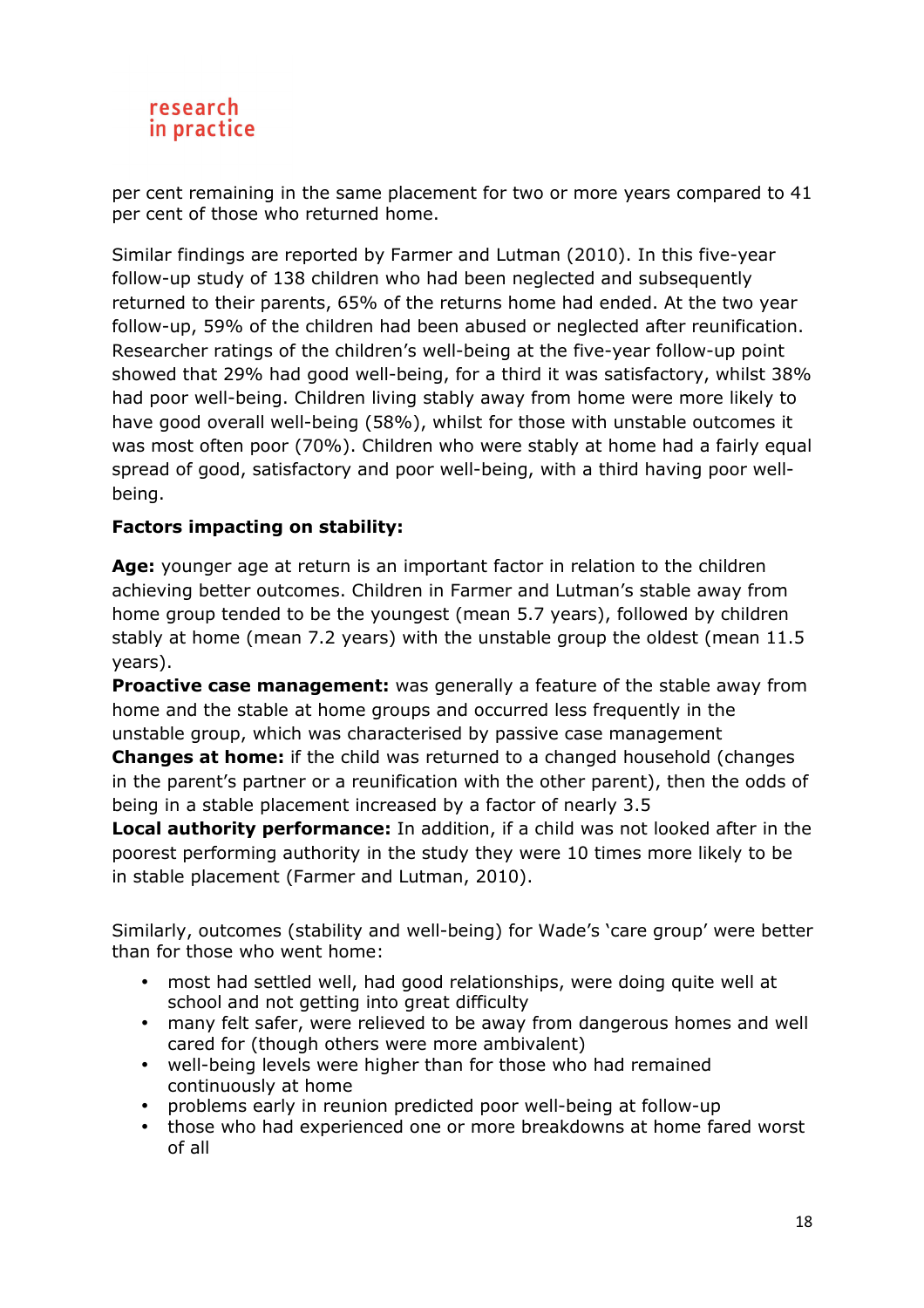

• where there is strong evidence of serious emotional abuse or past neglect, these children did best if they remained in care (Wade *at al*: 2010)

Children in the care group also fared better on a global outcome measure (measuring risky behaviour, emotional and behavioural development, school adjustment) than children who returned home, even where the reunification remained stable. The children who had unstable returns home had the worst overall outcomes. There were often early signs that a reunification would fail; over one third of the children re-entered the care system within six months of returning home. Reunifications should, therefore, be based on careful assessment and evidence of sustained change in parenting capacity.

#### **Factors associated with enduring reunifications:**

- children/young people went home slowly
- planning for reunion was purposeful and inclusive of children/young people and birth families
- the problems that had led to the child's admission to care had reduced
- more family-focused social work interventions had been provided
- parents had accessed more services (Wade et al, 2010).

Davies and Ward's (2012) review of safeguarding children across services recommends that high intensity services are required to support enduring reunifications. Nevertheless, those *s*ervices that help reunifications to endure do little to improve children's overall well-being at home.

*Repeated attempts at reunification with birth parents should be avoided. These are damaging to children's well-being and jeopardize their chances of achieving permanence through alternative routes* (Davies and Ward, 2012: 92)

#### **Neglected adolescents**

In terms of adolescent neglect, the work of Stein and colleagues provides valuable working definitions and analysis (Hicks and Stein, 2010) which are well summarised in the training resources on neglect developed for the Department for Education.

A range of negative outcomes are associated with, while not necessarily being proven as directly caused by, adolescent neglect. These include negative health and mental health outcomes, educational disengagement, the risk of running away, bullying, and an association between neglect and anti-social behaviour.

The increased independence of teenagers makes defining neglect harder to pin down than it is for highly dependent infants. Acute neglect may become evident at a point of crisis in a young person's life, but is often characterised by a cumulative pattern of harm over time. If neglect is chronic, an adolescent may underestimate the harm they experience, having been used to an absence of care throughout their lives.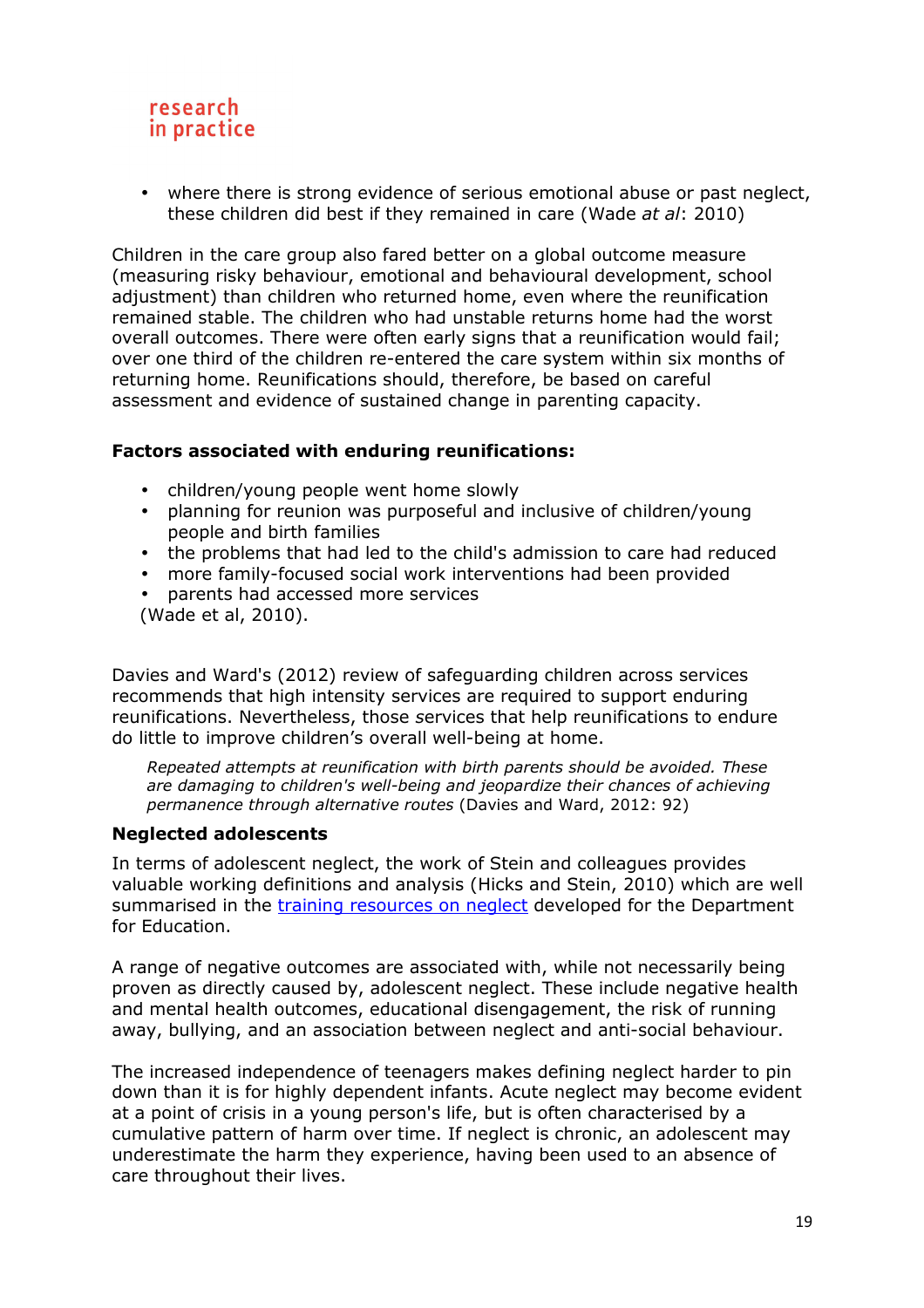

'Service neglect' on the part of agencies and professionals is a concern when adolescents become disengaged and ignored by professionals defeated by their challenging behaviour (Rees et al, 2011; Davies and Ward, 2012). In their biennial analysis, Brandon *et al* (2008) identified that a quarter of cases related to young people aged over 11. Most of these cases involved 'hard to help' young people who had a history of involvement with social care and other specialist agencies, including periods of being looked after. However, by the time of the serious incident 'little or no help was being offered because agencies appeared to have run out of helping strategies'.

# **Crisis driven decision making**

Families of adolescent entrants frequently report long histories of difficulty and repeated requests for help. Young people themselves often find it difficult to seek help. They are concerned that they will not be believed, do not know who to tell and fear that they will be placed in care (Rees et al, 2011). Typically, family relationships reach crisis point and a parent demands accommodation for the child. Crisis admissions with limited time for professionals to consider a choice of placement or to consult with the young person and their family reduce the chances of achieving a stable placement (Farmer et al, 2004).

Adolescent entrants rarely stay long in placement. Research by Biehal (2005) found that nearly half of those entering care aged 10-15 years stayed for less than eight weeks and two thirds left within six months. They were often placed in short-term foster care to defuse a crisis and prevent long-term breakdown in family relationships. In the best case scenario short-term placement provides breathing space and an opportunity to provide family support services, but in some cases there is a serious breakdown in family relationships leading to a longer period of care. Biehal's study found that social workers 'were reluctant to use short-term accommodation in this way and tried to avoid admission at all costs'. This reluctance is often derived from pessimism about the impact of placement and concern that it might result in psychological harm to the young person. At times decisions about placement were resource driven rather than needs led. Social workers' reluctance to accommodate young people even in extreme circumstances meant that admissions that did occur tended to be emergency admissions made in a crisis (Biehal, 2009).

Admission into care as a result of a crisis are likely to reinforce a maltreated child or adolescent's experience of the world as uncontrollable and frightening (Child Welfare Information Gateway, 2009), but it is on this basis that services have developed in this country as well as in the USA, Canada and Australia. The next chapter considers other international models of child placement and support.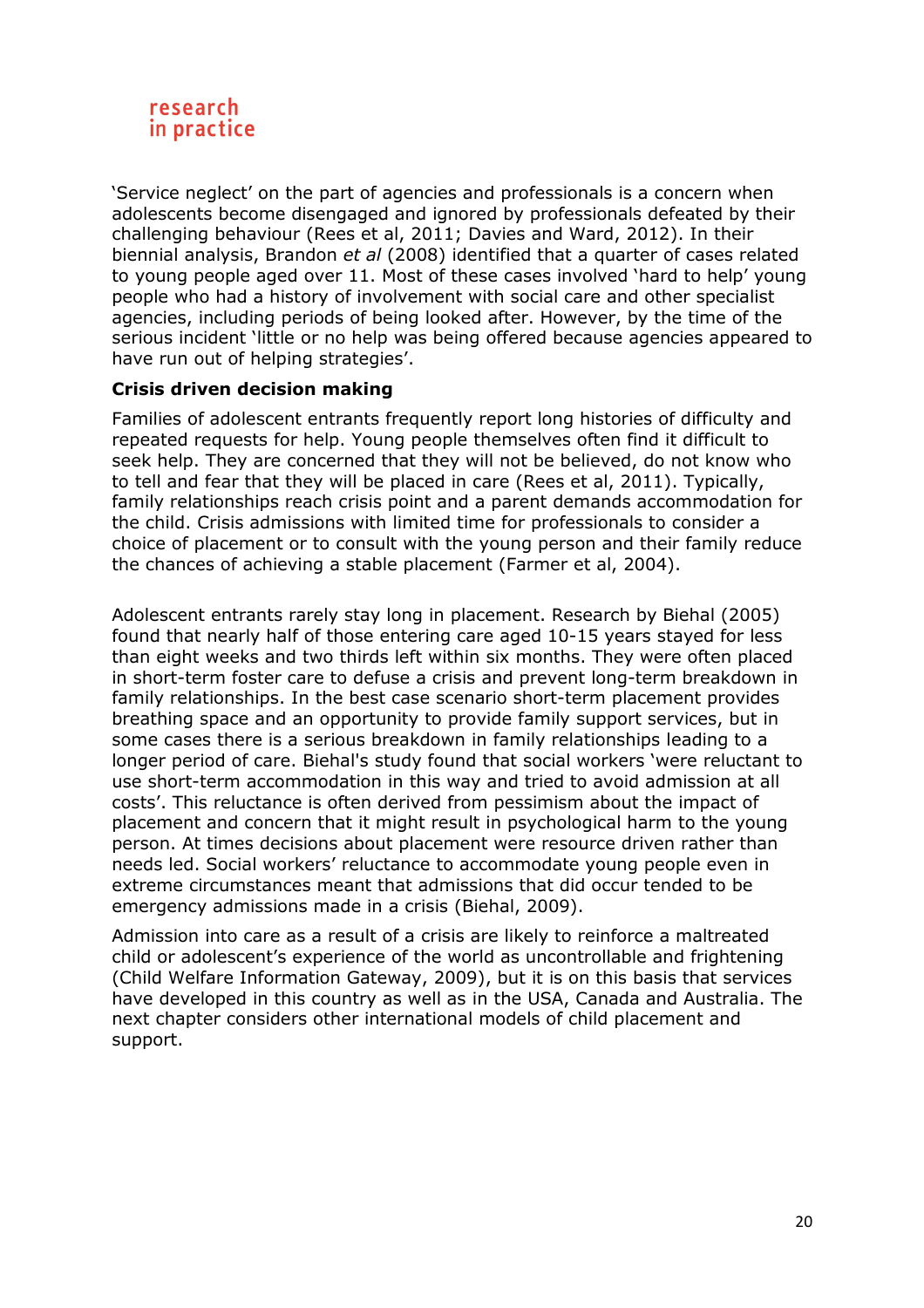# **3. International Comparison of Child Placement and Support**

*While a review of the alternatives to adoption has not indicated any model which can be shown to be clearly superior to that currently pursued by Britain, it does suggest the value of seeking a wide range of measures to provide permanence and of the danger of neglecting the equal importance of improving support for families and preventing children coming into care (Warman & Roberts 2001). In many other countries more resources are devoted to long-term fostering and it is important that adoption does not deflect attention from the current crisis in foster care in the UK. There is growing evidence that adoption by foster parents is more successful than adoption by new parents so that any decision to move a child from a long-term foster home simply to ensure an adoptive placement must be questioned. Likewise the role of kinship care seems to be neglected. What is clearly needed is a wider range of options than adoption and traditional long-term fostering which ends at 18. [Examples such as]… enduring guardianship in New Zealand; permanency orders in Australia; special guardianship in England - show that alternative legal routes to permanence are possible, although few of these have been systematically evaluated in comparison with adoption. What is less clear is how we ensure that such options are fully resourced and that research is undertaken which will show which options work best for which children.* (Selman and Mason 2005, accessed 29<sup>th</sup> November 2012)

#### **Key messages**

- social and cultural factors lead to distinct differences in placement patterns between countries
- anglophone countries tend to view child protection as distinct from a wider continuum of services and tend to delay intervention, whereas Nordic and some other European countries view care as a positive aspect of a continuum of services for children and families
- compared to England, residential care is used more extensively as a first choice for children with complex needs in France, Germany and Denmark. This care generally involves social pedagogy and other therapeutic approaches
- short-term or part-time care is also more widely available in these countries, often following a child or young person's self-referral
- placement of children in care should be seen as part of a continuum of services rather than as a last resort and as an opportunity for therapeutic intervention
- preventative and early intervention services for adolescents need to deliver co-ordinated multi-agency responses across mental health, children's social care, schools, GPs, youth services and others
- resilience can be enhanced through promoting positive parenting and young people's bonds with pro-social adults and peers, including mentoring, as well as through encouraging participation in social and cultural activities
- young people want to be involved in decisions being made about them
- the fact that other countries do not see adoption as a preferred solution and the reluctance of most countries to remove children against parental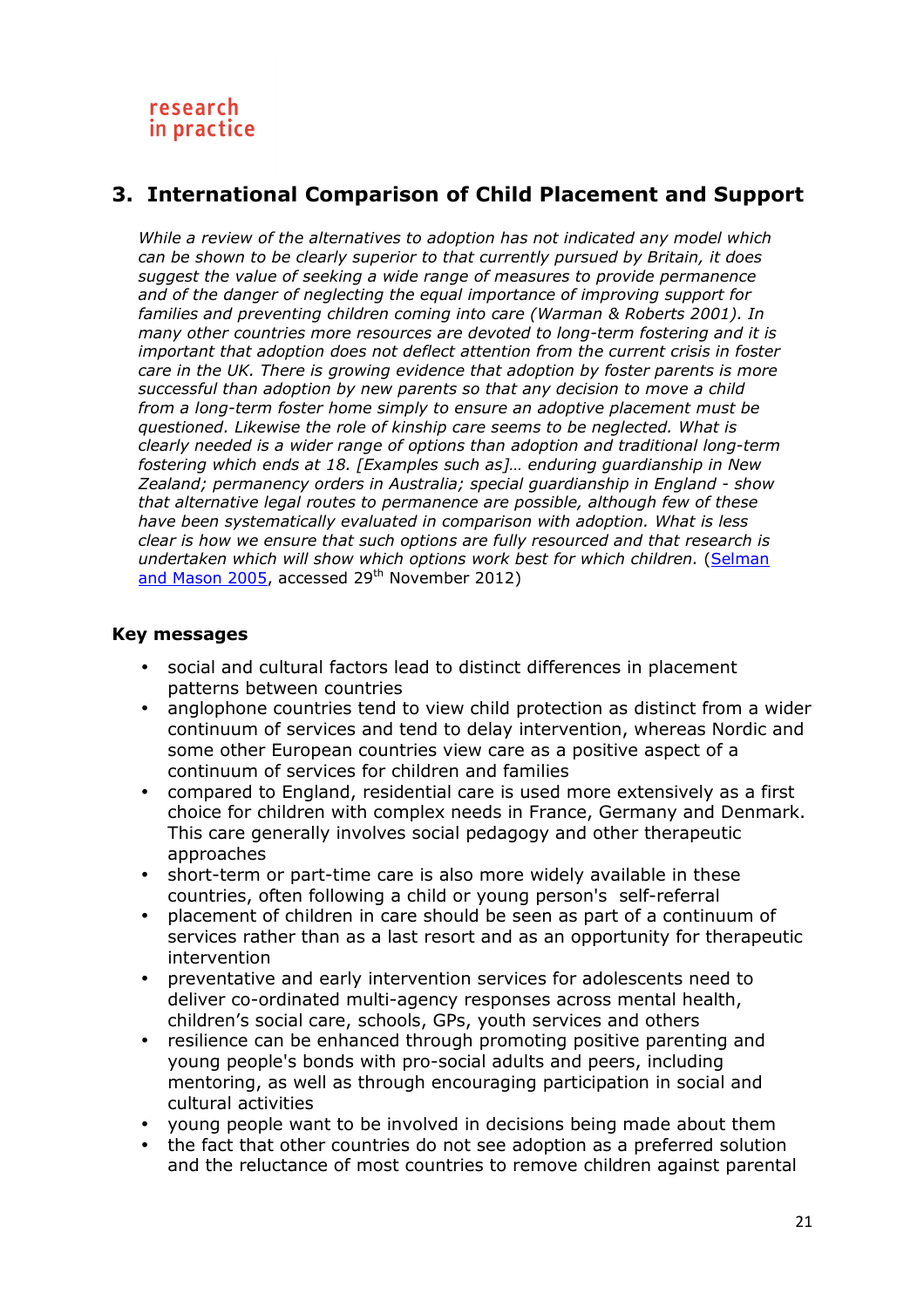

wishes 'should act as a reminder of the importance of having a wide range of options in offering permanence for looked after children' (http://www.scotland.gov.uk/Publications/2005/06/27140607/07142 accessed 29th November 2012)

• once it has been established that a young person can no longer live with their birth parents, placements should be made as soon as possible

This chapter provides a discussion of international evidence on child placement, focusing on countries with similar resources available and relatively welldeveloped child welfare services. Care should be taken when interpreting the findings as definitions and data differ from one country to another. In addition, the material does not focus specifically on adolescents. Nevertheless the material provides some interesting comparisons, in relation to rates of children placed in care, the types of care provided and the contextual factors surrounding these.

#### **Entry into care**

l



Thoburn (2009) compared the number of children entering care in a 12-month period between 2004 and 2005 in 13 countries. $^1$ 

<sup>&</sup>lt;sup>1</sup> The countries were Australia, Denmark, France, Germany, Ireland, Italy, Japan, New Zealand, Norway, Spain, Sweden, UK, USA.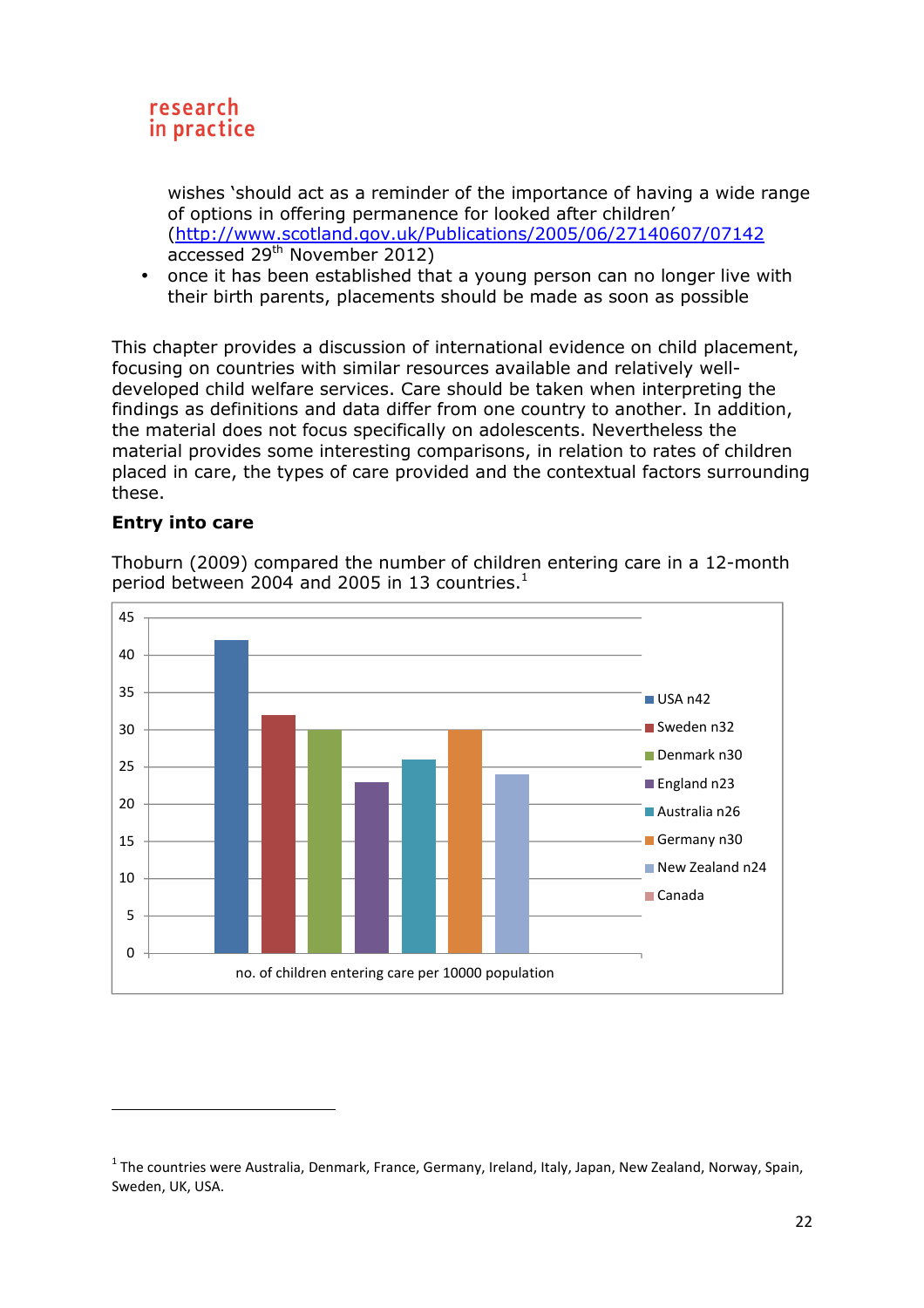There are some marked differences in the age that children enter care. The proportion of care entrants under the age of five is much higher in Anglophone countries than in Europe:



Around 50 per cent of care entrants in Norway and Sweden were over 15 years of age, including some who entered care when over the age of 18 years. Much of this difference can be accounted for by the policy in Scandinavia whereby young offenders are considered as young people in need of welfare rather than justice services. Also of interest is the fact that a young person in France, Norway, Sweden and Denmark can enter care up to the age of 21 or 22 years, as well as remaining in care until that age.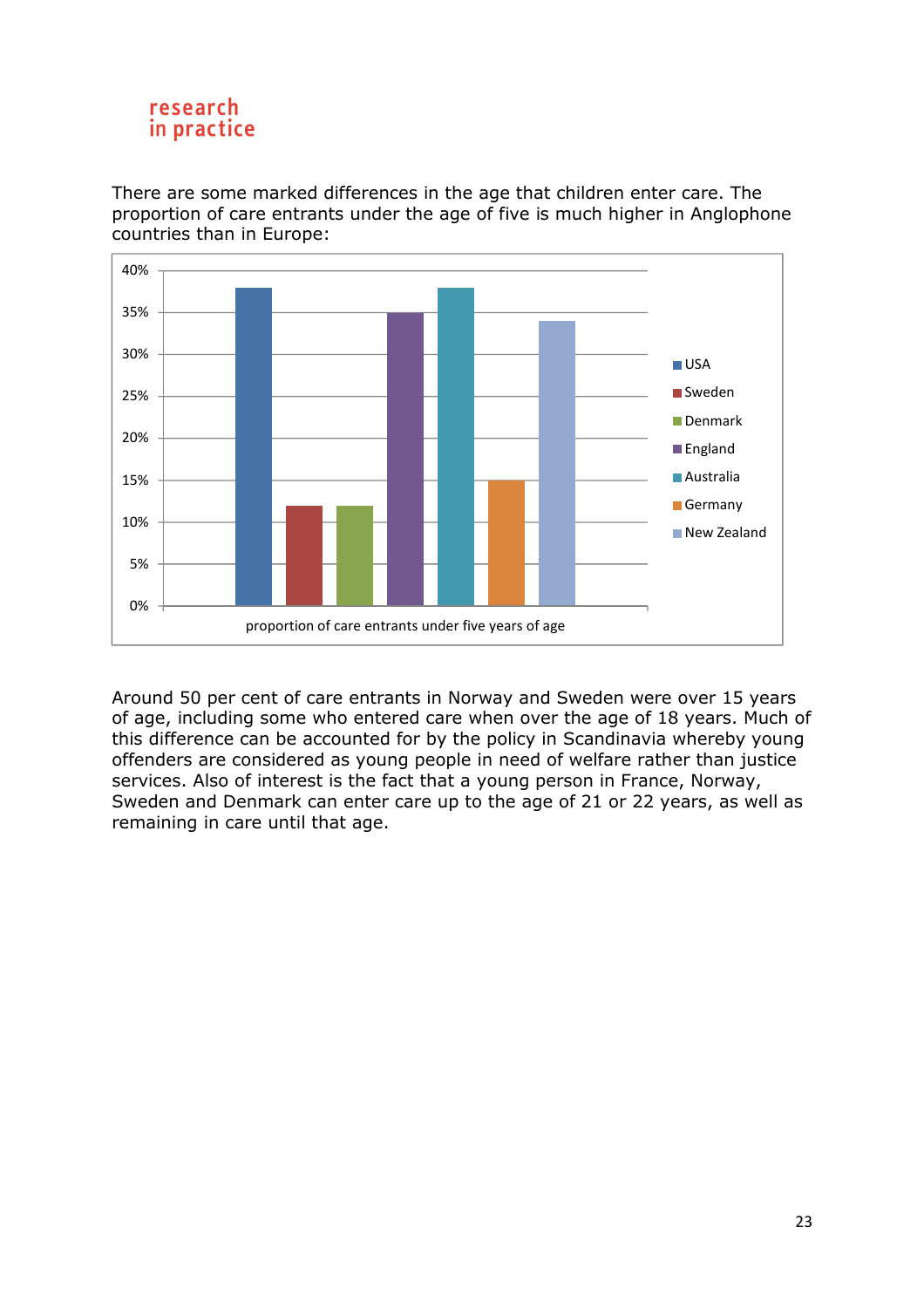

#### **Age at entry to out of home care**

#### **Placements of children in care**



In terms of placement, Australia was the only country that rarely used group care. In Australia, kinship care was the most frequent placement. Children in New Zealand were also frequently placed in kinship care. Unrelated foster care is used for the majority of children in most countries, with the exception of Japan, although the proportion of placements differs between nations. For example, 65 per cent of children in care in Sweden are with unrelated foster carers, 48 per cent in Denmark and 47 per cent in England.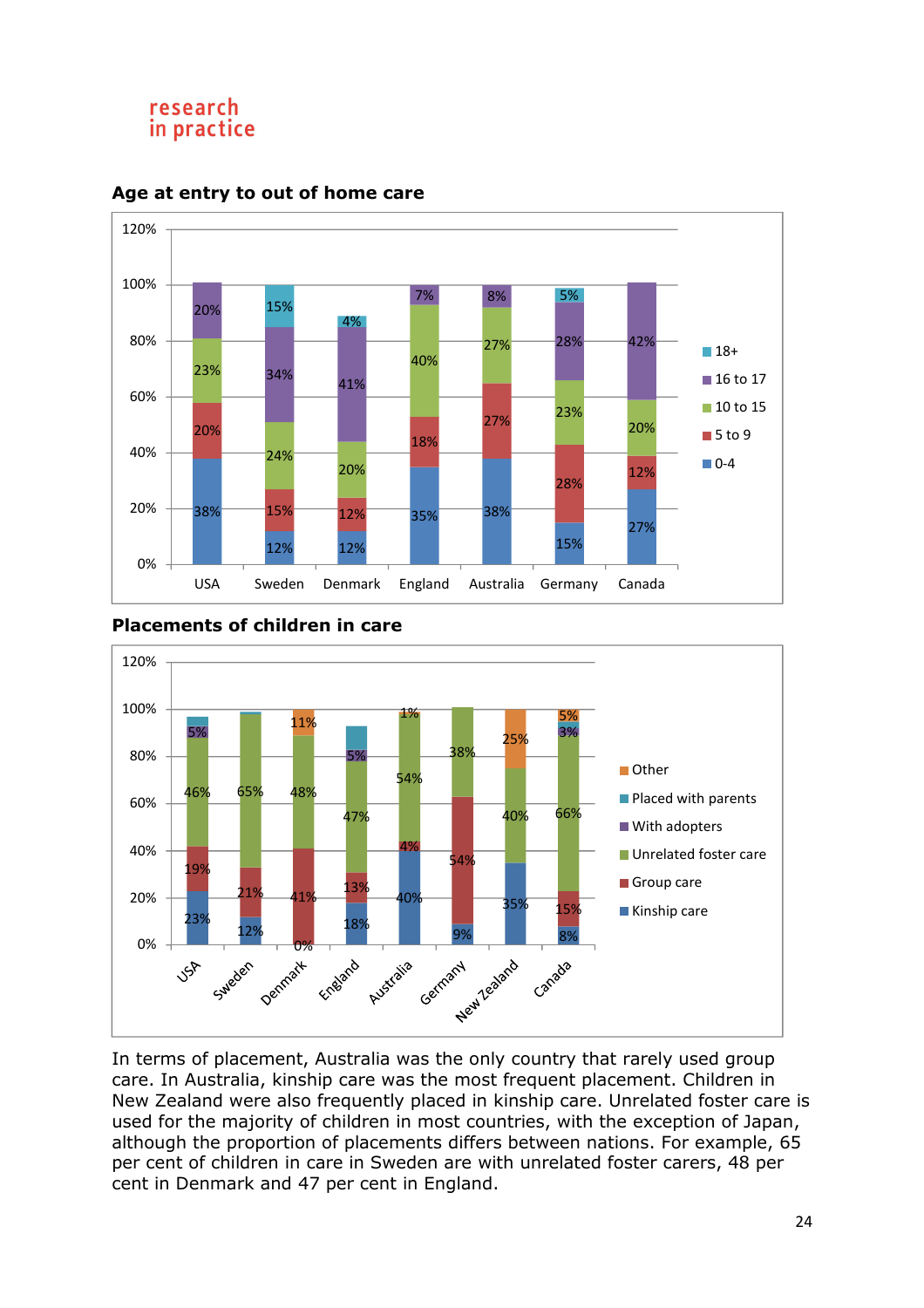#### **What influences placement practice?**

A combination of social and cultural factors leads to very different contexts in which care systems have developed. A summary analysis of the classification of the various types of welfare regime is provided by Selman and Mason (2005) who cite Gustav Esping-Andersen's (1990) classification of three types of welfare state regime:

**Liberal:** in which means-tested assistance and benefits are directed mainly at low-income households. The UK is included in this group, along with the USA, Canada and Australia

**Social Democratic:** where there is a pursuit of equality with benefits graduated according to earnings. Sweden, Denmark and Norway comprise this group

*Conservative-corporatist:* committed to the 'preservation of status differentials' and usually relying on social insurance, with private insurance and occupational fringe benefits playing a marginal role. France and Germany are classified as Conservative

(http://www.scotland.gov.uk/Publications/2005/06/27140607/07142 accessed 29<sup>th</sup> November 2012)

Selman and Mason go on to tabulate useful comparative data on poverty, maltreatment, LAC, adoption rates and government expenditure, and to make extended consideration of the characteristics of the looked after children's systems in the nine countries under discussion. This draws out interesting features such as:

- kinship care is favoured in Australia and New Zealand, 'where particular doubts about "stranger" adoption or fostering of children of indigenous ethnic origin has influenced overall policy for both countries'. Kinship care has grown significantly in the USA over the last decade. It is also used in Sweden and common in Norway
- family preservation is paramount in the Nordic countries, via preventative work and strengthening families. Child poverty is far less prevalent and preventative and support services more advanced
- there is an underlying principle in the Nordic countries that the State and the family each have equal responsibility for raising children
- adoption is not currently an option in child welfare policy in Sweden, Finland and Denmark (though there is growing interest in adoption in Norway). Neither Sweden nor Denmark has legislation for the termination of parental rights and there is no concept of 'permanence' in the Swedish system
- in Denmark and Sweden only 3% of care orders are made without parental agreement, compared to 30% in the UK
- in Denmark the nuclear family is paramount and the extended family is not considered as an alternative source of alternative care. The state takes an active role in supporting families, and continues with support after the removal of a child as well as an intense service provision to support reunificationall these countries use foster care as the main provision. 'None provide a model which is clearly superior to the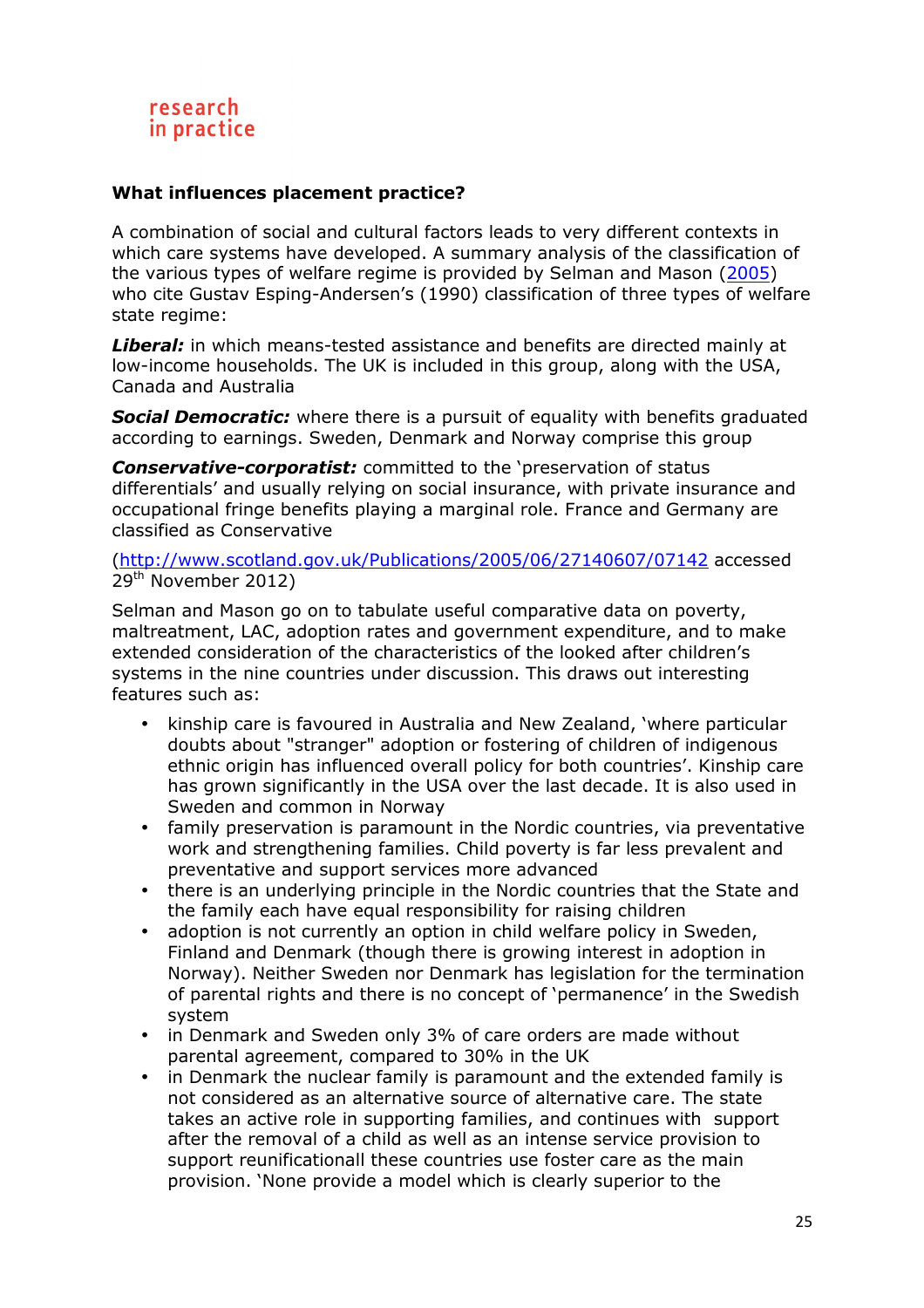appropriate use of adoption in providing permanence, but there is much to learn from the successful use of kinship care and specialist fostering and in the stronger commitment to preventive policies compared to Britain and the USA'

- of the nine countries discussed by Selman and Mason, only Canada promoted adoption strongly
- British policy is 'in many ways in advance' of most of the countries reviewed in respect of seeking permanence for looked after children
- 'adoption is just one possible route [to permanence] but one that has proved relatively successful. The danger is that the "costs" of adoption - in terms of loss of links to the birth family - have been neglected and adoption pursued at the expense of a parallel emphasis on improved services for prevention and rehabilitation and on strengthening alternatives such as long-term fostering'
- 'one of the most compelling arguments for adoption is that it is the 'only form of substitute care that can provide a home for life'. It is important that we consider how to provide security 'into early adulthood and beyond' for those not placed for adoption (Selman and Mason 2005)

Countries where 'rescuing' children or the concept of 'corporate parenting' predominate are likely to have higher rates of children entering care (e.g. USA, UK). In these countries there is a general belief that welfare services should only be used when absolutely necessary and that entry to care is to be avoided where possible. This 'child protection' approach takes the view that child protection is distinct from a wider continuum of services for children with lower levels of need and tends to delay intervention (Thoburn, 2009).

Conversely, Nordic and some other European countries view care as having a positive part to play and consider it as part of a continuum of services to support children in need and their families. These countries also have high rates of children in care. Countries with a predominantly Roman Catholic background (e.g. Spain) have strong pro-family policies and are less likely to endorse state intrusion (18 entrants per 10,000), as are countries with a tradition of extended family (e.g. Japan, 6 entrants per 10,000).

England, the USA and Canada are the only countries that actively support adoption as a route out of care, generally for younger children who are more likely to be adopted than older children. As a result, children who remain in care longer in these countries are likely to have acute problems and be harder to parent. In Nordic countries, adoption is not currently viewed as an option, but is being considered in some locations (Selman and Mason, 2005; Thoburn, 2009).

There have been a number of calls for England to adopt a welfare approach similar to the Scandinavian and European model so that all vulnerable children, whether they enter the 'system' through maltreatment or offending, are treated in the same way (Hazel, 2008; Children & Young People Now, 23.12.12). Hazel argues that the care system is the best place to deal with and have an impact on offenders, and that mentoring and therapeutic foster care may have an impact on this group of young people, who often come from very troubled families and may have suffered from abuse and neglect.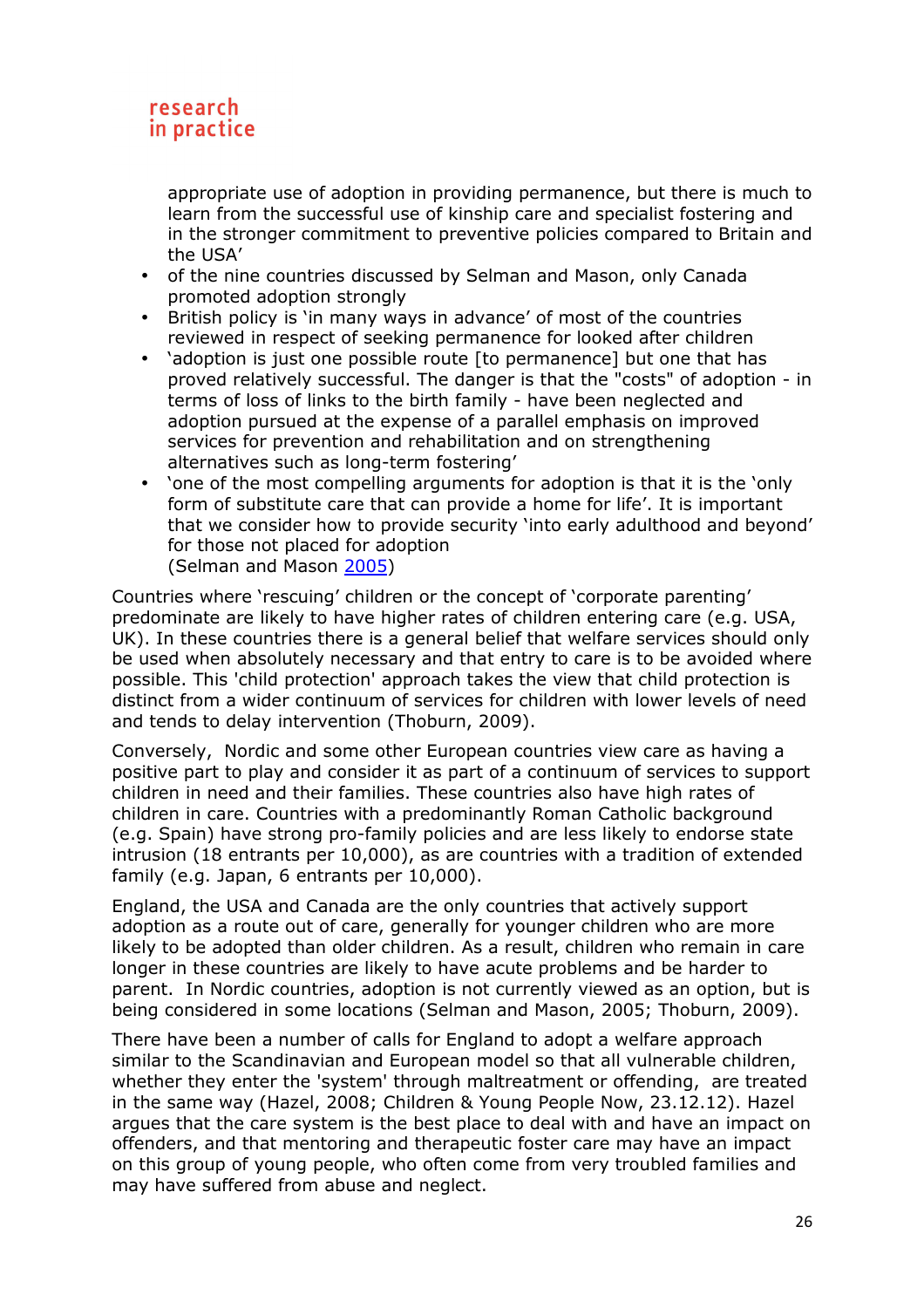# **Alternative models of support for young people**

The international evidence above looks at placement patterns, but not specifically provision for young people. Research by Boddy et al (2009) bridges this gap by comparing policy, practice and professional skills of the workforce in four European countries (Denmark, France, Germany and England) in relation to supporting young people at or near the point of requiring out of home care.

Therapeutic approaches to prevent a child being placed in care are seen as important in all countries. What differs is how these services are delivered. In Denmark, France and Germany interventions are often designed and delivered by social pedagogues often with input from a psychologist. In these countries, the 'edges' of care are less clearly demarcated in comparison to England. This reflects a different conceptualisation of placement, which is considered as a positive choice among the options for intervention with a child and family.

Short-term accommodation is available in a number of countries and may meet the needs of children who have to move in and out of care within a short period of time, particularly if it forms part of a therapeutic intervention with the family. Respite foster care is available in some local authorities in England and is often linked to other interventions for families and young people. Other short-term placement options available for young people include:

- weekday residential settings in Germany, where children return home at weekends and parents can visit during the week, thereby enabling joint work with children and parent
- extended use of respite provision where young people can self-present and have access to the same respite provider for up to 21 consecutive days in Denmark
- open access emergency accommodation where young people can selfpresent in Denmark, Germany and France. This is often linked to counselling services and a telephone helpline. The provision is well publicised and is often used by young people running away from their family as well as by those running away from residential or foster care (Boddy *et al* 2009).

Residential care is more readily considered as a first choice in France, Denmark and Germany, although foster care is the preferred option when possible. In contrast to England, where residential care is generally viewed as a last resort, it is seen by professionals in other countries as an intervention for those with complex and challenging needs and who need greater professional expertise. In all these countries there is a graduated range of provision to meet children's needs. Examples include:

- residential boarding care to accommodate people outside the care system (Denmark). However, there was some criticism of these schools' ability to intervene in the difficulties that gave rise to the need for placement
- models of professionalised foster care (Denmark and Germany)
- the *opholdssteder* model in Denmark, which combines professionalised residential care with a home-like environment
- community-based institutions in Denmark, France and Germany to ensure continuity for the young person in relation to involvement in social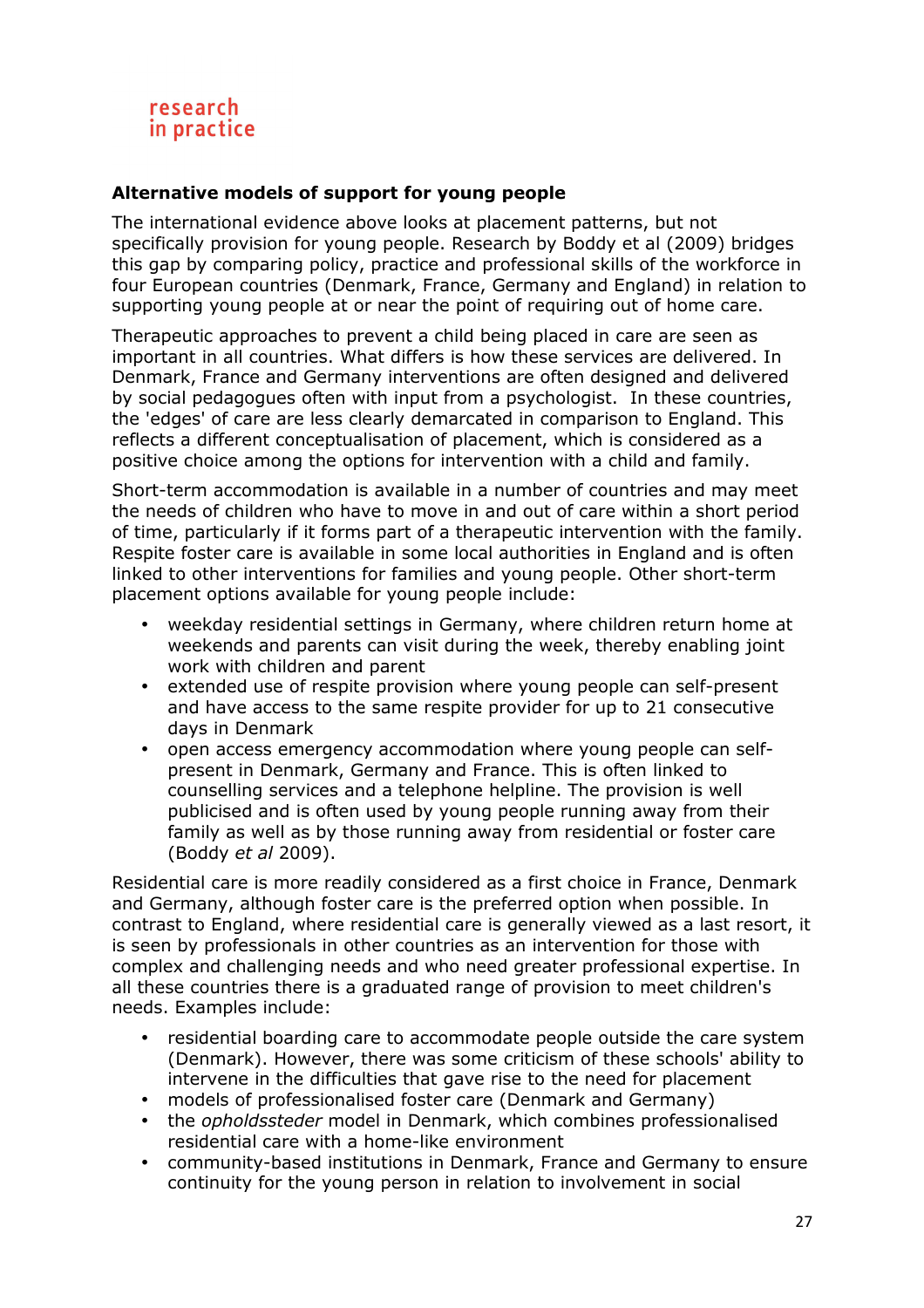

networks and school attendance. These provide part-time and respite provision as well as full-time care

• therapeutic institutions in Denmark, France and Germany, and to a lesser extent England, for young people with significant emotional and behavioural difficulties (Boddy *et al* 2009).

One key difference is the lower level of qualifications within the workforce in England compared to other countries (see chapter 4 for a discussion). In addition, the range of professional disciplines in child welfare teams is much wider in Denmark, France and Germany, where they routinely employ psychologists and social pedagogues within social work practice. This approach is being trialled in some local authorities in England (e.g. Hackney).

Based on the findings, Boddy *et al* make a number of recommendations for policy and practice in England:

- strengthening the professional composition of social work teams to enhance the potential for therapeutic interventions with young people and their families, in particular, introducing social pedagogy as a qualification and the use of psychologists within social work teams
- using a child-centred approach when working with young people and their families
- placement of children in care should be seen as part of a continuum of services rather than as a last resort
- there should be diverse models of residential and foster care to address the heterogeneity of the care population, addressing age, placement history and reasons for needing care
- placement services should be therapeutic
- there should be more options available for short-term and part-time placement, including open-access emergency accommodation and respite care.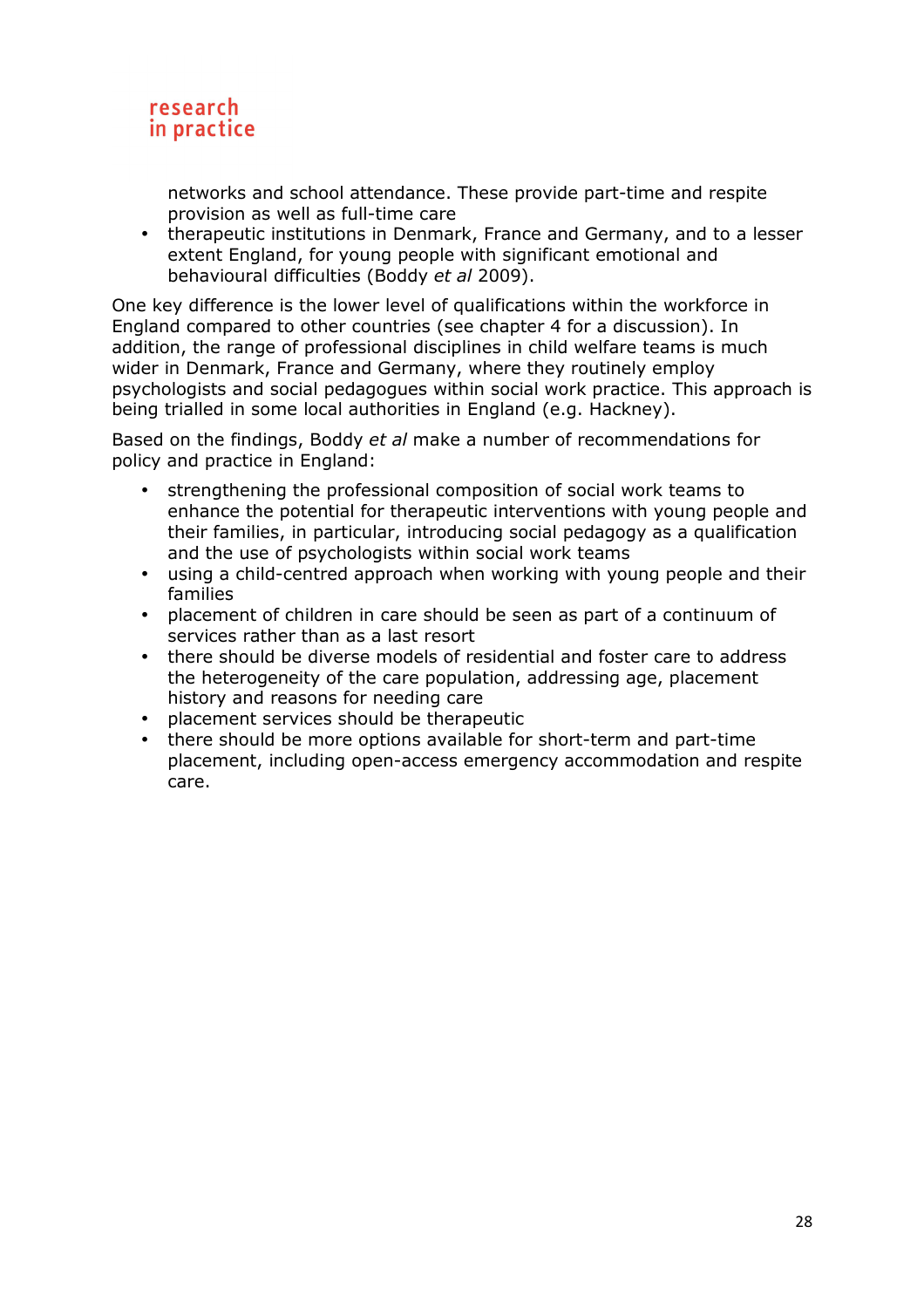# **4. Residential Children's Homes**

#### **Key messages**

- many children and young people in traditional children's homes in England have very challenging behaviour. Despite the children's complex needs, staff have lower levels of professional qualifications than their European counterparts
- social pedagogy, which takes a holistic view of the child/young person, is used in a number of European countries in a variety of settings. Most pedagogues train for three to four years at first degree level
- the social pedagogy approach permeates child care and education in continental Europe, and plays a key role in the continuum of services for children and families
- differences in the welfare systems between continental European countries and England raise challenges for the implementation of social pedagogy. The evaluation of the piloting of social pedagogy in England highlighted issues including homes not fully adopting the social pedagogy approach, disparity between the professional knowledge and pay of social pedagogues and residential care staff and uncertainty around the roles and responsibilities of social pedagogues. Social pedagogues were, however, generally positively received by young people and staff and families valued the holistic approach
- the evaluation found no significant difference in outcomes for children in homes that employed social pedagogues when compared to those in traditional residential homes. However, these results must be interpreted with consideration of the limited timescales for and contextual challenges to implementation and evaluation
- reforming pockets of practice or airlifting in alternative models is unlikely to be sufficient in itself to improve outcomes; attention must be given to contextual issues that impact on programme implementation and service improvement
- social pedagogy is a promising approach, not just in residential children's homes, but also within wider service provision. The Fostering Network is currently leading on the implementation of the social pedagogy approach for children placed in foster care in a number of UK authorities and agencies.

This chapter summarises evidence on children's residential care in England and then considers alternative models of provision used in other countries.

There has been a steady decline in the use of children's residential care in England, from 32 per cent of the care population in 1978, to 21 per cent in 1986, and only nine per cent in 2010/11 (Berridge et al, 2012). This has been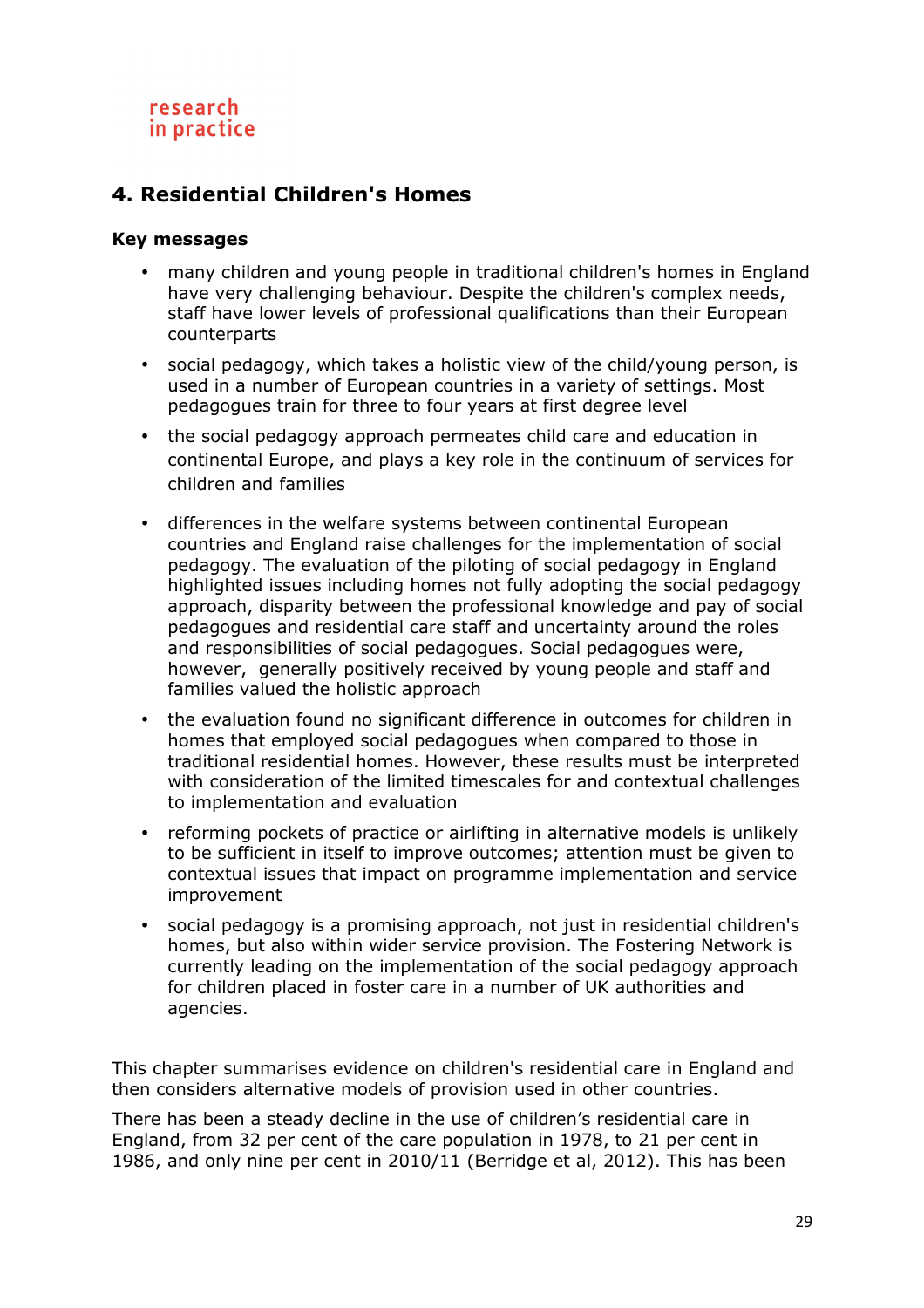

coupled with an increase in the use of foster care, which accounts for nearly threequarters of all care placements.

Most children's homes accommodate a diverse group of children and young people, with an average age of 15.5 years. Many of the young people in children's homes in England have very challenging behaviour: 33% were assessed as having SEN, 74% were reported to have been violent or aggressive in the past 6 months, with the same proportion reported to have put themselvesat risk (Berridge *et al* 2012). Despite these complex needs, children's homes' staff routinely have far lower levels of professional qualifications than their continental European counterparts.

To address some of the problems associated with children's homes, the Department for Education issued Revised National Minimum Standards, which emphasise the importance of the quality of children's relationships with residential staff (Department for Education, 2011a).

Research suggests that:

- more effective homes tend to be small so problems in managing the group and peer dynamics do not dominate
- staff working with children with challenging behaviour in residential care need to show a clear commitment to young people, be accepting and demonstrate a warm, caring attitude. They should develop relationships of trust and respect, listening to young people and taking their problems and views seriously
- the importance of the staff-resident relationships is consistent with the 'reflexive-therapeutic' approach in children's services in other European countries (Berridge et al, 2012).

#### **Social Pedagogy**

In most European countries residential care is used more extensively and residential care work has a higher professional status and requires more professional qualifications than in England. Homes in England tend to be smaller than those in Denmark and Germany but tend to accommodate older children. With residential care seen more as a last resort rather than a positive therapeutic intervention, the length of stay is also shorter in England (Berridge et al, 2011).

Pedagogues work in a variety of social care, health and educational settings, with experienced pedagogues providing training and support services for foster carers. Most pedagogues train for three to four years at first degree level. Others take longer, more theoretically-based, degrees. The training typically combines academic knowledge, with practical, organisational and communication skills and often, the expressive arts, outdoor adventure and environmental activities. Social pedagogues working in residential care expect to have a range of responsibilities within the home as well as between the home and the wider society (Berridge et al, 2011; Cameron, 2011).

Petrie et al (2006) identify the following key principles of pedagogic practice: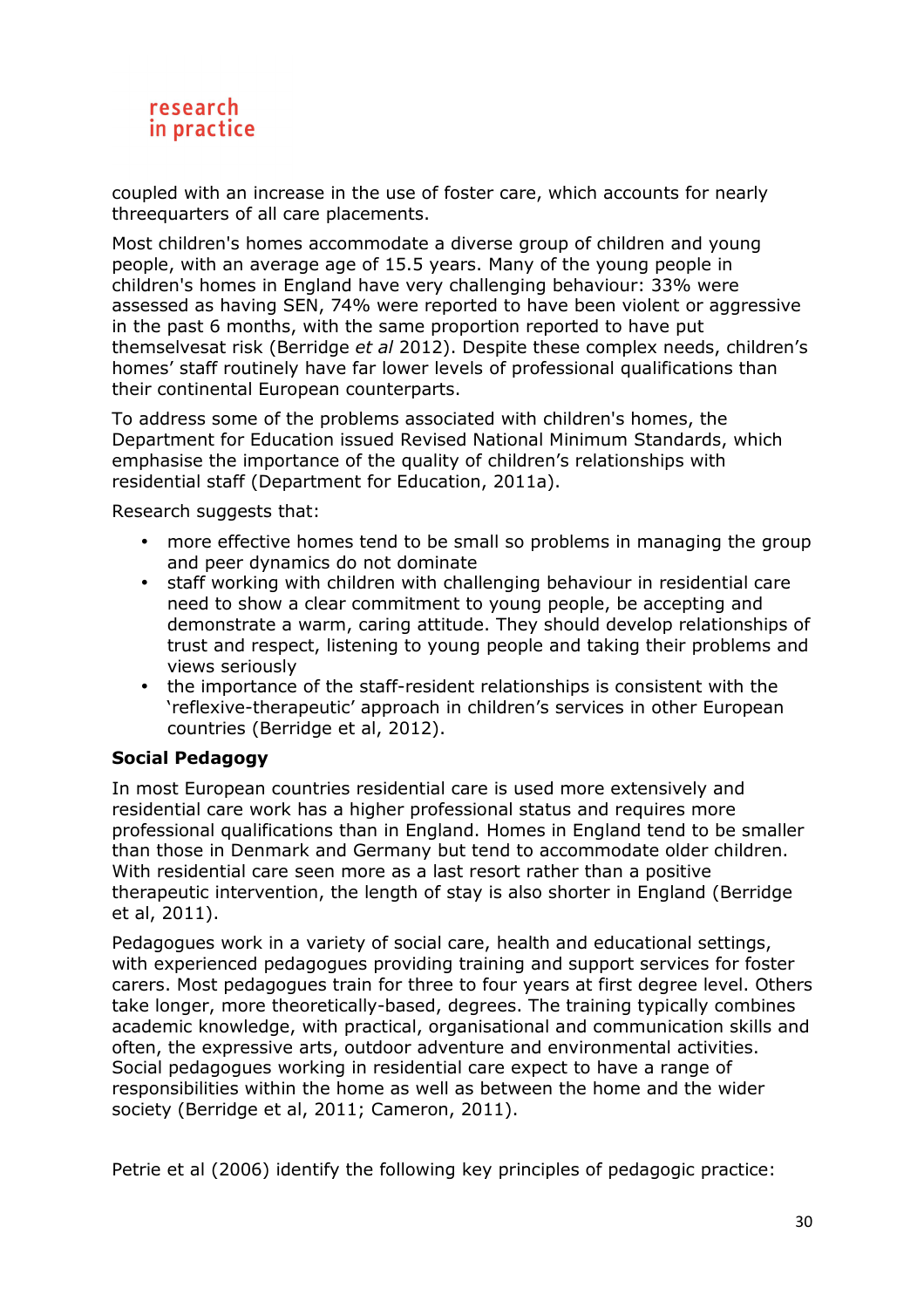- pedagogy builds on an understanding of children's rights
- it focuses on the child as a whole person, and supports the child's overall development
- relationships are at the core of the approach. Practitioners see themselves as in relationships with the child or young person and their training prepares them to share in many aspects of children's daily lives
- there is an emphasis on team work and on valuing the contributions of others such as families, community and other professionals
- pedagogues are encouraged to constantly reflect on their work and to bring both theoretical understandings and self-knowledge to the process

# **Social pedagogy in England**

The social pedagogy pilot evaluation conducted in England between 2009 and 2011 (Berridge et al, 2011) compared 18 children's homes that had recruited social pedagogues from Europe (primarily Germany) with 12 homes that did not employ social pedagogues.

The evaluation investigated placement patterns and key outcomes for all residents placed in the homes over an 18 month period and explored the views of young people living in the homes as well as the views of staff. In some cases social pedagogues had been working prior to the pilot in some of the children's homes, whereas in others they were employed specifically for the pilot to work in a single home. In another group of children's homes, the pedagogues worked part-time in the home as well as taking a consultancy role to increase awareness of social pedagogy amongst the local children's workforce.

The evaluation found that few of the homes fully adopted the social pedagogy approach. One of the challenges was that pedagogues in some homes were expected to undertake the same duties as other residential workers rather than having a specific role linked to their specialist training; in about half the homes with social pedagogues there was no major difference in the SP role compared with other staff.

Pedagogues were generally positively received by young people, staff and managers and most were felt to have contributed to practice improvements in homes. In particular, they had helped to improve behaviour management as well as the engagement of young people and communication within the team. However, children in homes which employed pedagogues did no better across a range of outcomes than children in comparison homes. These results must be interpreted with awareness of the implementation challenges and the short timescale of the evaluation (Berridge et al, 2011). It would be unwise to conclude on the basis of the results of this pilot that a social pedagogy approach to residential care cannot be implemented effectively to improve outcomes for children and young people in England. There is a great deal of interest in pursuing a more systematic and measured implementation of the approach (see below).

In terms of the implementation of the programme, Cameron et al (2011) report that there was a significant challenge in introducing a graduate profession with higher level academic knowledge and professional skills because of the mismatch with the existing workforce, particularly with respect to pay and conditions.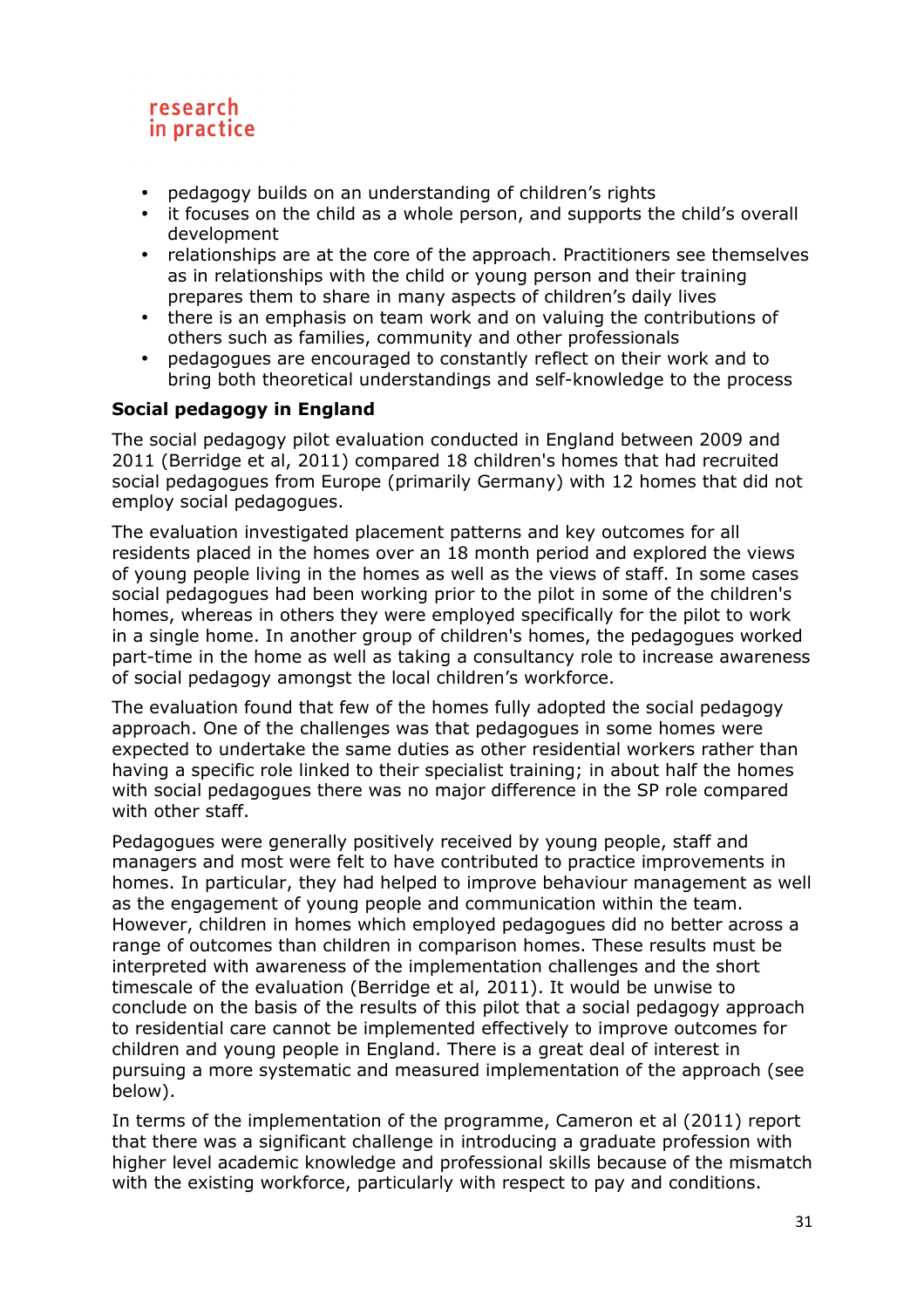

There was also a challenge in relation to the hierarchical organisation of staff in residential homes, which devalued pedagogues' decision making ability. In European residential care, the norm is democratic decision making within relatively flat hierarchies, in which staff take on higher levels of responsibility. Key to success is a constructive and engaging management style. Successful sites were characterised by a commitment to engage with social pedagogic ideas and methods, which was led by the manager and endorsed by staff.

Despite these challenges, Cameron et al (2011) conclude that 'developing and running the pilot programme has helped stimulate interest in social pedagogy, but its introduction into English residential care is not straightforward' (Cameron *et al*: 10). Cousee (2010) argues that what is important is the holistic perspective of social pedagogy rather than the separate role of the pedagogue. Thus, reform of practice is not, in itself, sufficient for major transformations in outcomes. What is of equal, if not more importance, are the social circumstances in which practice operates.

#### **Factors contributing to successful working with social pedagogy include:**

- experience, confidence and skills of social pedagogues
- knowledge of social pedagogy among management at all levels and willingness to learn and be challenged
- wide support from the employer organisation and a willingness to invest resources into training, networking, thinking and reflection
- not being wedded to existing approaches to the exclusion of other ways of thinking
- stability of managerial and the staff team, with commitment to debate and reflect and to live with uncertainty as a positive context for the work (Cameron et al, 2011).

According to Cameron et al (2011), there are a number of common factors across countries adopting the social pedagogy approach in terms of family support and early childhood care and education including:

- a well-established practice of providing early childhood care and education services often involving social pedagogues
- a high degree of professionalisation among staff
- work is generally carried out in multidisciplinary teams, with social pedagogues working alongside social workers, psychologists, health and legal professionals and teachers
- a focus on strengths. Services are seen as complementary to children and families own competencies
- there are many possibilities for help, from universal services within neighbourhoods to intensive social pedagogy help. This includes family therapy, individual support worker and options for accessing placements away from home on a short-term, respite or emergency basis. SPs played an important role in all services.

Cameron et al (2011) conclude that welfare systems such as this are more successful at preventing the escalation of family problems. It is not, however, possible to determine the specific value/effectiveness of social pedagogy as it is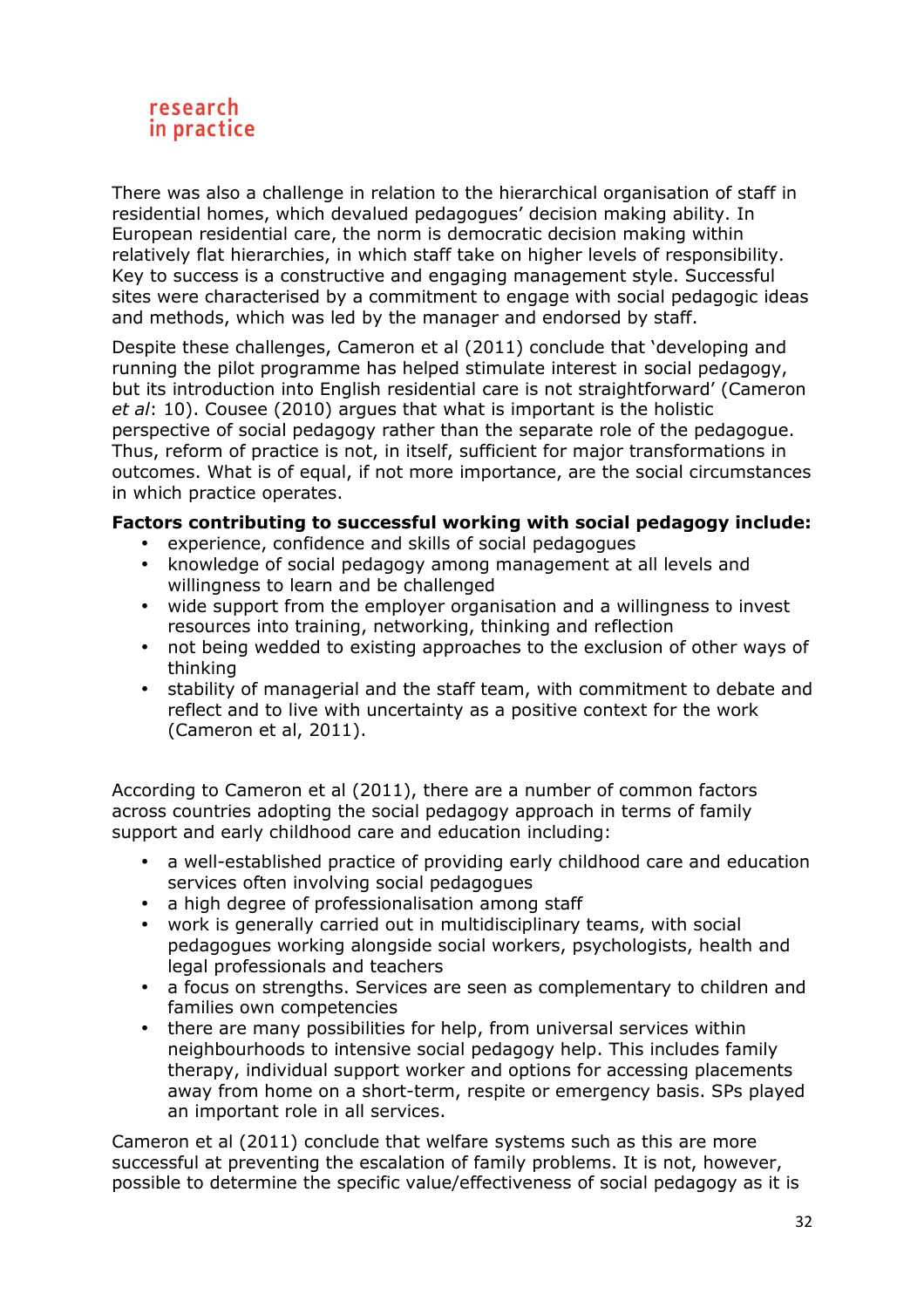

not possible to isolate its contribution from that of other services. However, what is evident is that families value the holistic approach of working with children and families. The key principle is offering choice to the family, involving them in decision making and the availability of services staffed by highly qualified experts.

#### **Developments in social pedagogy in England**

Interest in social pedagogy continues to gather pace, indicating that the pilot programme has been an important stimulus in developing ways of working with looked after children and young people. Several children's homes have extended their recruitment of social pedagogues to other homes (e.g. St Christopher's Fellowship and Heartwood Care Group).

Derbyshire County Council, in partnership with the University of Derby, have completed an extensive scoping exercise to inform further development and training approaches for social pedagogy (Moore, Jakhara and Bowie 2013). DCC intend to adopt social pedagogy as the underpinning conceptual framework for working with children and young people in care and with other vulnerable young people in Derbyshire.

The Fostering Network's Head, Heart and Hands programme is introducing social pedagogy into foster care in the UK in a number of local authorities (London Borough of Hackney, Surrey County Council, Staffordshire County Council, Orkney Islands Council and Aberlour Fostering- a joint site, and Capstone Foster Care). The programme aims to demonstrate how to successfully introduce the approach and the impact this has on placement stability, educational outcomes and the life chances of children and young people in foster care. It is being evaluated by a team from Loughborough University, the Colebrook Centre and NCAS (National Care Advisory Service). There is also a learning network to share and promote learning across the agencies (www.fostering.net/head-hearthands).

Other important networks for the development of social pedagogy include:

- Centre for the Understanding of Social Pedagogy (CUSP) at the Institute of Education
- Jacaranda Recruitment, which provides recruitment, consultancy and training services in Social Pedagogy and Social Work and runs the social pedagogy website (www.SocialPedagogyUK.com)
- ThemPra, a social enterprise, formed in 2008, to provide training courses and promote social pedagogy across the UK
- The Social Pedagogy Development Network, led by Thempra in partnership with others. This is a grassroots movement for shaping and developing a UK tradition of social pedagogy.

In addition, the following organisations are developing social pedagogic approaches:

• Essex County Council. Around one third (150) of the county's residential child care staff from all 12 children's homes have undertaken initial six day training courses in social pedagogy. A full-time Development Officer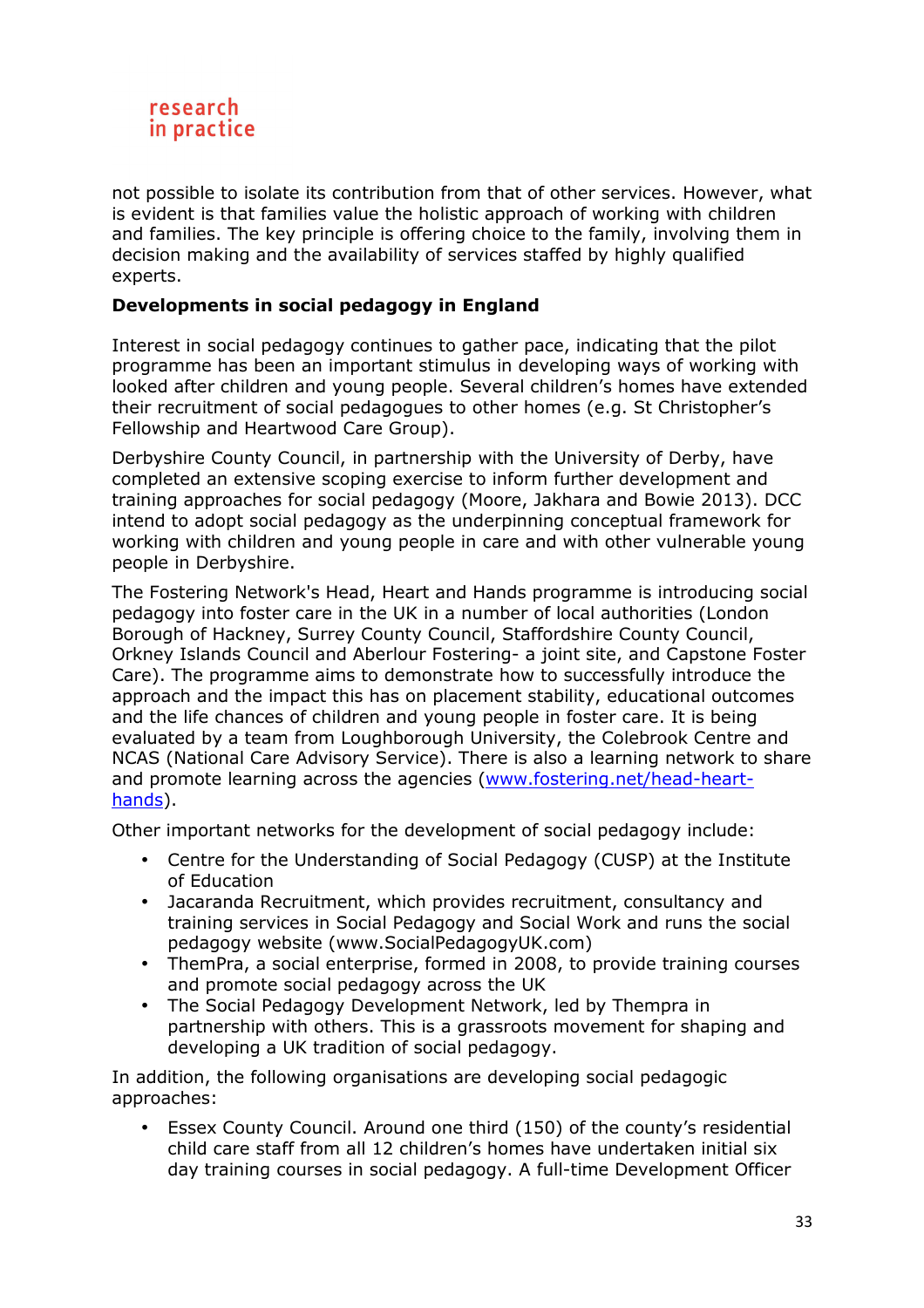has been appointed for children's residential services to help support the development of social pedagogy. All practitioners are required to keep a reflective diary

- London Borough of Hackney has recruited social pedagogues , who are located in their Virtual School for looked after children as part of the Head, Heart and Hands programme.
- Walsall Borough Council is undertaking a Social Pedagogy Pilot supported by a training and development programme for children's residential services to improve outcomes for looked after children. At the same time, social pedagogues are being recruited to work locally (Cameron et al, 2011).

In addition, a number of higher education institutions have introduced social pedagogy into degree programmes:

- Aberdeen University and Camphill Schools, follow a social pedagogy curriculum attuned to the practice and philosophy of Camphill Schools
- the BA Youth and Community Work, University of Wales Newport, includes a module on Social Pedagogy
- the BA (Hons) European Social Work, University of Portsmouth, includes a module on social care and social pedagogy in Europe
- the Foundation Degree, Working with Children: education and well-being, Institute of Education, University of London, includes modules informed by social pedagogy
- the MA in Social Pedagogy, Institute of Education, University of London, started in September 2010
- an MA in Social Pedagogy at the University of Winchester (Cameron et al, 2011).

# **Case Study- Staffordshire County Council**

Staffordshire County Council has a history of interest in social pedagogy and employs two social pedagogues from the continent. They have rolled out training and development across children's home staffing teams, delivered by Thempra. There is also:

- social pedagogy leadership training to senior children's home staff
- student exchanges for Danish pedagogues
- a social pedagogy strategy group
- follow-up team reflection days
- 3 day residential course for staff wanting to develop their knowledge of social pedagogy further
- roll-out of introductory social pedagogy training across the wider children's workforce, including foster carers.

Although not formally evaluated, positive feedback on the approach from the practitioners' group includes comments such as:

- openness for discussion
- allows questioning
- gives a voice to practitioners
- gives confidence to workers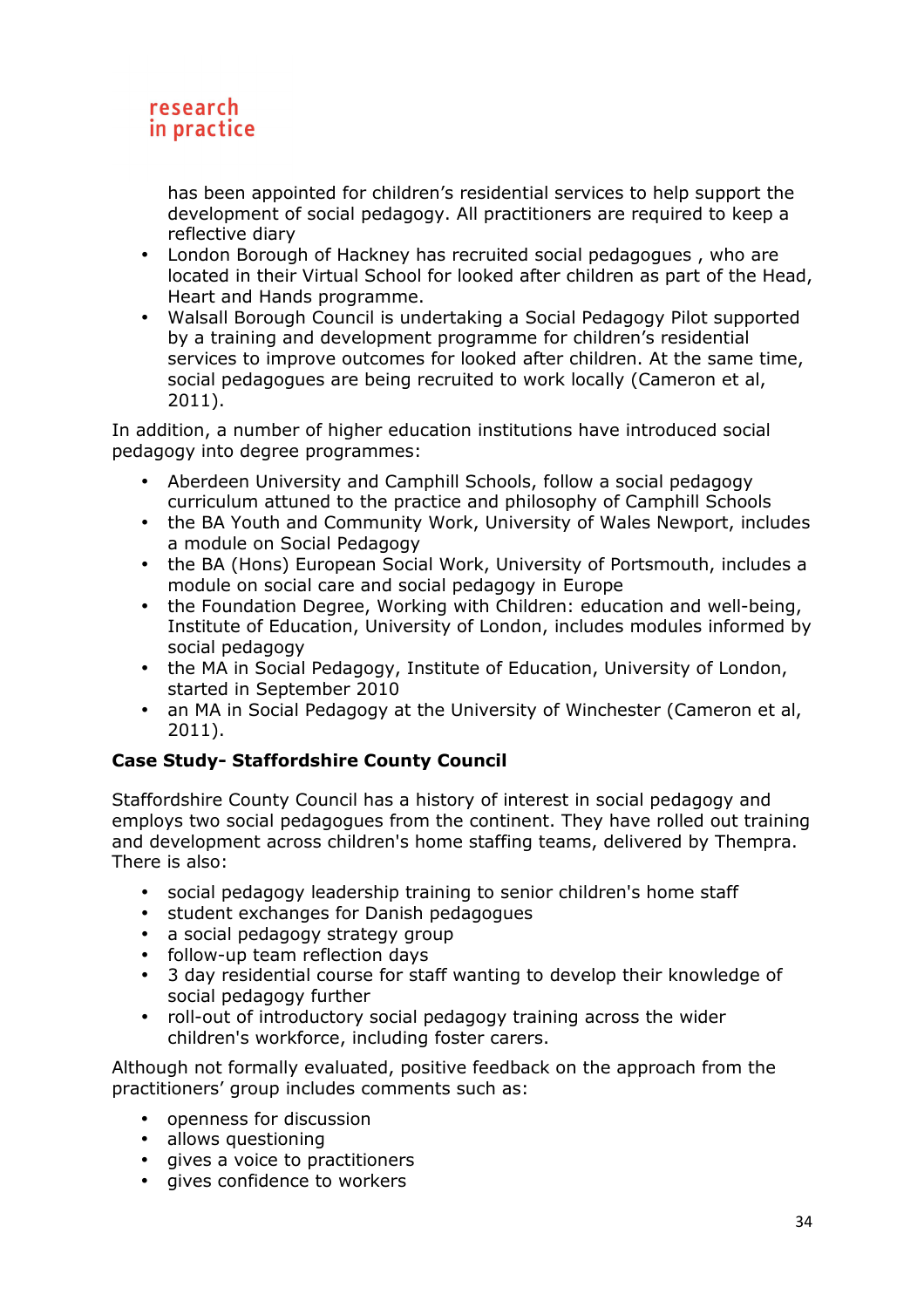- breaks down the hierarchy
- creates choices
- staff feel empowered, listened to
- managers to empower staff
- confirmation for some that existing practice is sound
- no need for apologies for getting it wrong
- individual ownership of action/practice

In addition, there is an improved relationship between young people and staff in that the young people want to stay in touch and some say they don't want to leave.

Implementation in Staffordshire is supported by:

- working in partnership with Thempra
- engagement of practitioners and managers with the Social Pedagogy Development Network
- working in partnership with Jacaranda Recruitment and other sites who have an interest in developing practice, in order to recruit qualified practitioners from the UK and the continent.

To mitigate the tensions identified in the pilot between social pedagogues and other residential home staff Staffordshire noted the following:

*The implementation has been difficult at time with periods of success and failure but the use of training materials has been useful to refresh and reinvest energy in activities and the approach. We have provided structured and unstructured opportunities for practitioners and teams to work through issues and challenges. Practitioners have been supported to self-organise and determine their own goals and opportunities. There is a high level of support for the implementation of this approach from senior managers and leaders within the organisation, and a commitment to invest in the development of our workforce in this sector. We have recognised that cultural change takes investment over time and we, as an organisation, have made the commitment to continue to reinforce SP as a central tenet of our practice. This message is clearly articulated at different levels of the organisation.*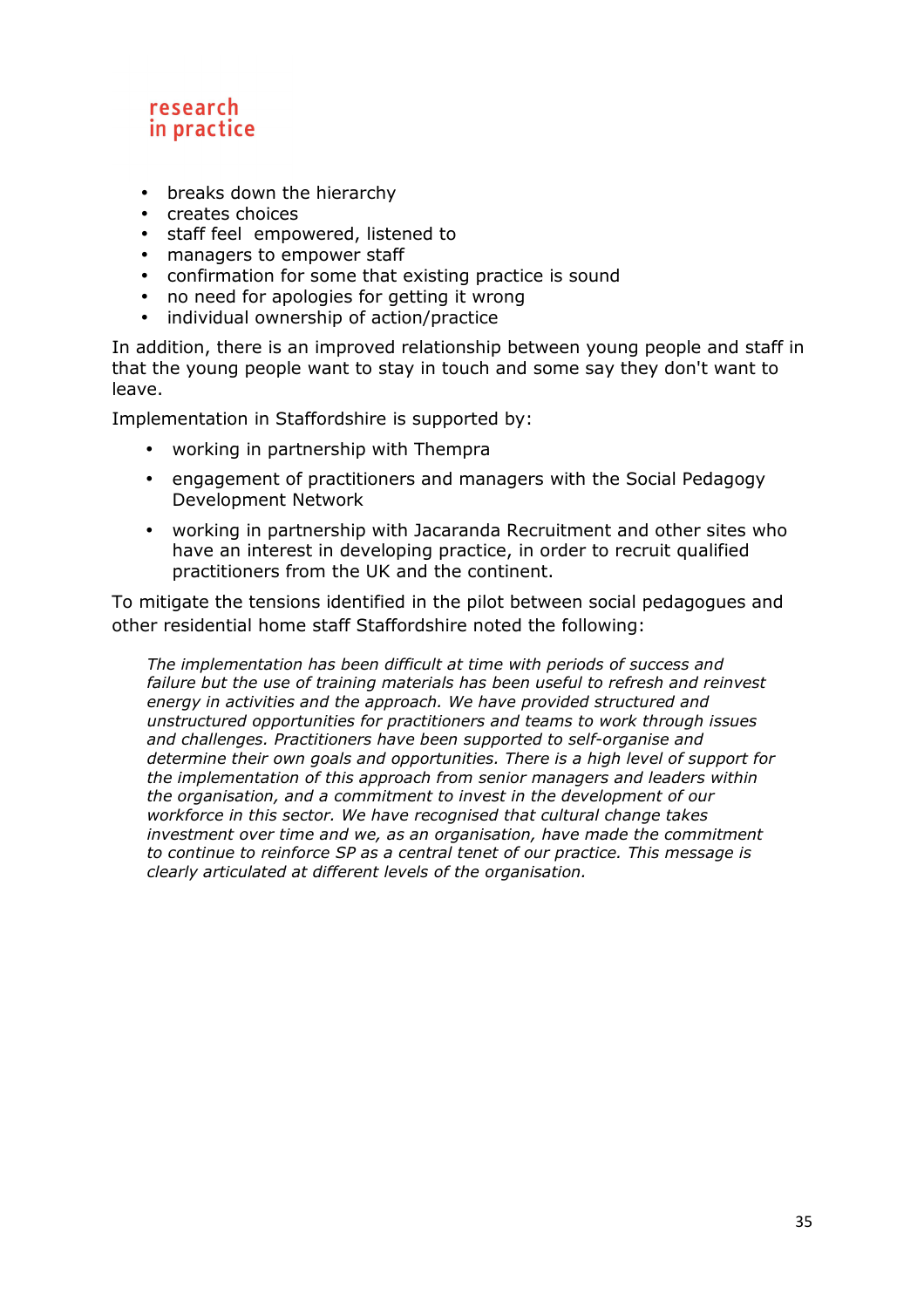# **5. Kinship Care**

*Since kinship care is a naturally occurring family form, it is easy to assume that it is also unproblematic. In fact, research indicates that it is likely to present unique challenges, over and above the 'normal' demands of parenting* (Hunt et al, 2008: 162).

#### **Key messages**

- around 11 per cent of children in England are formally cared for by a relative or friend. The majority of children (97%) living with kin are cared for informally by their relatives (Nandy et al, 2011)
- children living with relatives or friends (both formally and informally) have usually suffered multiple adversities and can display severe emotional and behavioural difficulties
- grandparents are the most likely relatives to be caring for children not living with their birth parents, in either formal or informal arrangements. Many of the grandparents suffer extreme financial difficulties and health and disability issues. There are also a large number of young people who provide informal care for their younger siblings
- despite these challenges kinship carers receive less support (services and financial) than unrelated foster carers. Informal kinship carers generally receive no support
- children placed in kinship care generally do as well as children in unrelated foster care in terms of the stability of the placement. There are some important age differences in this; disruption is more likely to occur for older children than for younger children
- evidence on the overall well-being of children in kinship care is equivocal
- there is evidence that the sequential assessment of kin carers can lead to delay in finding a child a permanent placement and that relatively few of these assessments lead to children being placed with relatives
- there is an urgent need to increase financial support and provide improved access to universal and specialist services for children and their kinship carers (both formal and informal), in line with the Guidance for Family and Friends Care (Department for Education, 2011c)
- providing support services for kin carers is a viable option when offset against the long-term cost of placing the child in foster care.

Kinship care, also known as family and friends care in England, is a common child-rearing practice throughout the world. There is no single definition of kinship care; it is used to describe a range of placement types with extended family, relatives or friends. It refers to the care arrangements for a child who cannot live with their parents and who is cared for by a member of their family or a friend with whom the child has an existing relationship (Nixon, 2007). In some countries it refers only to blood-relatives, while for others it refers to a much wider group including family friends and neighbours. Kinship care can be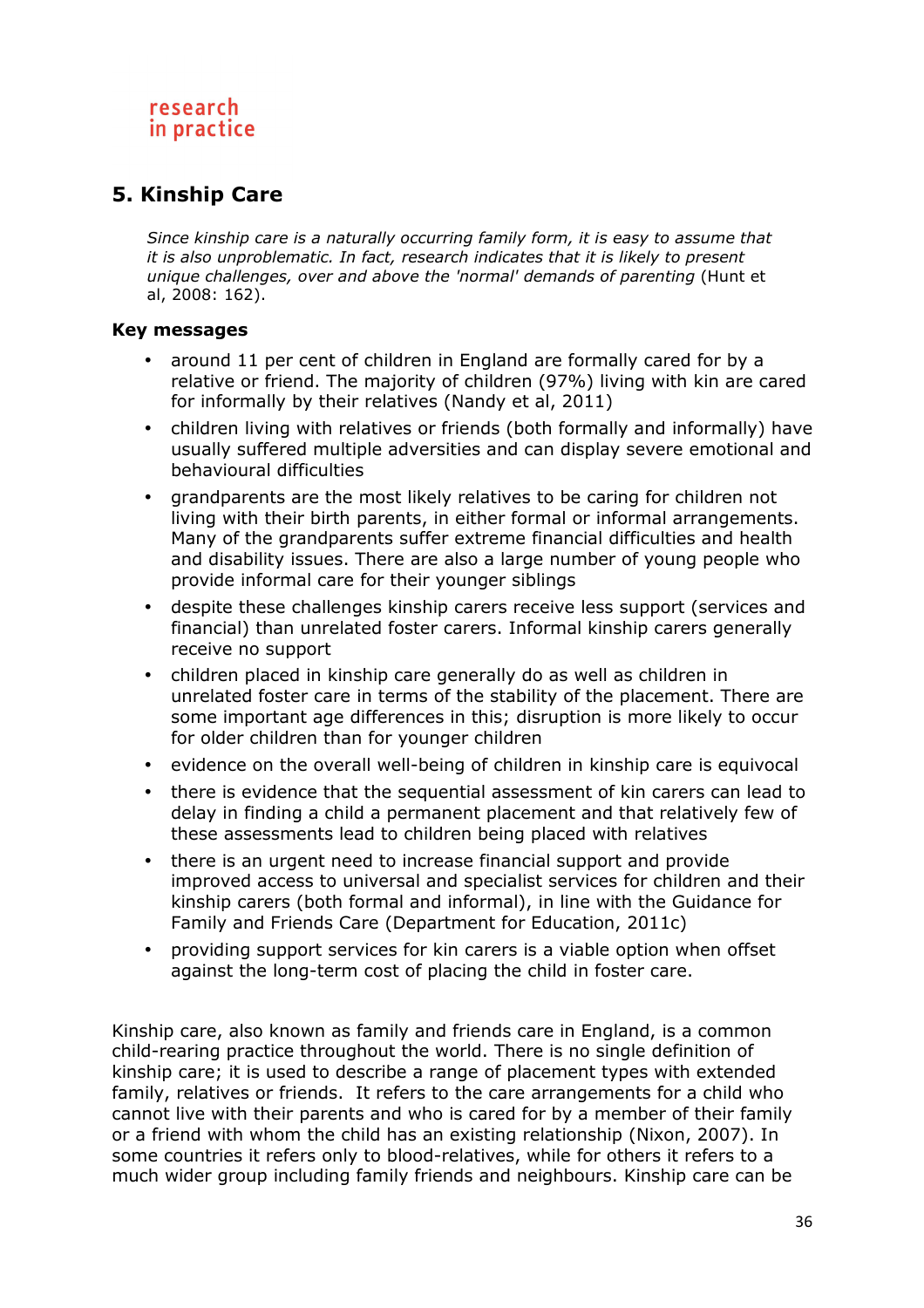

informal (i.e. outside the child welfare system) or formal, where the placement is arranged, supported or approved by the state.

The chapter considers the evidence on both formal kinship care, where the child is fostered with family or friends, as well as informal kinship care. It summarises national and international research evidence with regard to the use of kinship care and the outcomes for children.

#### **Kinship care in England**

When children cannot remain with their parents, the Children Act 1989 encourages local authorities to place children with a relative, friend or other 'connected' person. This preference was expressed more fully in *Care Matters,*  which proposed a major review in the use of kinship care to address concerns about variation in the use of family and friends placements (Department for Education and Skills, 2006). More recently the Department for Education published *Family and Friends Care: Statutory Guidance for Local Authorities* (Department for Education, 2011c). This guidance sets out a framework for the provision of support to family and friends carers. It also provides guidance on the implementation of the duties in the Children Act 1989 with regard to children and young people who are brought up by members of their family or friends, in particular in relation to the support that carers should receive to safeguard and promote the welfare of children, regardless of whether they are looked after or not. This support should be available regardless of whether or not the arrangement was initiated by the local authority R(SA) v Kent County Council, 2011).

In England, kinship care covers a variety of situations:

- an informal arrangement within the family without any involvement of children's services
- registered private foster care
- local authority foster care with family or friends
- kin care following a court order obtained by the carer (residence, special guardianship or adoption orders) (Argent, 2009)

Latest statistics on the number of children in formal kinship care in England show that 11 per cent of children (over 7,000), who were looked after at 31 March 2012, were fostered by a relative or friend (Department for Education, 2012a). The number of children formally being cared for by family and friends is likely to be higher than this figure suggests, as a number who were previously looked after by family or friends will have ceased to be looked after as a result of their carer being granted a residence order or special guardianship order. Eight per cent (over 2,000) of those who ceased to be looked after during the year ending 31 March 2012 did so through a special guardianship order, a further five per cent (1,290) were granted a residence order. Thirty seven per cent of children who ceased to be looked after in this period returned home.

These data only provide figures for the number of children/young people who are cared for under formal kinship arrangements. Analysis of 2001 census data indicates that in the UK, 173,200 children/young people were living either formally or informally with relatives without their parents present in the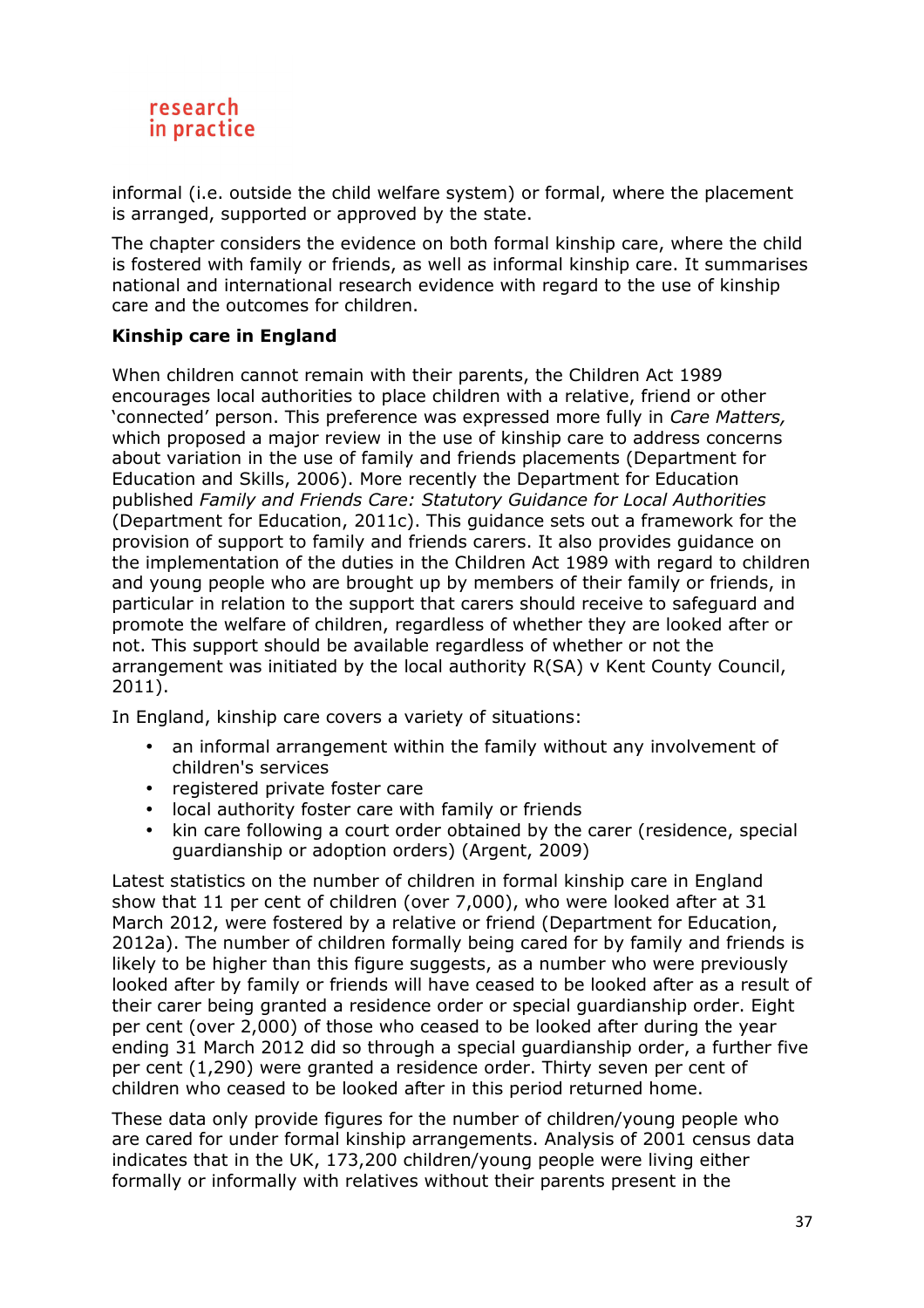

household. Of these, 143,367 were living in England, with 97 per cent (136,497) living informally with relatives (Nandy et al, 2011). Given the large number of children living informally with relatives, it is important to consider the characteristics and support needs of kin carers and children in both formal and informal arrangements.

#### **How does England compare to other nations in use of kinship care?**

Table one below provides a comparison of children in kin and non-kin care in a selection of countries in 2004-05.

| <b>Country</b> | <b>Kin care</b><br>( %) | Non-kin<br>foster care<br>( %) |
|----------------|-------------------------|--------------------------------|
| Australia      | 40                      | 39                             |
| New Zealand    | 35                      | 40                             |
| Italy          | 26                      | 24                             |
| <b>USA</b>     | 23                      | 46                             |
| England        | 18                      | 47                             |
| Germany        | 9                       | 38                             |
| France         | 7                       | 46                             |

**Table 1: Comparison of kin and non-kin foster care** 

(Thoburn, 2009)

Australia placed the largest proportion of children in kinship care followed by New Zealand and Italy. In the USA, 23 per cent of children in care are in kinship arrangements; however, this figure masks the number of children exiting this form of care through adoption by kinship carers. In the same time period in England, 18 per cent of LAC children were in kinship care compared to 47 per cent in non-kin foster care<sup>2</sup>. In France only seven per cent of children in care are placed in kinship care, similar to Germany.

In Australia, it has been suggested that recent increases in kinship care have come about as a result of greater demand for out of home care, coupled with an insufficient supply of foster carers. The Aboriginal Child Placement Principle facilitates culturally appropriate placements for aborigine children. This is likely to have a significant impact on the numbers of children in kinship care as the

 $\overline{a}$ 

 $2$  This was before the introduction of special guardianship orders.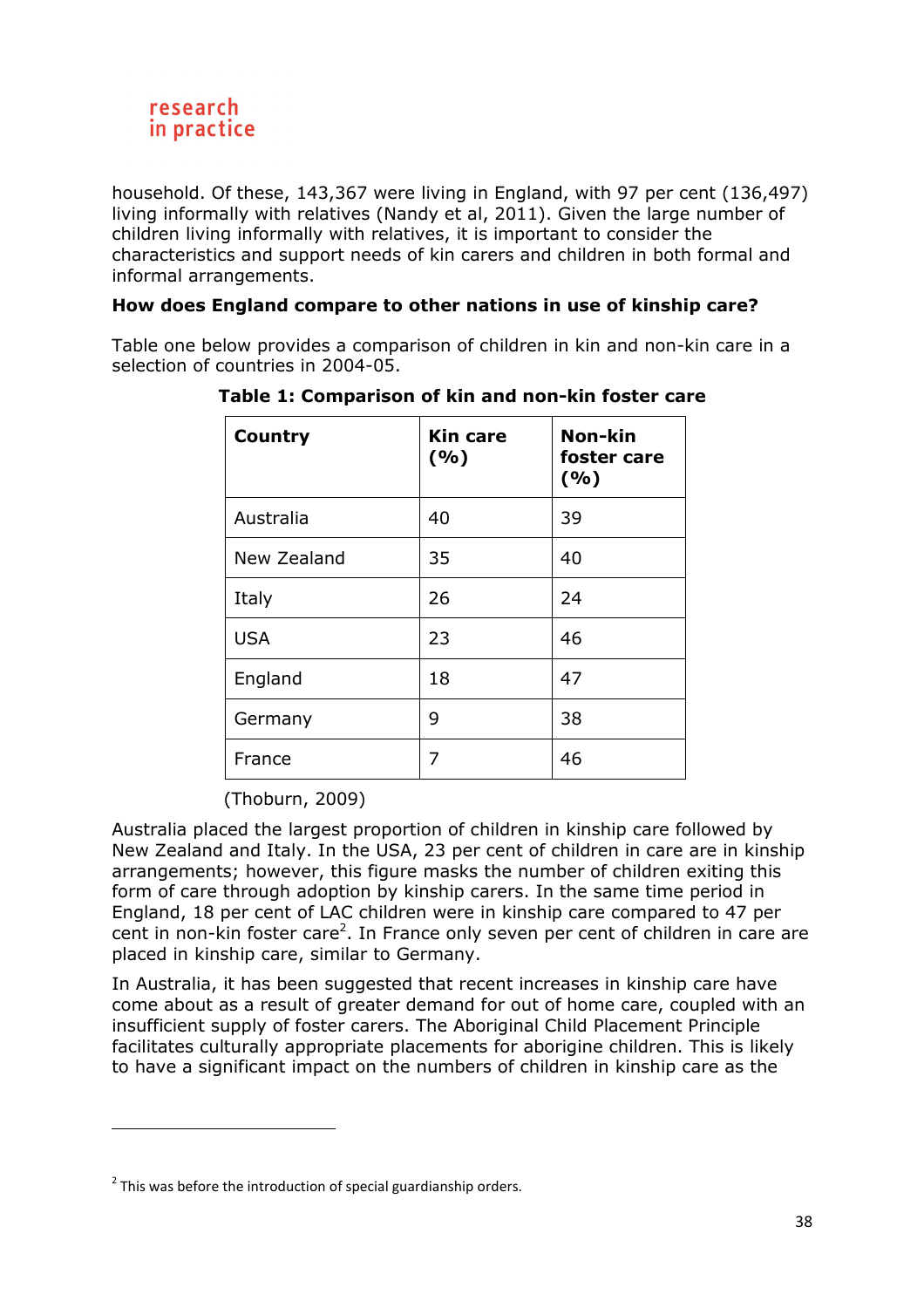

rate of out of home care for indigenous groups is nine times that for nonindigenous groups (Boetto, 2010).

In New Zealand, it has been suggested that the high proportion of children in kinship care is a consequence of the widespread use of the family group conference (FGC), a process introduced in New Zealand in 1989, which developed out of traditional Maori restorative justice practices where professionals and families work together to address concerns and agree a plan for the child. Family group conferences engage family groups at an earlier stage in the investigative process where child maltreatment is suspected (Doolan and Nixon, 2003).

A study on the use of FGCs in four pilot projects in England showed that children were more likely to be placed with extended family and that the placement was more likely to be stable when there was a FGC. Some resistance to the use of FGCs was noted, as well as concerns about the willingness of the extended family to adhere to plans. Similarly, there was a lack of follow-through and service delivery by social workers and other agencies post-conference. On the other hand, children participation in FGCs was more evident than in other forms of meeting leading to a greater say about their placement needs (see Nixon, 2007). According to the Family Rights Group website, threequarters of local authorities in England and Wales run or commission family group conferences, although only a small minority routinely offer this before a child is taken into care. The Family Rights Group has recently issued guidance on the use of FGC for children who are in, or are on the brink of care proceedings (Family Rights Group, 2011). However, it is not always appropriate to use FGC, for example where there is history of domestic violence.

Another country with a high proportion of children in kinship care is Spain, where kinship care accounts for 85% of all foster care. The predominant type of care is 'administrative foster care', usually within the extended family and which is arranged with the consent of all parties involved. The tradition of a family based culture may explain this, and in fact many kinship placements are spontaneous situations that are later formalised as family foster care (Palacios and Jimenez, 2009).

#### **Characteristics of kinship carers and children**

Nandy et al (2011) found that older children (13+ years), and particularly those aged between 15 and 17 years, were the most likely to be living with relatives, either formally or informally. A follow up study of children aged between 8 and 18 years who had been living informally with relatives for at least six months found that:

- 30% moved in under the age of 3 years
- 30% moved in aged 3-7 years
- 30% moved in aged 8-13 years
- 10% moved in aged 14 and over

(Farmer et al, 2013)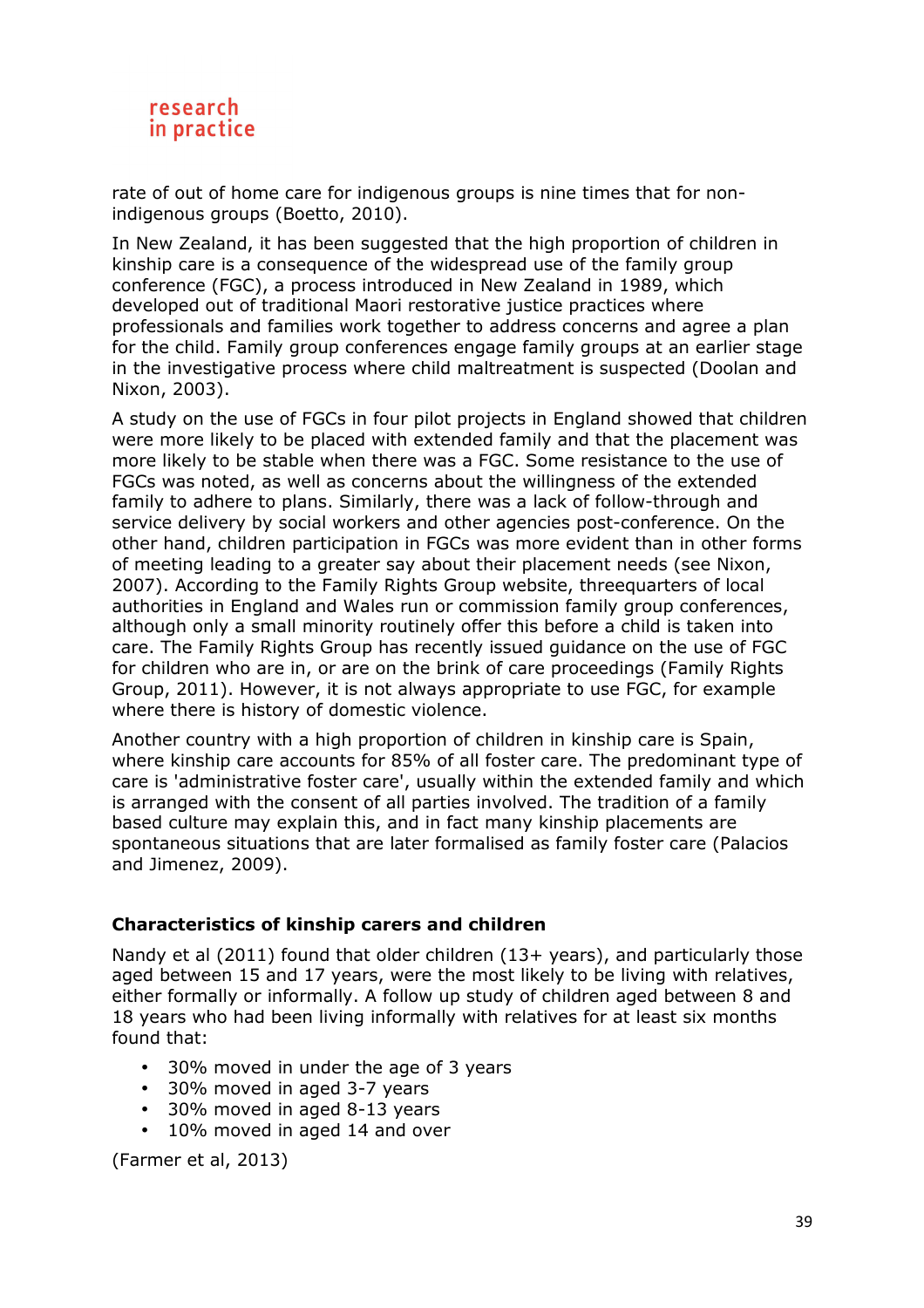

The census data showed that there were three distinct groups of relatives caring for children: grandparents, siblings and other relatives such as aunts, uncles and cousins. In England the majority of kinship carers were grandparents (just under 45 per cent); however, the proportion of children living with siblings in England was only slightly lower than the proportion living with grandparents (just under 40 per cent) (Nandy et al, 2011). This is slightly different to the findings on the characteristics of caregivers of children formally placed in kinship care; here, 62 per cent of children were placed with grandparents and 26 per cent with aunts and uncles (Lutman et al, 2009).

Interviews with carers in a study of formal and informal kinship care undertaken for the Family Rights Group indicated four main reasons for children living with kin carers:

- parental drugs or alcohol misuse (60%)<br>• abuse or nealect (59%)
- abuse or neglect (59%)
- parental mental illness (28%)
- domestic violence (27%)

(Hunt and Waterhouse, 2012)

These figures are consistent with other studies which have found that children living under formal arrangements with family and friends carers had usually suffered multiple adversities before being placed with their carers and that the level of adversity were at least equal to that experienced by children entering the care system (Hunt et al, 2008; Farmer and Moyers, 2008). Of particular note is the finding that 88% of the children living in informal kinship care were thought to have been maltreated (Farmer et al 2013). This study also found that one in three of the children had moved in with a relative because of the death of a parent and one in four had been actively rejected or abandoned by their parents. Selwyn et al's (in press) study on informal kinship care found that over a third of the children had emotional and behavioural difficulties that were in the abnormal range, particularly in their ability to manage and express their emotions.

A consistent finding in the research on children in both formal and informal kinship care is that kinship carers have fewer financial and material resources. Farmer and Moyers (2008) found evidence of financial difficulty in 75 per cent of formal kin placements, compared to 13 per cent in non-kin placements. Nandy et al (2011) found that a substantial number of children (in formal and informal kin care) were living with families whose characteristics were associated with increased risk of poverty: single female carers, dependent on benefits, workless households, higher prevalence of long term illness or disability and over representation of ethnic minorities. The majority of children living in kinship care were living in the poorest 40% of areas and many were in the bottom 20% of areas.

Farmer et al (2013) found that very few informal kin carers had sufficient income to meet minimum income standards, often as a consequence of caring for the children. This study comprised of interviews with 80 children and 80 kinship carers, predominantly grandparents, many of whom lived only on their pensions and had a longstanding health condition or disability (Selwyn et al, in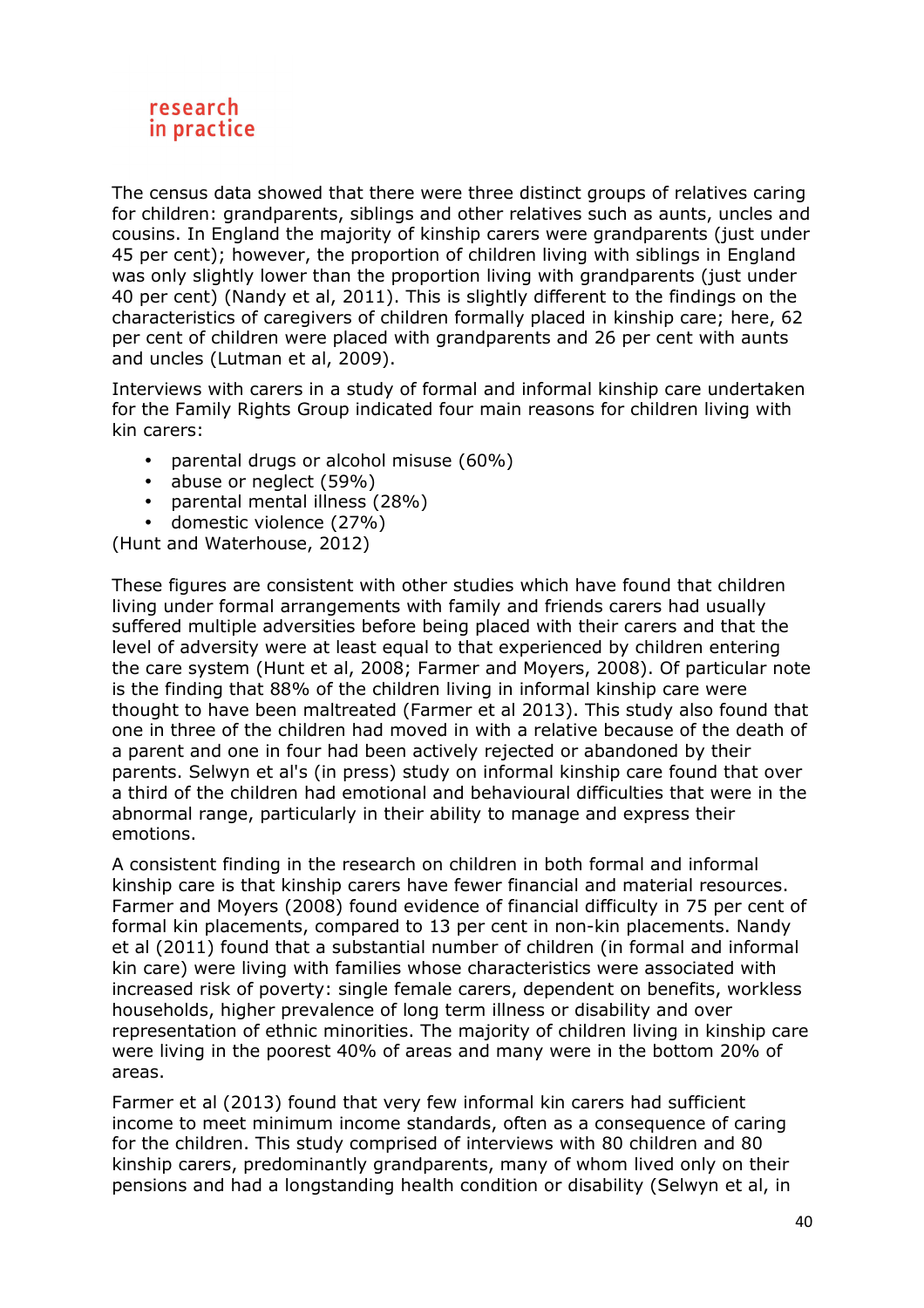

press). In addition, over a third of the carers' lives were restricted by pain while almost two thirds were clinically depressed. This was particularly the case when the child's parents had died, when they experienced chronic pain or when their social network was small.

The Family Rights Group study found that carers' working lives were severely disrupted by becoming carers. Some had to give up work or reduce their hours in order to be more available for the child. Others had to increase their work commitments in order to manage financially. Only one in eight was able to continue working as before. Forty-four per cent said that they had received no practical help from the local authority (Hunt and Waterhouse, 2012).

#### **Outcomes in kinship care**

A consistent finding is that children placed in kinship care generally do as well as children in unrelated foster care, particularly with regard to the stability of the placement (Hunt et al, 2008; Farmer, 2009; Nixon, 2007). Hunt et al (2008) followed up a group of 113 children placed with members of their family over a number of years. They found that 72 per cent of placements were continuing or had ended having lasted as long as needed. A further 28 per cent had ended prematurely and 16 per cent were continuing but vulnerable to disruption. This compares to an average rate of disruption for unrelated foster care of around 43 per cent. These findings contrast with other research, which has found similar disruption rates for kin and non-kin placements (18% and 17% respectively) (Lutman et al, 2009).

There are some important differences in stability with regard to the age of the children placed in kinship care:

- the children whose placements disrupted were significantly older at the end of care proceedings (mean age 8 years) than those whose placements were not disrupted (mean age 4.1 years)
- sixty per cent of children aged between 10 and 14 years at the end of care proceedings had disrupted kinship placements compared to 11 per cent of children under 5 years old
- importantly, over half the children in the study were under five years old at the end of care proceedings. The younger age of children at placement may provide a partial explanation for the lower rate of disruption (Hunt, 2009).

Disruption and the quality of care also vary across local authorities. For example, in one local authority, 49% of kin placements were judged to be of poor quality compared to just 8% in another. There are also significant differences in disruption rates between authorities (Farmer, 2009).

However, not all disruptions are negative; from the children's viewpoint half of the 'disruptions' were a result of them wanting to move and more than half of the children moved back with a parent or went to live with another relative, with the carer often retaining a positive relationship with the child. This supports the evidence from other studies that kinship care is likely to be a less disruptive experience for children than moving into unrelated foster care. This is because they already have a connection with the person, many will be placed with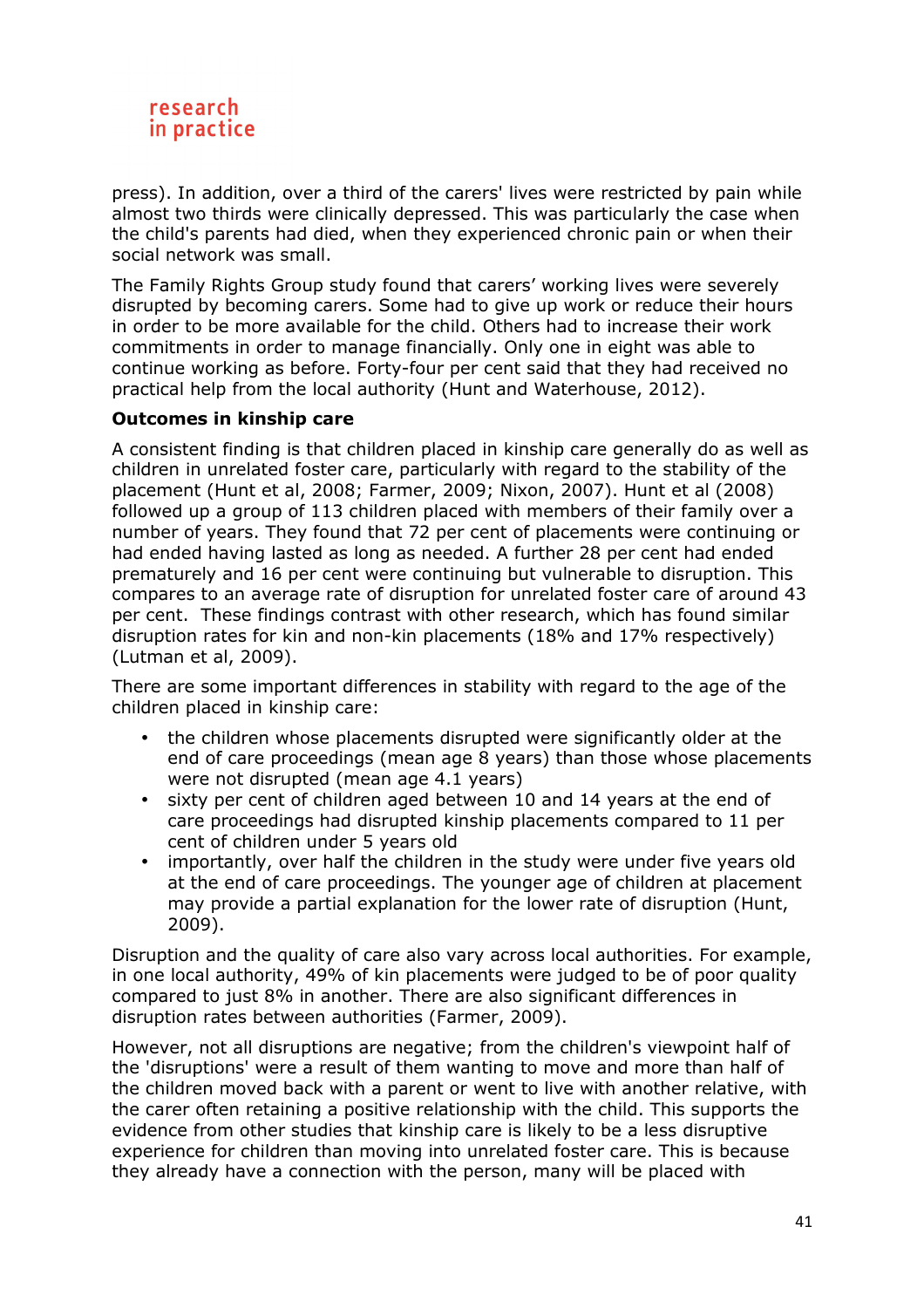

siblings and contact with birth parents is more likely than in non-kin care. Many also remain in the same neighbourhood and school (Hunt, 2009).

Kinship carers show a strong commitment to the children and tend to persevere in looking after children with high levels of difficulty beyond the point at which non-kin carers would do so (Farmer, 2010). This is a key factor in terms of stability of the placement, but it also means that many kin carers continue to care for a child when they are under considerable strain, which can result in a poor quality placement. Farmer and Moyers (2008) report concerns about the quality of care in 34 per cent of placements (compared to 27 per cent of unrelated foster carers); family and friends carers were more likely than unrelated foster carers to have poor parenting skills with more of them struggling to cope. Despite these difficulties, kinship carers are less likely to receive support services than non-kin foster carers (Nixon, 2007).

Measures of longer term emotional and behavioural outcomes for children in kinship care are equivocal and, to date, there have been no longitudinal studies into adulthood of children placed in kinship care (see Nixon, 2007 for a fuller discussion).

In Farmer et al's (2013) study of informal kinship arrangements, most of the children were found to be securely attached to their kinship carer. However, a considerable number had unanswered questions about their past and why they were living with kin. This was particularly the case for children who had suffered bereavement and wanted more information about parental death. Some of the children also had a small social network and saw few relatives or friends. This was particularly the case for children living with older carers. Often, a mutually dependent relationship developed as the children became involved in caring for their grandparents and helping them with household chores.

Despite this, 97% of the children believed that living with their kinship carer was a good thing, and 73% said they would choose to live with their kinship carer. However, more than one third of the children reported that there was a stigma attached to living in kinship care and said that there had been hurtful remarks directed towards them. As a consequence, only 14% were totally open with their friends about their living arrangements, particularly those that had parents with drug/alcohol misuse problems or parents in prison.

Hunt's (2009) study of formal kinship care found that positive outcomes are more likely when:

- the child is placed with kinship carers at an early age
- the child has few difficulties when placed
- the child has lived with the carer before
- the carer instigates the placement
- the carer is a grandparent
- the carer is a sole carer
- there are no non-sibling children in the household.

#### **The support needs of kinship carers and children**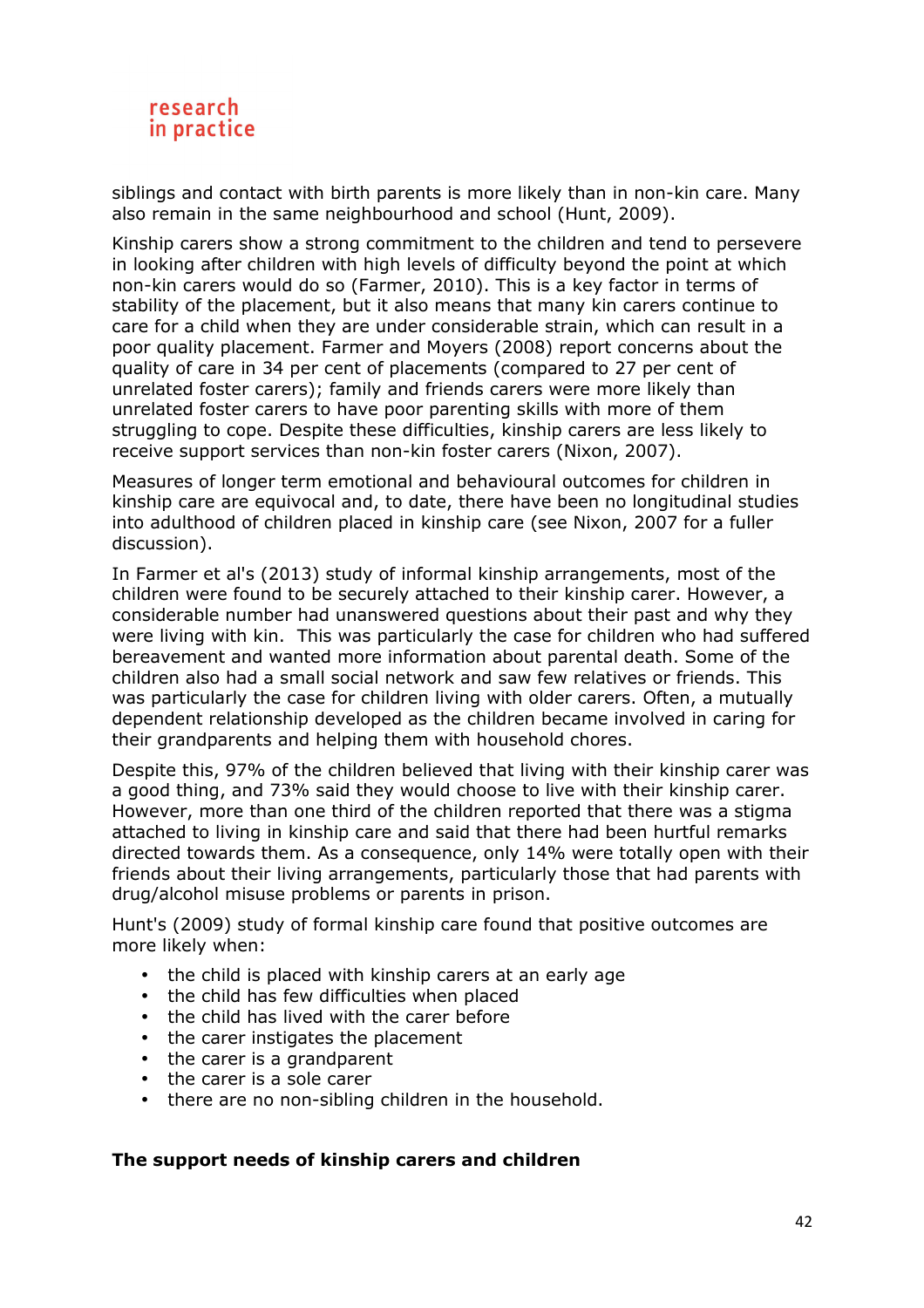

Given the characteristics of kinship carers and the children they care for, it is not surprising to find that they have a range of support needs. Farmer et al (2013) found that threequarters of the informal kinship carers had asked children's services for help, but only a quarter received help. This is consistent with findings from the Family Rights Group, who found that the amount and type of support carers receive from local authorities bears no relationship to the child's or carer's needs (Hunt and Waterhouse, 2012) and that kinship carers get less support than non-kin carers, even when they are approved as foster carers (Hunt, 2009).

In some cases, informal kinship carers have been told that if they could not manage alone the children would be removed for fostering or adoption (Selwyn et al, in press). As a consequence they rarely asked for help again. One of the issues identified was that Children's Services often viewed the arrangements as private when carers had stepped in quickly to care for the children and later turned down their requests for help, often without any assessment of need. This was true even in some cases where social workers had asked kin carers to take the children, but still claimed it was a private arrangement.

 It is not just grandparents who struggle in this situation; kinship carer siblings and young aunts are also disadvantaged (Selwyn et al, in press).The census study showed that siblings are the second largest group of kinship carers (38%). In Selwyn's study, this group proved difficult to find and involve. However, in the majority of cases where siblings were informal carers, they had taken on the care of children only a few years younger than themselves, very often following the death of their mother. None of the sibling carers had prior experience of bringing up children and all scored as depressed on the measures used. They often lived in overcrowded conditions and were managing on a very low weekly income (less than £200 per week).

The strain of caring for some of these children cannot be overstated. Despite high levels of commitments, kin carers struggle to cope with the children they care for significantly more than unrelated foster carers (Farmer, 2009). Furthermore, there were many reports on file of family and friends who were close to breaking point. In the cases where carers were showing signs of strain, placement quality was poorer, in both related and unrelated foster care, although kin carers were more likely to continue the placement than non-kin carers.

Another area where support may be needed is in accessing bereavement counselling as a considerable number of children move in with their kinship carers following the death of their parents. Both grandparents and children can struggle to cope with the bereavement and experience a prolonged grief reaction. In such cases, carers need to be signposted to bereavement services for themselves and the children (Selwyn et al, in press).

Although the evidence shows that there is a gap between the support needs of kinship carers (in both formal and informal arrangements) and what is actually provided by local authorities, some local authorities have focused on children in need who are not looked after, offering informal kinship care support for up to a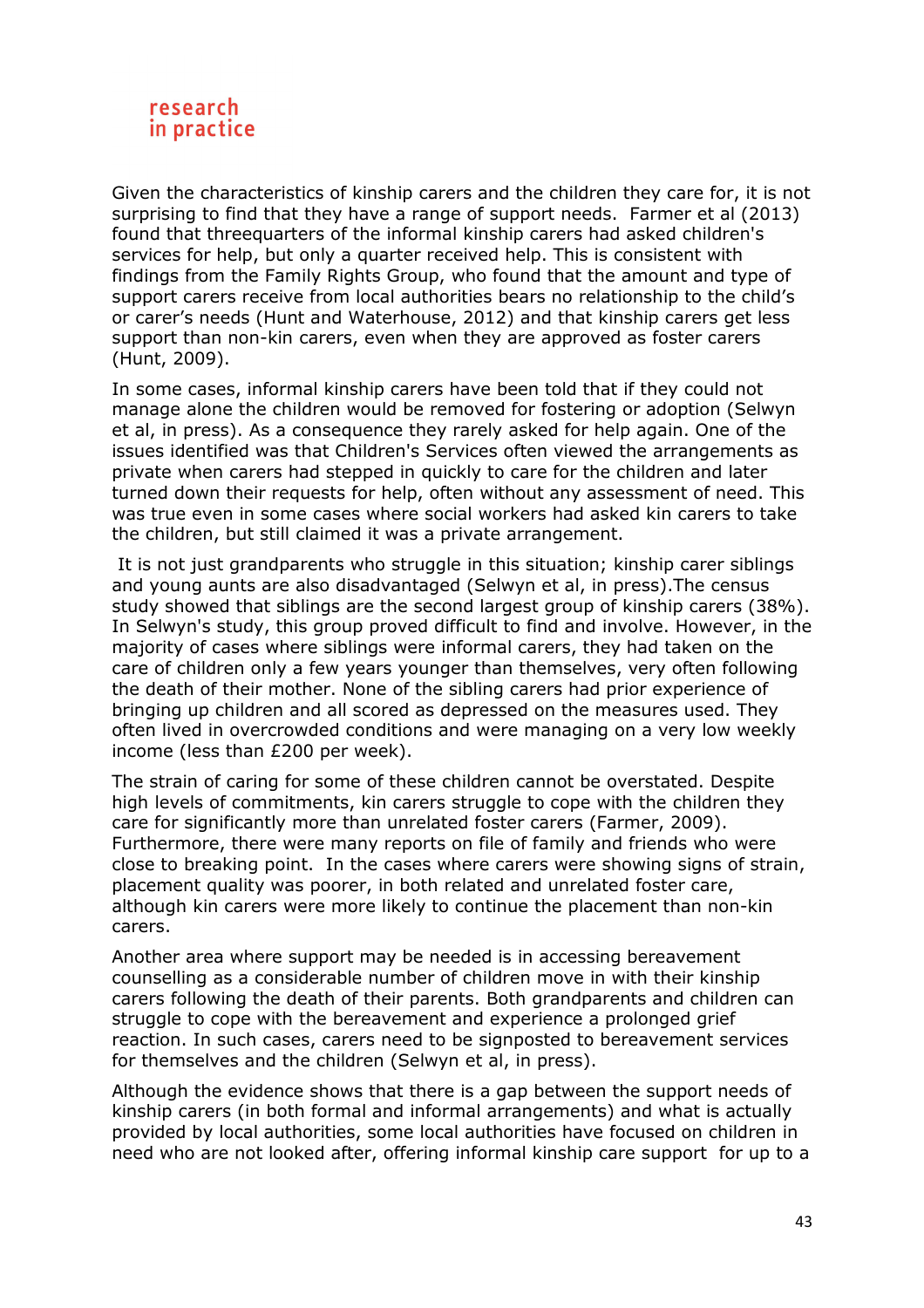year. The Kinship Care Team (KCT) in the London Borough of Greenwich offered support in the following areas:

- advice on welfare rights and legal options
- emotional support and counselling
- advice on managing difficult behaviour and attachment issues
- help to access other services such as CAMHS
- supervised contact
- payments for bedding, furniture and clothing and occasionally a small weekly allowance (Saunders and Selwyn, 2008).

The carers in this study were generally very positive about the services provided, although not all kinds of help were needed. In particular, they appreciated being listened to, having emotional support and knowing there was someone they could turn to. They were also very grateful for both financial and practical support. Most of the carers also said that if they had not stepped in the child would have been taken into care.

Reducing the need for a child to be looked after by the local authority represents a substantial financial saving. Figures for 2006 show the unit cost of providing an in-house foster placement was estimated at £633 per week. In comparison, the cost per child of having the kinship care service was around £140 per week (Saunders and Selwyn, 2008). This cost comparison shows that offering much needed support to kin carers is a viable option when offset against the long-term cost of placing the child in foster care.

# **Assessment of kinship carers**

The quality of assessment of formal kin carers is key in terms of positive placement outcomes. A number of researchers and carers have expressed concern around the suitability of the assessment process. There are three main challenges:

- whether there should be a difference in assessment standards for kin and non-kin foster care
- whether intergenerational transmission has occurred and whether kin carers have the same issues as birth parents
- kinship assessments can be difficult for both families and workers (Child Safety Services, 2011).

Many potential kin carers acknowledge the necessity of assessment but feel resentment about the attention given to risk. At times the assessment and approval process is long and drawn out, while at other times, especially in an emergency, it may be too rushed (Hunt, 2009).

Farmer and Moyers (2008) found that placements tended to be more stable when carers had been assessed as foster carers, while Hunt et al (2008) report better placements where there had been a pre-placement assessment (not necessarily a full assessment). The key factor in assessment is parenting capacity, which is linked to better placement quality.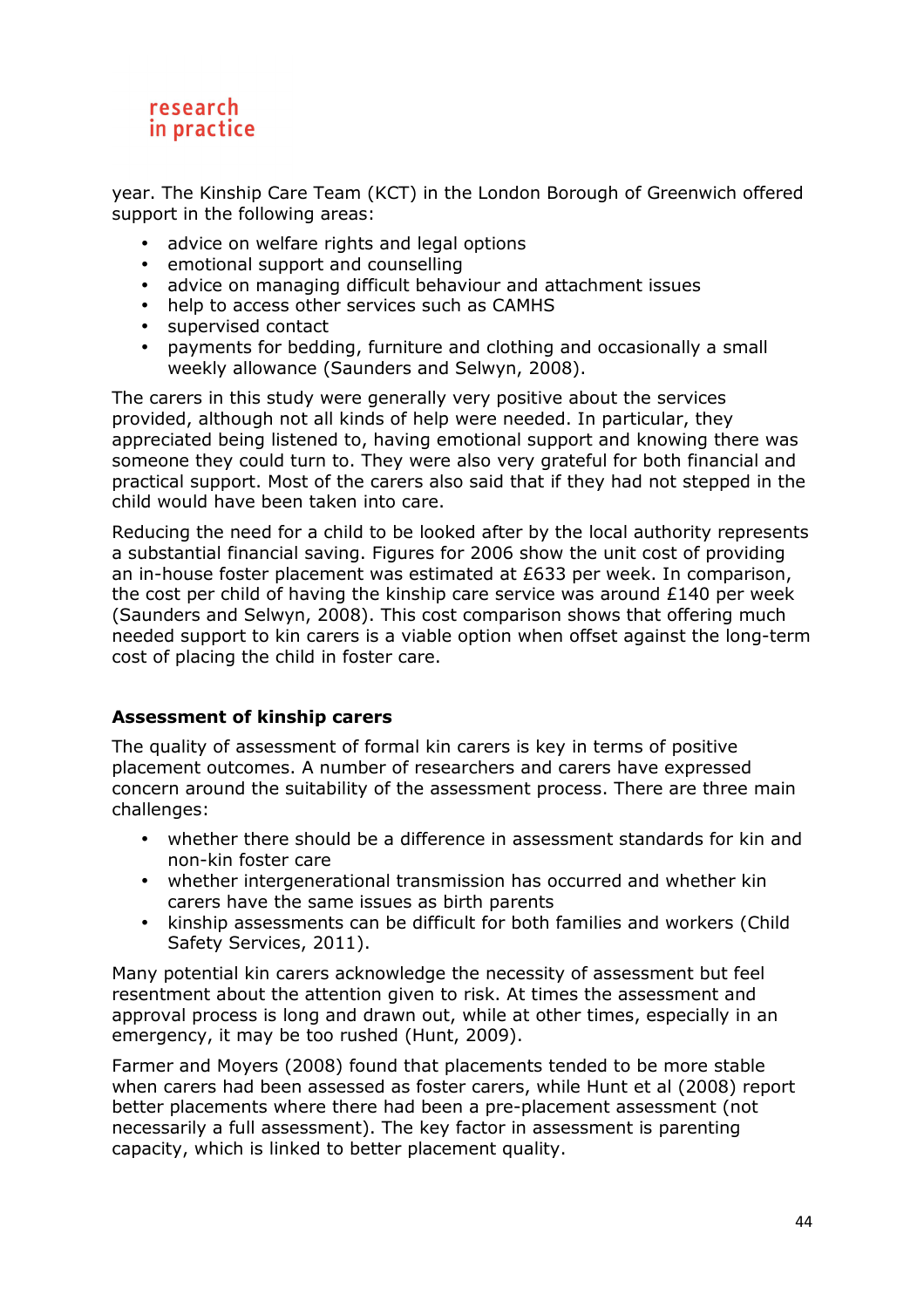

One area of concern in terms of delay in the family justice system is that potential kinship carers are often assessed sequentially, contributing to delays in finding a permanent placement. Some evidence suggests that social workers are instructed by the courts to undertake more kin assessments, even though they are unlikely to be successful (Thomas, 2012).

Selwyn et al's (2010) study found that over threequarters of children had relatives assessed for their suitability to care for them. There was wide variation in kin assessments with London boroughs conducting significantly more kin assessments (75%) than the northern authorities (50%) and the Midlands (69%). In this study, 81 extended family members were assessed for 61 children; 21 children were placed with kin (around 20% of the sample). Of these, five placements broke down. In many cases kin were assessed sequentially, sometimes because family members came forward one after the other and social workers wanted to check the suitability of each relative before moving on to the next assessment. This often resulted in delayed permanence for a child, particularly when assessments were undertaken outside the UK. In one case, "the birth father insisted that the social worker must wait until his father arrived from Pakistan" (Selwyn et al, 2010: 55).

# **What would help kinship carers and children?**

A number of recommendations have been proposed to improve the outcomes for children in both formal and informal kinship care and their carers:

- financial support and practical help, including assistance with equipment and clothes as well as transport and accommodation
- information, advice and advocacy to navigate legal, benefits, education and social service systems. This should include signposting to independent sources of information and advice
- bereavement counselling where children have suffered from parental death
- access to a variety of universal and specialist services through multiagency working, including therapy and counselling
- access to social work and peer group support
- involving children and families in decision making through offering all families a family group conference prior to a child becoming looked after (or in an emergency, soon afterwards)
- a new approach to assessing kinship carers, which recognises the difference to non-kin foster carers.

(Hunt, 2008; Nixon, 2007; Hunt and Waterhouse, 2012; Farmer et al, 2013)

#### **Organisational support is also important in terms of:**

• the suitability of family members as potential carers should be established at the pre-proceedings stage. Evidence to show that all suitable candidates as kinship carers have been assessed should be concise and robust. This would mitigate the introduction late in proceedings of distant relatives with no real connection to the child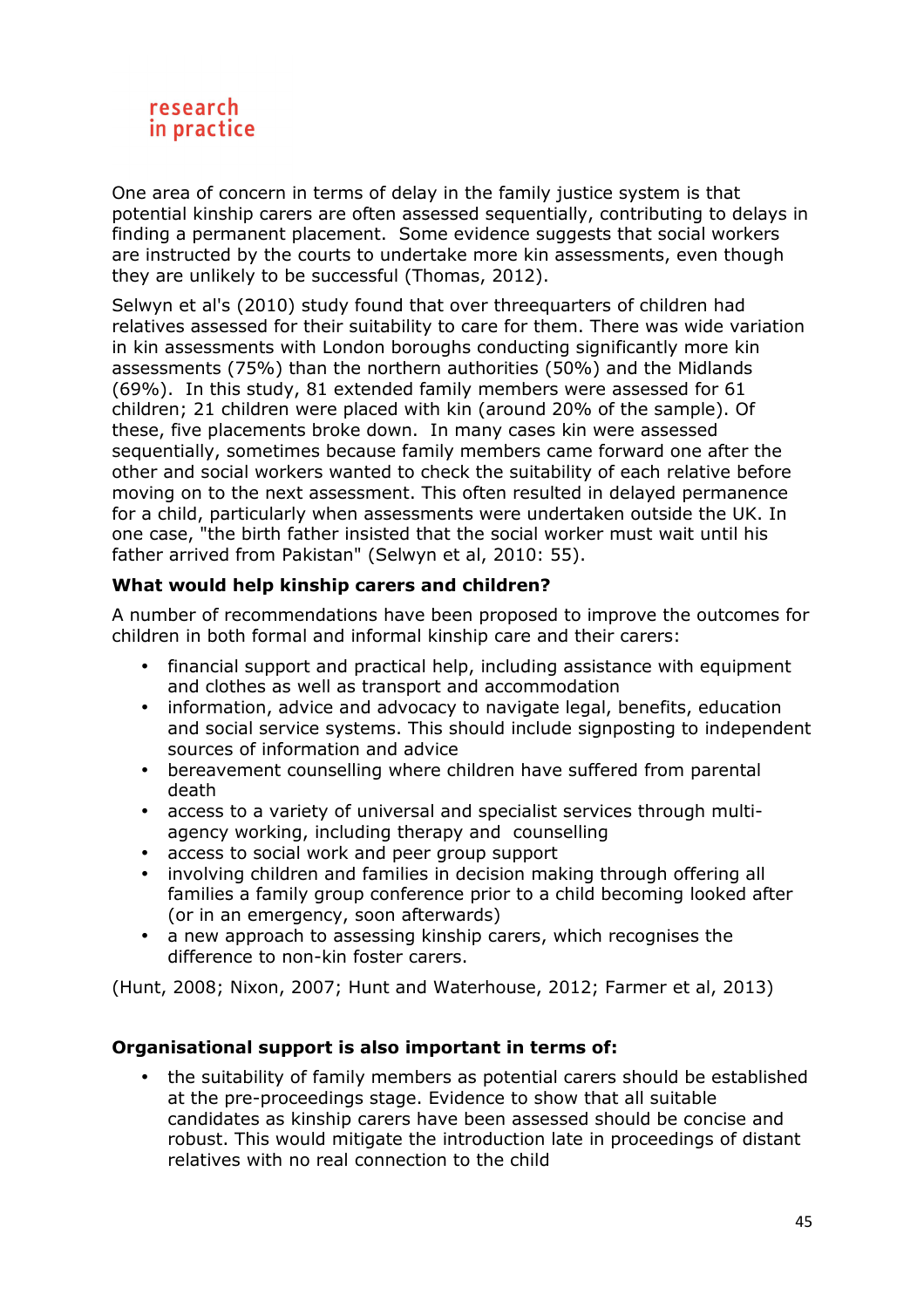- the culture and management of social workers exploring kinship care as the preferred option
- a dedicated kinship care placement team or at least one experienced kinship worker
- the routine organisation of FGC or other family meeting for full involvement in decision making
- a specially designed assessment procedure and preparation course for kinship carers
- the financial and placement support provided
- the availability of an information pack specifically designed for kinship carers
- the availability of legal advice for those who want to apply for a court order (Argent, 2009).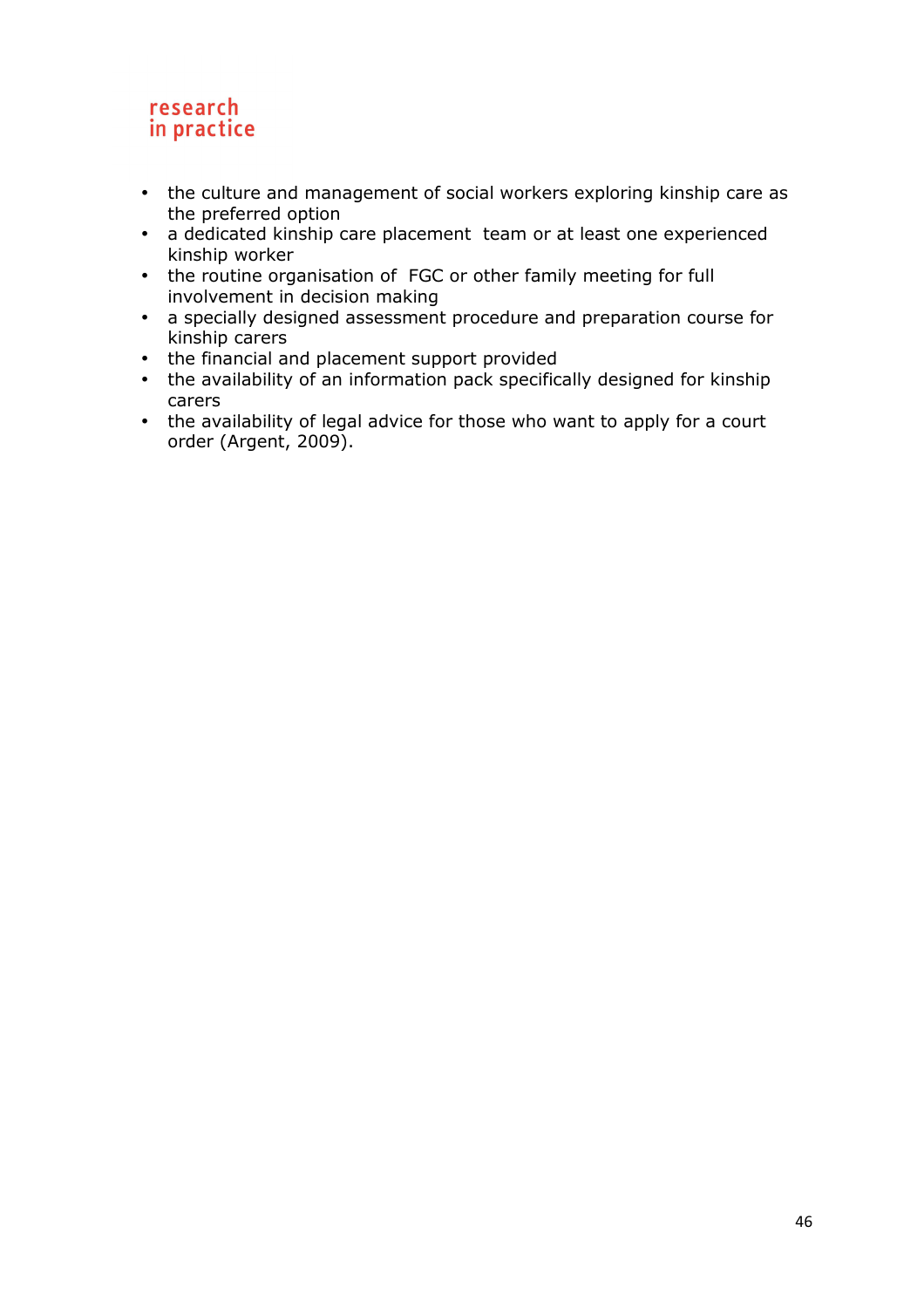# **6. Evidence Based Interventions**

# **Key messages**

- there are a number of evidence-based programmes that have been found to be effective in improving outcomes for young people either in care or at risk of being placed in care or custody. These include Multi-Systemic Therapy, Multidimensional Treatment Foster Care and Functional Family Therapy
- at the core of all of these programmes is an approach based on working intensively with the young person in the context of their birth or carer family situation
- the programmes share a number of other features including: engagement with the child and parents/carers; developing positive family relationships; promoting pro-social peer relationships; improving parenting skills; and providing clear and consistent behavioural boundaries
- the intensive interventions are delivered by professionals who have been specifically trained, and include techniques such as cognitive behavioural therapy and family therapy
- frontline practitioners have limited case loads and access to high quality, frequent and regular supervision
- although these interventions appear costly, they are generally comparable to the longer term costs of placements for children with similar needs
- it is important to maintain some level of service after the intervention ends to ensure that positive changes are sustained.

There is growing attention at national policy level to the value of evidence based interventions for looked after children and children on the edge of care or custody. The Department for Education supports a range of interventions in partnership with the Department of Health and the Youth Justice Board. These include Multi Systemic Therapy (MST), Multi-dimensional Treatment Foster Care (MTFC), KEEP (parenting skills for foster carers) and Functional Family Therapy. In 2011 the DfE invited local authorities and partner agencies to apply for funding to deliver intensive services to this group of children (Department for Education, 2011b). DfE have also commissioned analysis of the 'issues for success' in implementing model programmes (Wiggins et al 2012).

More recently, the Department launched a prospectus for local authorities and their partners to bid for financial and other support to implement a further tranche of evidence based programmes (Department for Education, 2013). In addition to MTFC, MST, KEEP and FFT, this includes the AdOpt programme for new adoptive parents; the RESuLT training programme for children's homes' staff; MST- FIT(Family Integration Therapy) to support the safe return home of children in care aged 11-17; and a programme for babies and very young children in foster care.

This chapter summarises the evidence on the effectiveness of four interventions for adolescents (MTFC, MST, KEEP and FFT) and summarises the additional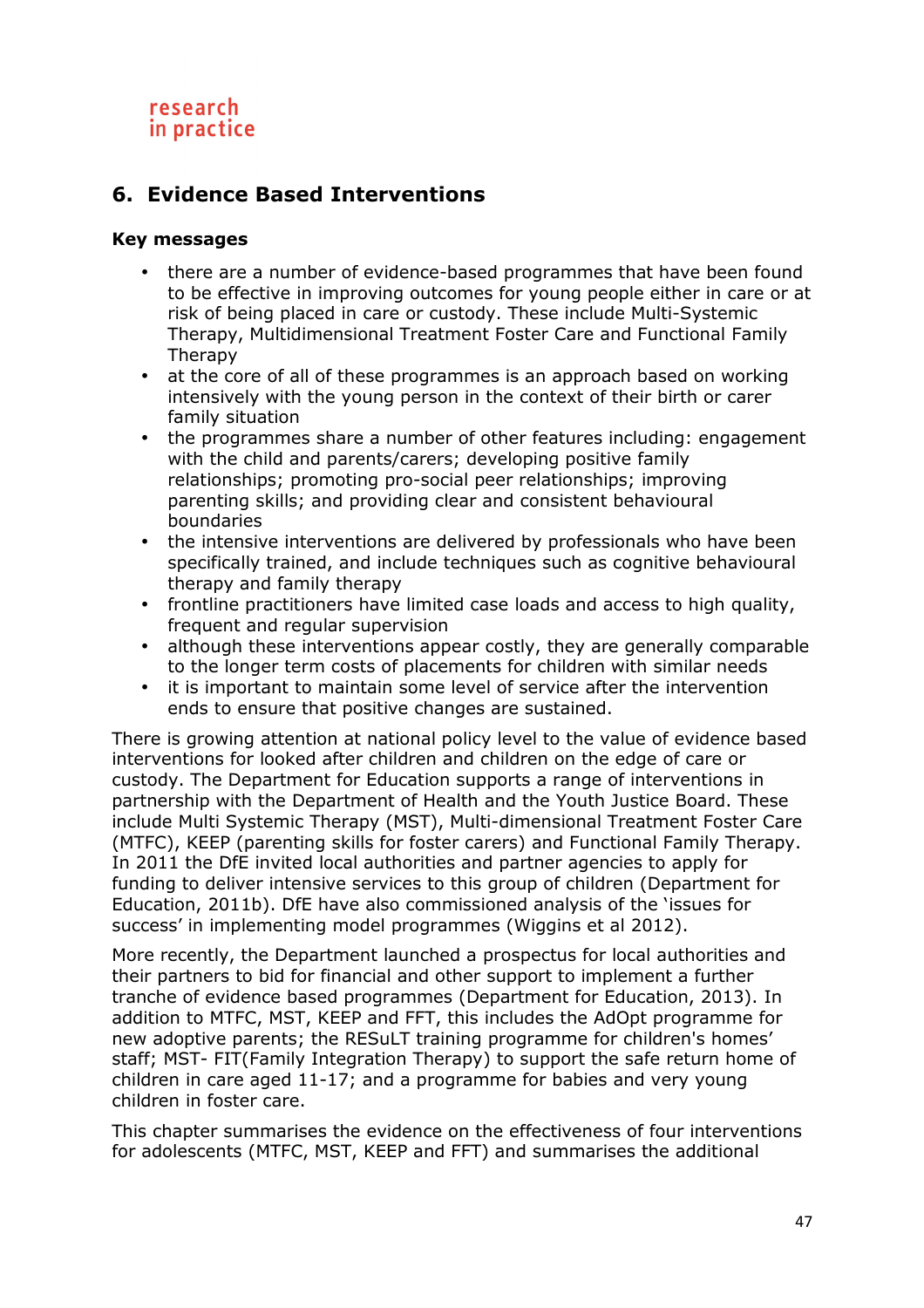

interventions aimed at adolescents being trialled in the Department for Education's most recent prospectus.

# **Interventions for Looked After Children**

# **Multidimensional Treatment Foster Care**

MTFC was developed for children and young people experiencing significant levels of difficulty in several areas of their lives - at home, school and socially, providing a wrap-around multi-modal intervention for these children. It was initially developed for use with young offenders and has recently been used for children and adolescents in the care system. There are three MTFC programmes: MTFC-A (for adolescents); MTFC-P (for children under 6 years) and MTFC-C (for children aged 6-11 years).

MTFC-A differs from routine foster care by offering treatment as well as substitute care. It includes the provision of individual and family therapy, social skills training and support with education. Young people are placed in short-term foster care (for around 9 months), followed by a short period of after care. The programme is delivered both by a highly trained professional team and by highly trained and supported foster carers.

#### **The key principles of MTFC-A include:**

- Provision of a consistent reinforcing environment in which young people are mentored and encouraged
- Provision of a clear structure, with clearly specified boundaries to behaviour and specified consequences that can be delivered in a teachingoriented manner
- Close supervision of young people's activities and whereabouts at all times
- Diversion from association with anti-social peers and help to develop positive social skills. (Biehal et al, 2012)

#### **International and national evidence on MTFC-A**

The US RCT evidence has found significant positive findings for those in MFTC compared to peers in standard foster care or residential placement. MTFC reduces the likelihood of youths at risk being placed in custody as well as reducing externalising behaviour in young people with conduct disorders who are at risk of being removed from their family (see Biehal, 2012). The young people are more likely to have stable placements and be less likely to be re-arrested, run away or misuse hard drugs. They also show better school performance (Asmussen et al, 2012). As well as the USA and England, MTFC is being implemented in New Zealand, Canada, Sweden, Norway, Denmark, the Netherlands, Ireland and Scotland (Wiggins et al, 2012).

There have been two evaluations of MTFC in England - the Intensive Fostering evaluation, which is aimed at persistent young offenders, and the MTFC evaluation for adolescents at risk of being placed in out of home care (MTFC-A). The Intensive Fostering evaluation found that the young offenders receiving this intervention were less likely to be reconvicted during the initial follow-up period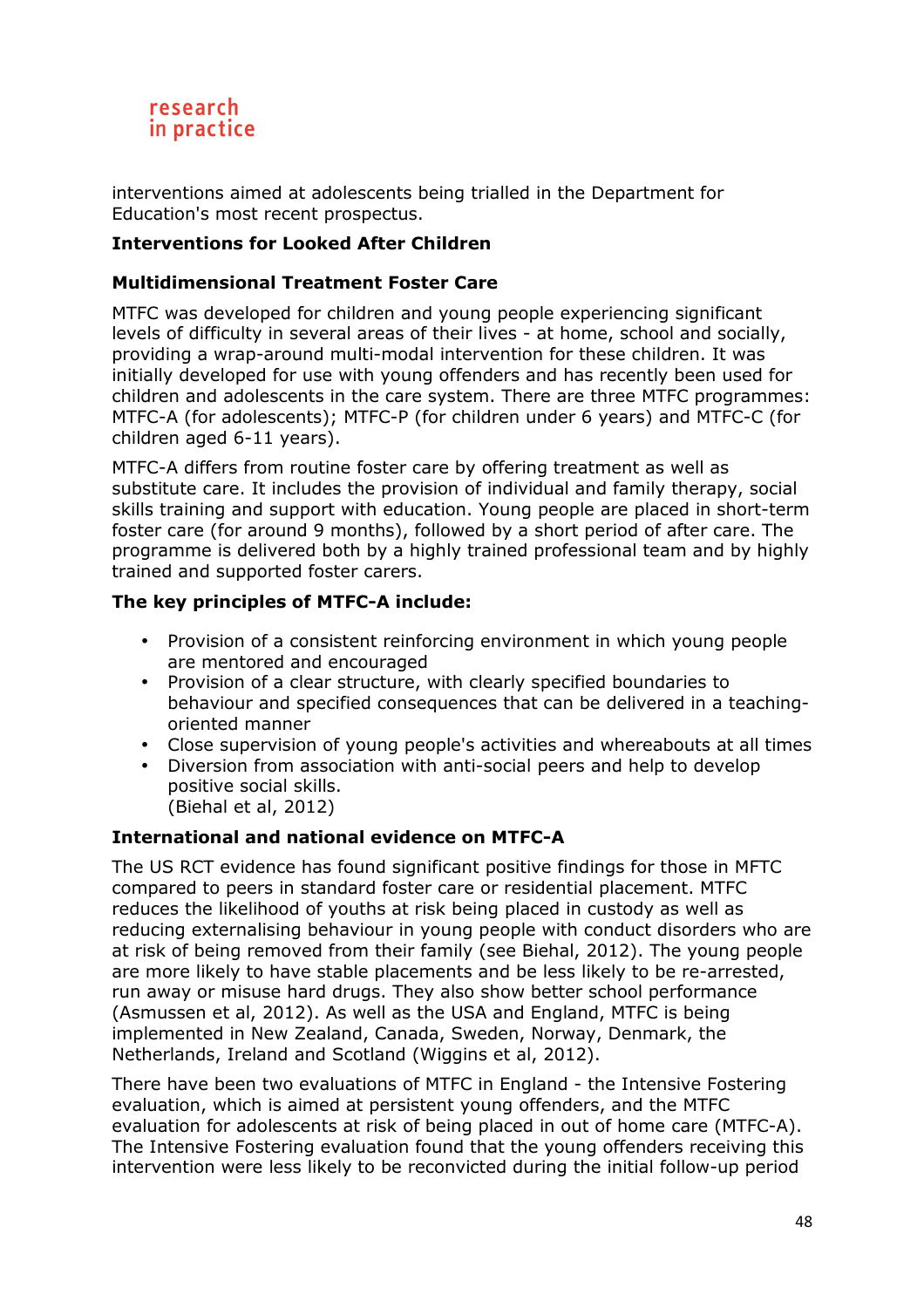

(one year after they entered their foster placement) than those not on the programme. They were also more likely to engage with education and training, more likely to be living in the community and less likely to be associating with anti-social peers. However, the year after the MTFC group left their Intensive Fostering placement they moved from a situation of intensive support to very little support and the gains made while in MTFC faded and reconviction rates rose sharply. (Biehal et al, 2010, 2011).

The evaluation of MTFC for adolescents (MTFC-A) in England tracked the first four years of the pilot programme for adolescents across 18 local authorities using a randomised controlled trial (RCT) embedded in a non-randomised comparison study (Biehal et al, 2012). These young people were looked after children who were at risk of repeated placement breakdown and had complex difficulties, including mental health and behavioural problems. Most of the young people had experienced considerable placement instability, nearly all had experienced abuse or neglect and two-thirds had mental health difficulties. Over half had statements of special educational needs and 36% had recently committed a recorded offence.

In comparison to a similar group of young people in standard foster care, there was no overall benefit of MTFC-A for the young people on the programme in terms of social adjustment, education outcomes and offending. However, in a subgroup with serious antisocial behaviour problems, there was a reduction in these behaviour problems over usual care and also in overall social adjustment. By comparison, the young people who were not anti-social did significantly better if they received a usual care placement. Young people's engagement in the programme was a key issue and some did not like the structured nature of the programme. However, development of strong relationships with foster carers facilitated engagement. These findings support those from other studies, which have found that MTFC is a promising intervention for children and young people who are at risk of a range of adverse outcomes particularly those with conduct disorders and delinquency (Biehal et al, 2012).

Care should be taken in interpreting these findings because of the limitations of the evaluation in England, in particular in relation to the sample size and problems with fidelity to the model. Furthermore, half of the young people were still in their MTFC placement at follow-up. Thus, the authors conclude that it is not possible to tell whether or not MTFC has a long-term benefit in the English context. The authors also suggest that young people with complex needs, for whom reunification is not the plan, should remain in an MTFC placement over a longer period in order to sustain improved outcomes. Training existing foster carers in elements of the MTFC programme (see KEEP below) would help keep the costs down. MTFC-A teams could act as mentors for other carers in order for the approach to reach more young people (Biehal et al, 2012).

#### **Costs of MTFC-A**

The estimated placement costs for adolescents in MTFC are comparable to agency foster care (approx. £70k per annum) for a child with complex needs and considerably less than a children's home (£120k-165k) (Department for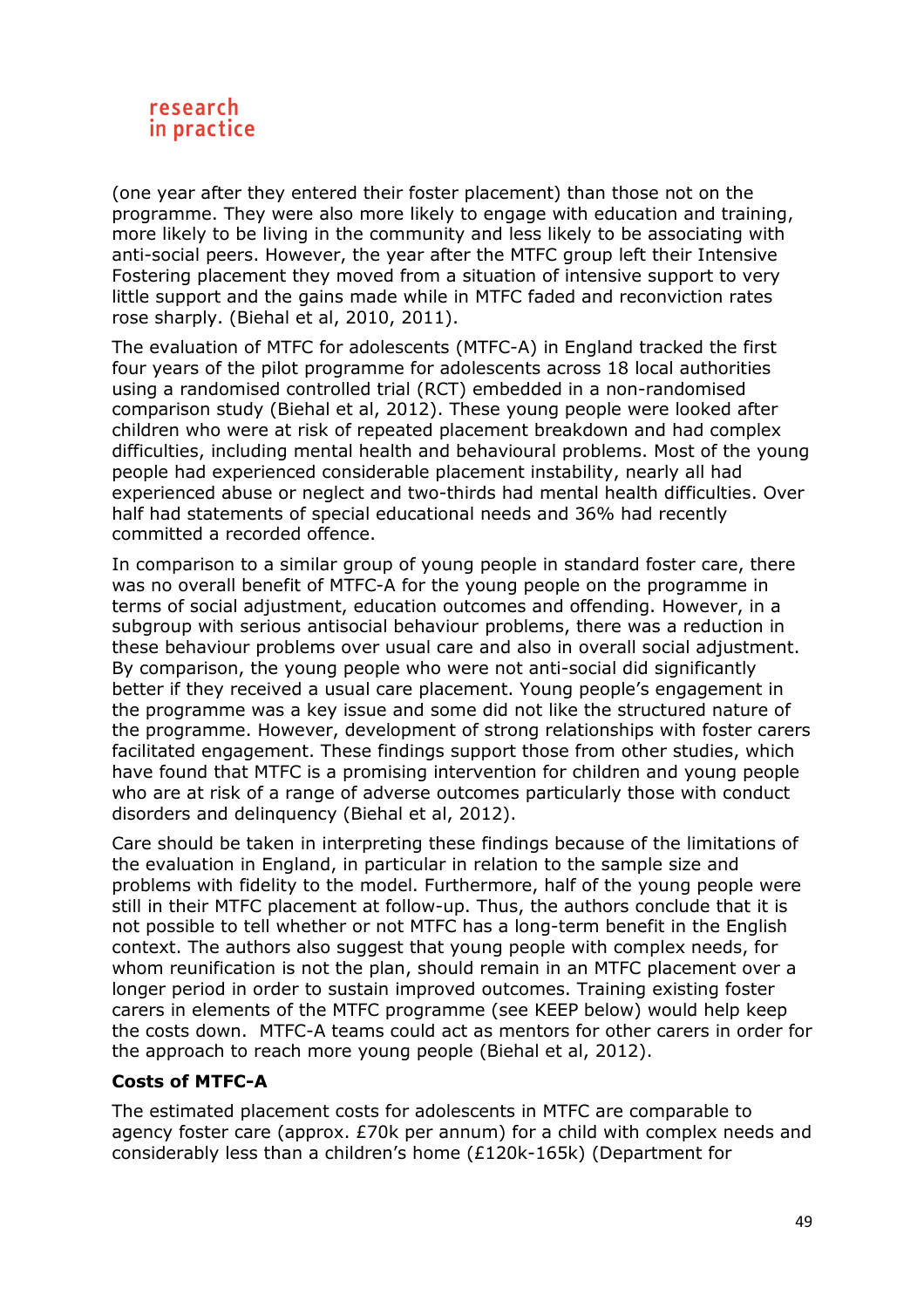

Education, 2011b). US cost calculations suggest that MTFC-A has the potential to return \$43 in the long-term for every dollar invested (Asmussen et al, 2012).

Standard local authority foster homes are not generally able to support children with the extensive needs of the MTFC population and that these children are more likely to be cared for in a specialist foster or residential placement. Such placements are often provided by the independent or voluntary sector, and tend to be expensive and in short supply and may only be found outside the area of the commissioning local authority (Holmes et al, 2009).

Holmes et al (2009) found that although the costs for MTFC are substantially higher than local authority foster care, they are comparable or lower than the costs of placements that are often used for children with similar needs - agency foster care and residential care. The ongoing cost to maintain a child in MTFC was less than placements in the residential units that were the alternative placement type for some of the children. The authors were not able to calculate the set up costs of MTFC; however, they argue that there are lower costs associated with moving children from high cost, out of authority, residential units into MTFC, and that this can be offset against the costs of setting up the service.

#### **Lessons from the implementation of MTFC:**

- the implementation of MFTC was delayed when local authorities experienced changes in senior management and structural reorganisation
- challenges once local programmes got underway included: changing financial priorities and concerns about budgets in the short-term; withdrawal of backing from health partners; difficulties in recruiting and retaining appropriate foster carers; and lack of appropriate referrals of young people into the programme
- there is need for strategic long-term planning to embed the programme into standard services, including utilising multi-agency partnerships and making sure that the programme is part of local strategies. (Wiggins et al, 2012)

The 2010 annual report from the MTFC project reports the following key messages for implementation:

- the differing needs of boys and girls who are referred to the programme there should be earlier referrals for girls
- the benefits of timely, quality pre-placement assessments and taking a developmental perspective
- early planning for post-MTFC placements to ensure timely decisions about children's futures
- ensuring the strategic and operational linking with existing services such as health, education, social work

This national programme team suggests that the greatest challenges facing the programme are: sustaining MTFC programmes; post-MTFC placement planning; and recruitment and retention of foster carers (Wiggins, 2012).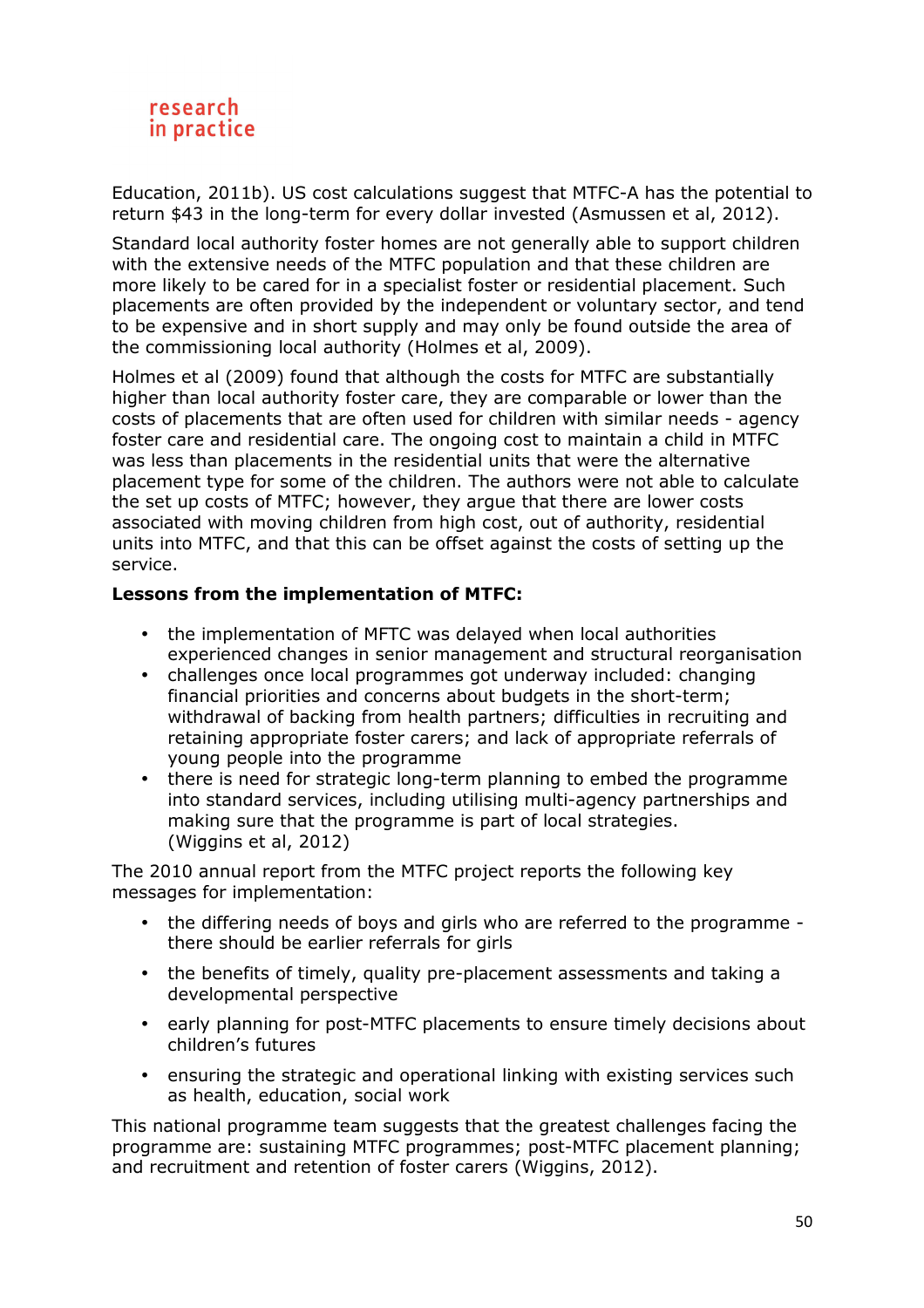# *KEEP (Keeping Foster and Kinship Parents Trained and Supported)*

KEEP is a 16-week training programme which is based on MTFC. It works as a prevention programme to increase the parenting skills of foster and kinship carers of children aged 5-12 years. It aims to decrease the number of placement disruptions, improve child outcomes, and increase the number of positive placement changes (e.g. reunification, adoption). It promotes positive behaviour and relationships as well as children's' social and emotional development (Department for Education, 2011b). It is delivered to groups of foster carers (7- 10 per group) on a weekly basis for 3 hours over 16 weeks. Foster carers get additional support and individual consultation before and after the group sessions (Asmussen et al, 2012).

Evidence from an RCT of 700 foster and kinship carers in the US demonstrated fewer child behaviour problems and increased rates of positive parenting methods by carers. Reunification rates were also higher and disruption rates lower compared to the control group. Improvements in behavioural problems, emotional well-being, and carer stress have been reported from audit data of the programme in England. Both kinship and mainstream foster carers report high levels of satisfaction and positive benefits for themselves and their children's development (Department for Education, 2011b).

The set up costs of KEEP are approximately £13k per site, which includes initial training, equipment and staff costs. In year one, running costs are between £2.5k - £3k per foster or kinship carer, on a four month course plus follow up support groups for 8 months (Department for Education, 2011b).

#### **Fostering Changes**

Fostering Changes is an evidence-based training programme for foster carers providing care for children aged 2-12 years. The programme enables foster carers to respond more appropriately to children and young people, particularly in forming positive relationships with the children and managing challenging behaviour (Department for Education website). It is delivered to groups over 12 weekly sessions.

Research suggests that Fostering Changes is effective in improving children's behaviour and the quality of attachment between the child and carer. Foster carers were unanimous in their praise of the course saying that they were more confident, had greater self-esteem, were less stressed and felt that they had improved their skills and knowledge (Briskman et al, 2012).

The Fostering Changes Training Centre has been set up in England with a DfE grant to train 3 workers working in Fostering Services in all local authorities, who will then deliver the Fostering Changes course to the foster carers in their area.

#### **Interventions for young people at the edge of care**

*Less than one-sixth of all children that come to the attention of local authority social services are taken into local authority care (Ward, et al. 2008). Children who receive support services to prevent a care placement are often referred to as children at the edge of care.*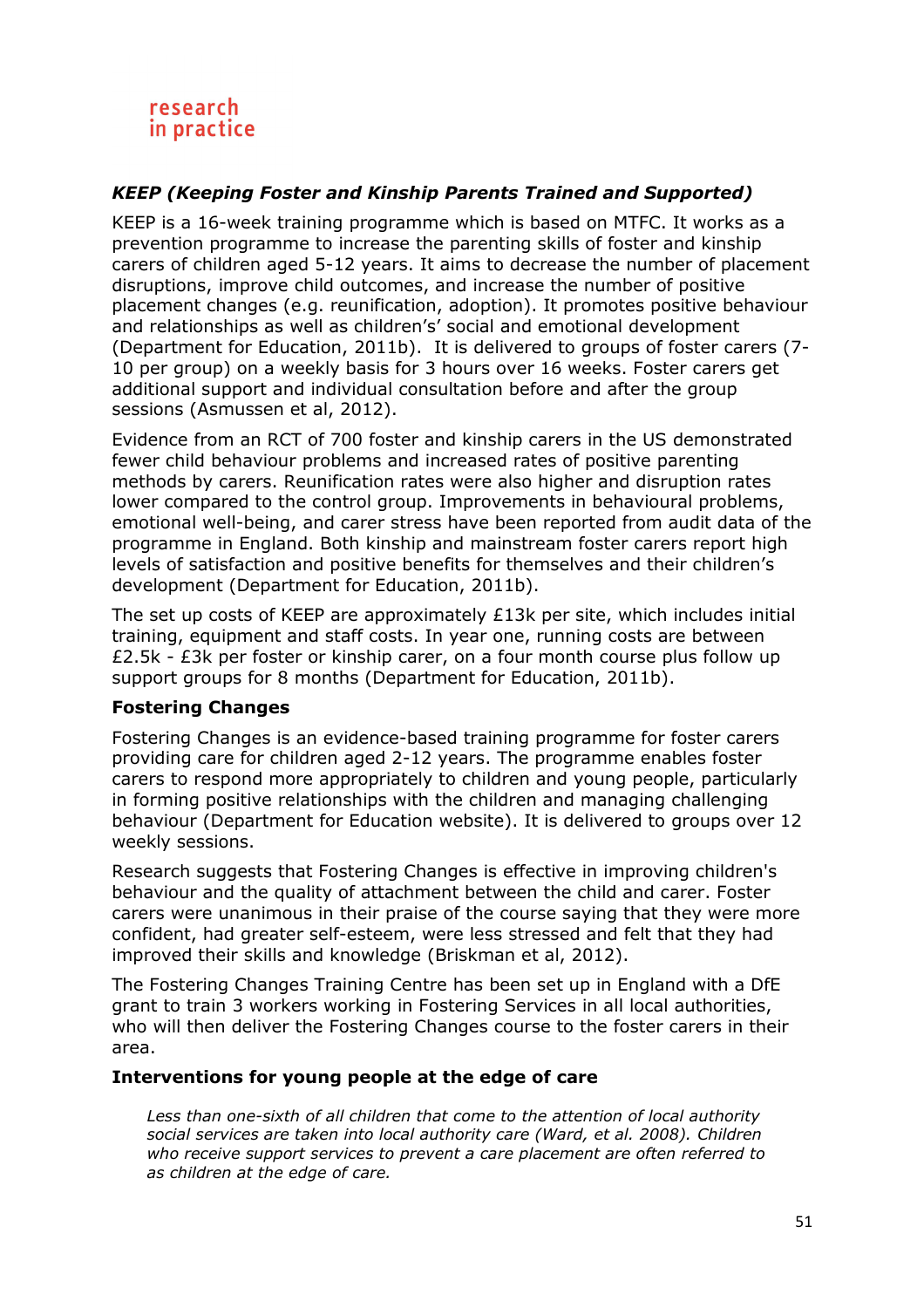*Children at the edge of care typically include:* 

*Children at risk of out-of-home placement due to parental abuse or neglect* 

*Children who are in high conflict with their families and are difficult for their parents to manage* 

*Children whose parents suffer from poor mental health, a severe disability or substance misuse problems* 

*Children who have offended or at serious risk of offending (e.g. children excluded from school)* 

*Children who have previously been looked after* (Asmussen et al, 2012: 9).

# **Multi Systemic Therapy (MST)**

Multisystemic Therapy (MST) is intensive family intervention for children and young people aged 12-17 years and their families, where young people are at risk of out-of-home placement, in care or custody and families have not engaged with other services. It aims to:

- increase the skills of parents and caregivers
- increase young people's engagement with education and training;
- promote pro-social activities for the parent and child
- reduce young people's offending behaviour
- increase family cohesion; tackle underlying health or mental health problems in the young person or parent.

#### (Department for Education, 2011b)

MST draws on theories of social ecology and uses techniques such as cognitive behavioural therapy and family therapy. In contrast to services for adolescents that focus on professionals working directly with young people, the emphasis is on supporting families to make changes. The MST therapist is on-call 24 hours a day, seven days a week, and provides intensive support in homes, neighbourhoods, schools and communities, over a period of three to six months. The MST therapists are professionals from a range of disciplines such as psychology, social work and family therapy. The MST therapists hold small caseloads of four to six families (Wiggins et al, 2012; Bowyer, 2009).

# **Key organisational elements for implementing MST:**

- setting up the team as set out in the MST model
- adherence to the model. This keeps practitioners focused and avoids them being pulled into families' agendas
- weekly group supervision for practitioners and weekly group consultations with supervisors in the US by phone
- flexible working arrangements (because of the 24/7 nature of the programme)
- IT support for remote working. (Bowyer, 2009)

A number of methodologically rigorous RCTs have been carried out in the US and other countries by the programme developers. These have found that MST is significantly more successful than normal services in improving family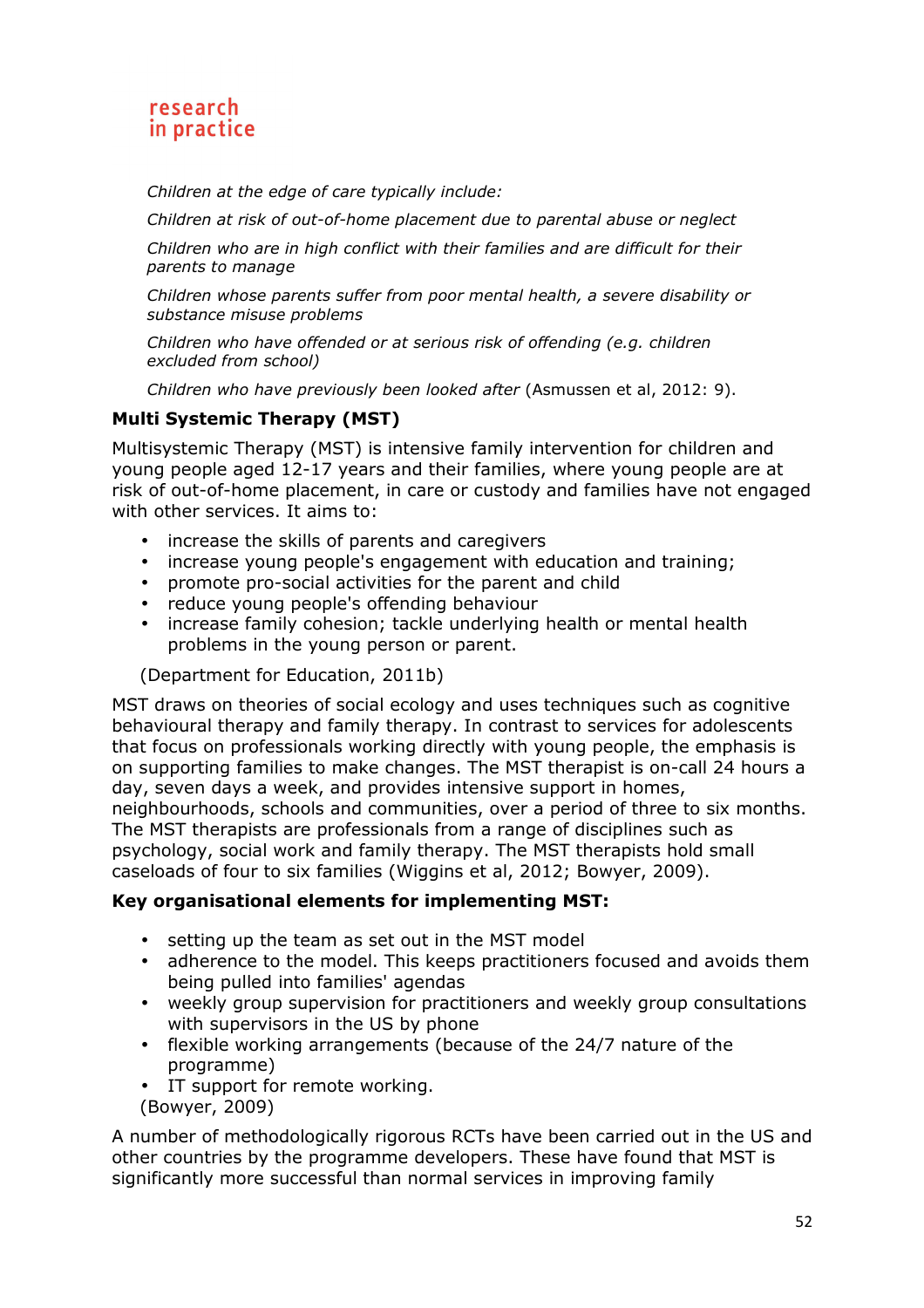

relationships and reducing both the short and long-term rates of re-offending amongst serious young offenders. Studies have also shown that MST is cost effective in the long-term: £5 (in projected future costs on prison, crime health services etc) is saved for every £1 invested in the programme (Bowyer 2011). MST costs £7-9k per average intervention. An MST team consists of a supervisor and three or four therapists. The operational cost of running an MST team is approximately £350k per annum. The average per unit intervention cost is significantly lower than the average per unit yearly cost for mainstream foster care (£35k) or residential care (£120-£165,000) (Department for Education, 2011b).

Fidelity to the programme is important and the originators have developed very strict treatment protocols. MST has been implemented in the UK, Australia, New Zealand, Canada, Denmark, Ireland, Netherlands, Norway, and Sweden (Wiggins et al, 2012).

A recent RCT was carried out in England with an ethnically diverse sample of 108 families who were randomized to either MST or usual supportive Youth Offending Team services (see Wiggins et al, 2012). Results showed that, compared with the control group, at 18 month follow up, MST provided significantly reduced non-violent offending, youth-reported delinquency and parental reports of aggressive and delinquent behaviours. Qualitative interviews carried out with parents and young people assigned to MST approximately three months after the intervention finished, showed that the intervention was valued and acceptable to families, and that they credited it with improvements in offending and relationships between the parent and young person. However, there was a sense that the intervention had come to an end too soon for some (Wiggins et al, 2012).

#### **MST-CAN (Multisystemic Therapy for Child Abuse and Neglect)**

This programme is a variant of MST for families where there is evidence of child abuse and neglect. MST-CAN teams typically involve two to four therapists as well as access to a psychiatrist who is assigned to the team on a part-time basis.

#### **MST-CAN therapists aim to:**

- stop the parent from abusing and/or neglecting his or her child
- eliminate the need for an out-of-home placement
- teach parents effective parenting skills
- improve family relationships
- improve the parent and child's mental well-being
- improve the family's network of informal supports.

Therapists are available to families on a 24/7 basis for a period of around six to nine months. They generally meet with family members three times a week through home visits. These meetings include individual therapy sessions with the child, and with the parents as well as group sessions with the entire family (Asmussen et al, 2012).

The evidence for MST-CAN is good, involving one recently completed RCT demonstrating significant reductions in abusive and neglectful parenting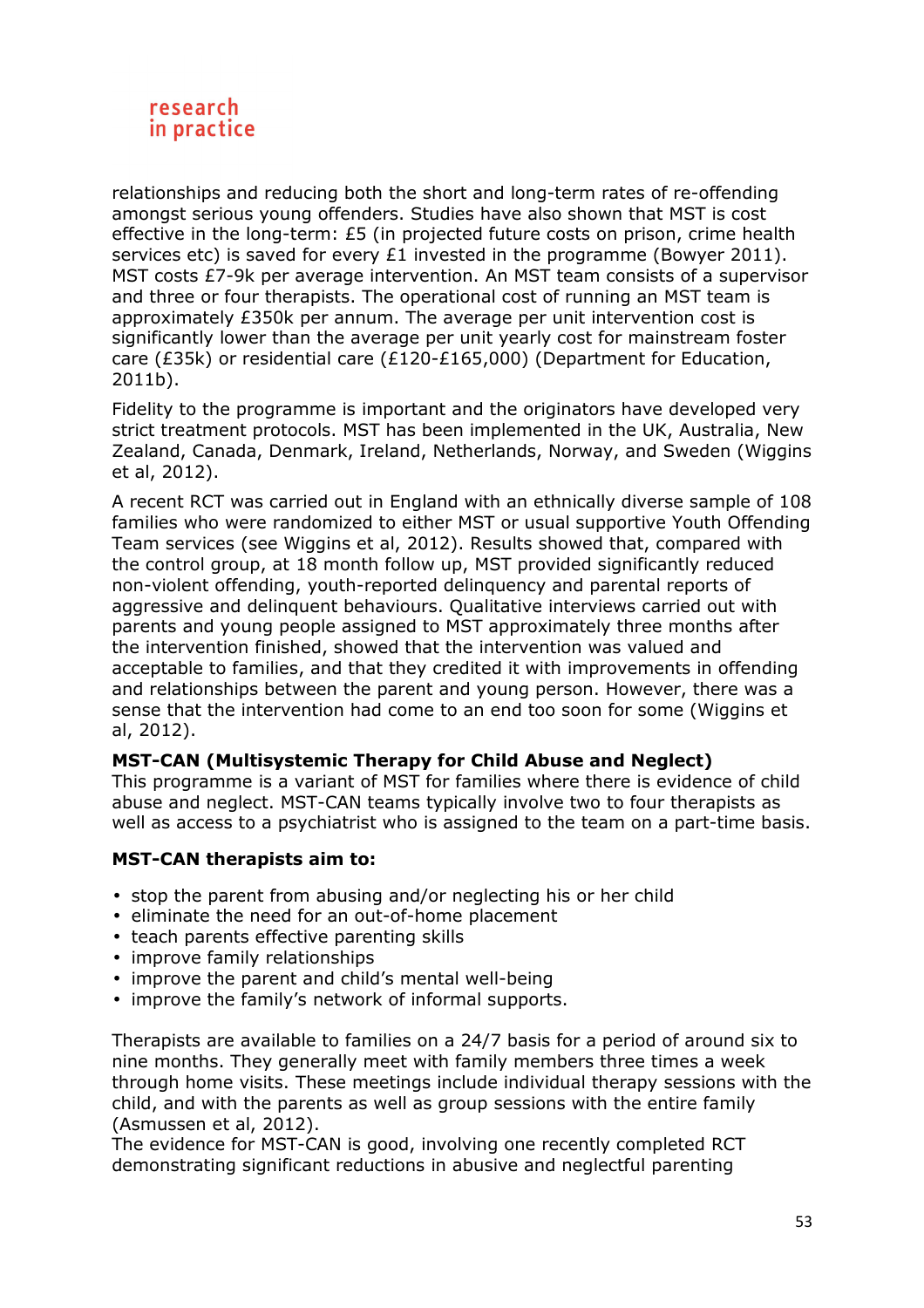

behaviours, as well as out-of-home placements. In addition, parents participating in MST-CAN were significantly more likely to report improved mental well-being and increases in their informal family support networks in comparison to families participating in the control group. Significant improvements for children included reductions in PTSD and other anxiety related symptoms (Asmussen et al, 2012).

# **Functional Family Therapy**

Functional Family Therapy (FFT) is a family therapy intervention for young people (10 – 18 years) with a history of offending or with violent, behavioural, school and conduct problems. It aims to address problems in children's behaviour by changing family interactions. It uses family behavioural therapy over a three month period, delivered in a variety of settings – home, juvenile court, institution or clinic. FFT therapists come from a range of professional backgrounds such as mental health workers, probation officers and behavioural therapists. The focus of FFT is the engagement and motivation of the family in treatment, problem-solving and behaviour change through parent-training and communication-training. Families with moderate need typically require between eight and 14 sessions while families with more complex needs typically require between 26 and 30 sessions delivered over a six months period (Wiggins et al, 2012; Department for Education, 2011b).

In the short-term, it is expected that:

- The young person will remain at home with his or her parents
- The family will experience improved family functioning
- The young person will demonstrate improved behaviour and emotional well-being
- The young person will engage in less drug and alcohol use (Asmussen et al, 2012: 33).

Rigorous RCT evaluations have shown reduced recidivism in offending youth and improved family communication, while other evaluations have not found significant differences. FFT has been implemented in New Zealand, the Netherlands, Norway, Sweden, Belgium and England. In England, it is being implemented in community youth offending services in Brighton and is being evaluated through an RCT, the SAFE trial, being carried out by the Institute of Psychiatry (Wiggins et al, 2012).

The costs per case are £2,239 in a working team of 3-8 therapists. Each therapist will work with between 30-50 cases per year (Department for Education, 2011b).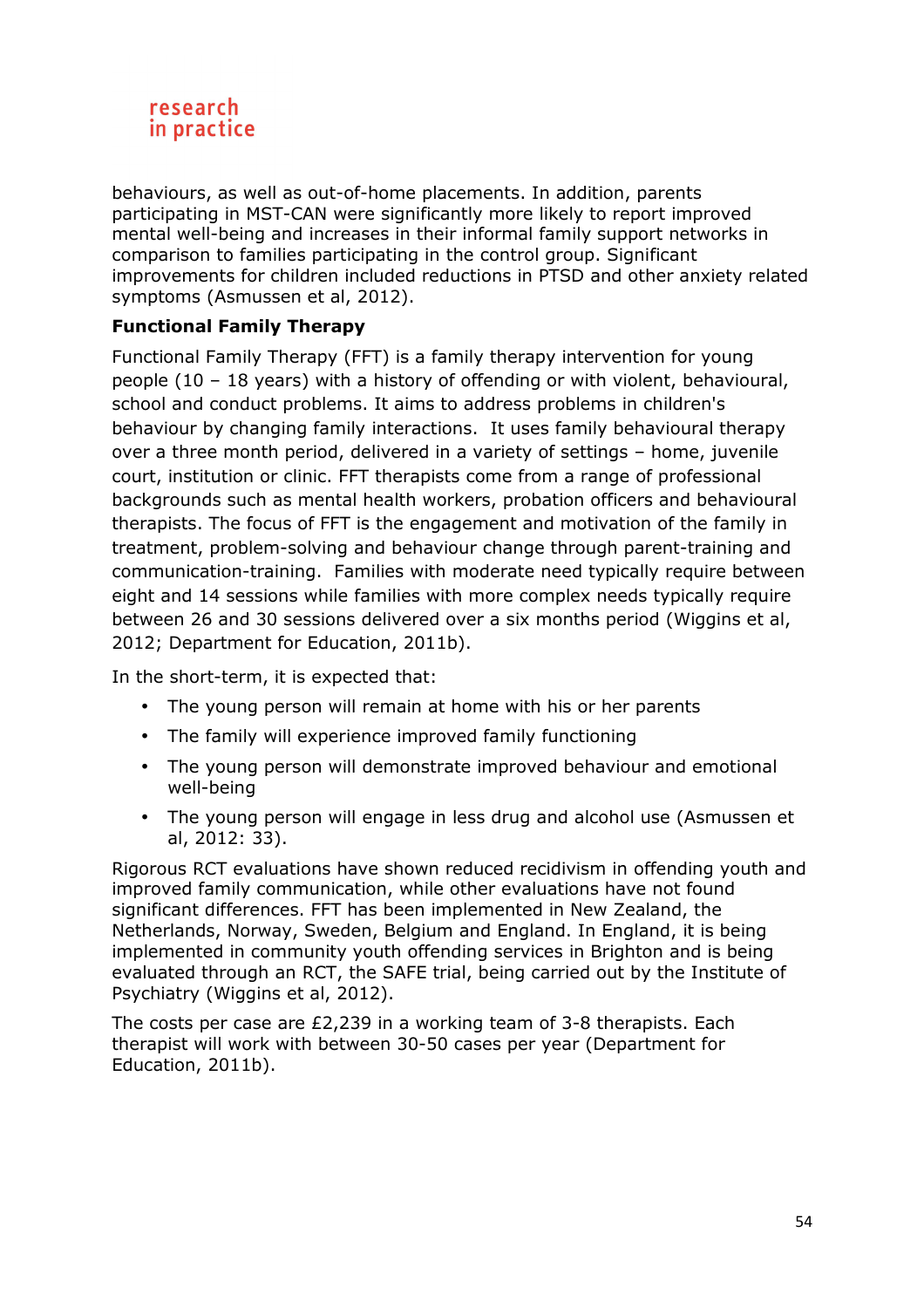# **7. Leaving Care**

# **Key Messages**

- care leavers move to independent living much earlier than their counterparts in the general population
- care leavers are a vulnerable group and are at high risk of homelessness, social exclusion, mental health problems and exploitation
- the Right2BCared4 and Staying Put pilots were set up to improve the transition of care leavers to adulthood and independent living
- not all young people in care want to remain with their carers beyond the age of 16 or 18. Those that do want to stay tend to have a good relationship with their carer
- the main benefit for young people who stay with their carer up to the age of 18 or 21 is that it provides them with greater control over their transition to independent living.

The transition from care to independence has been identified as a period of high risk for care leavers. Care leavers are a particularly vulnerable group and are at high risk of:

- homelessness;
- experiencing mental health problems;
- social exclusion;
- teenage parenthood;
- spending time in prison;
- exploitation;
- fractured links with families and communities.
- (Bowyer 2009)

In the general population, transitions for young people to independence take place over a period of time and are generally supported by their families. The average age for leaving home is around 24 years (Bowyer, 2009). By contrast, care leavers leave "home" much earlier. Recent data shows that over a third of care leavers were under the age of 18 years. Young people leaving care from children's residential homes were even more likely to leave before the age of 18; more than half leave before they are 18 compared to around a third leaving foster care (Department for Education, 2012b).

In 2010 the government strengthened the duties of local authorities towards care leavers through regulations and guidance. The principles of this framework are that young people should:

- usually remain looked after until their 18th birthday unless there is a good reason to change their status
- be listened to in the development and implementation of their Pathway Plans
- be supported into education, training or employment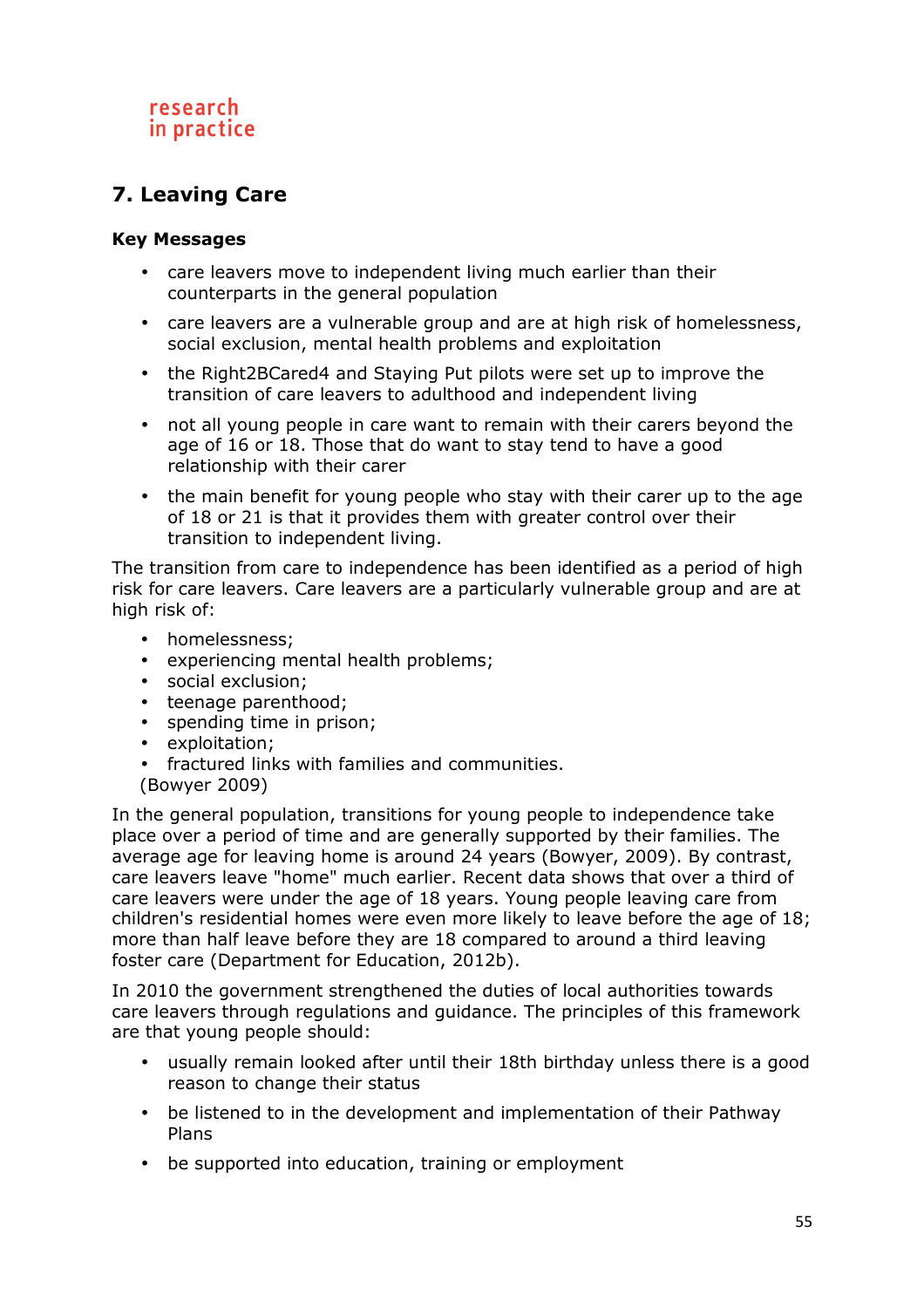- be provided with accommodation which is suitable and safe
- be given information and advice, as well as practical and financial support to make the transition into independent living

(Department for Education, 2012b).

Analysis of SSDA903 data shows that the older a person is when they leave care, the more likely they are to be in education at the age of 19: 40 per cent of young people who ceased to be looked after at 18 or over were in education compared to 26 per cent who left at 16. Young people who had stable placements were also more likely to be in education, employment or training (Department for Education, 2012b).

This chapter summarises the evidence from two recently evaluated pilot programmes aimed at improving the transition from care to independence: Right2BCared4 and Staying Put.

# **Right2BCared4**

The Right2BCared4 pilot began in October 2007 in 11 local authorities and is based on the following principles:

- young people should not be expected to leave care until they reach 18 years
- they should have a greater say in the decision making process preceding their exit from care
- they should be properly prepared for living independently (Munro et al, 2011).

The evaluation found that professionals became more proactive in encouraging young people to remain looked after until legal adulthood. A higher proportion of those in the pilot authorities were looked after until they reached legal adulthood compared to those from comparator authorities. However, not all young people want to remain in care for longer; White British young women, especially young mothers, tend to leave care early, as do those who have experienced multiple placement changes (Munro et al, 2011).

Over half of those who moved into semi-independent or independent living arrangements were positive about their transitions. However, around a quarter said that moves had been rushed and abrupt. Findings from both pilot and comparator sites acknowledged that age related eligibility conditions resulted in some young people continuing to leave care before they are necessarily ready to do so; around a third of young people from pilot authorities felt that they did not have a choice about the timing of their transition from care to adulthood.

Young people reiterated the importance of consistent and supportive relationships with social workers and personal advisers to assist them in preparing for and navigating the transition from care to independence. Many rated their workers highly in this respect and young people welcomed flexible and responsive contact.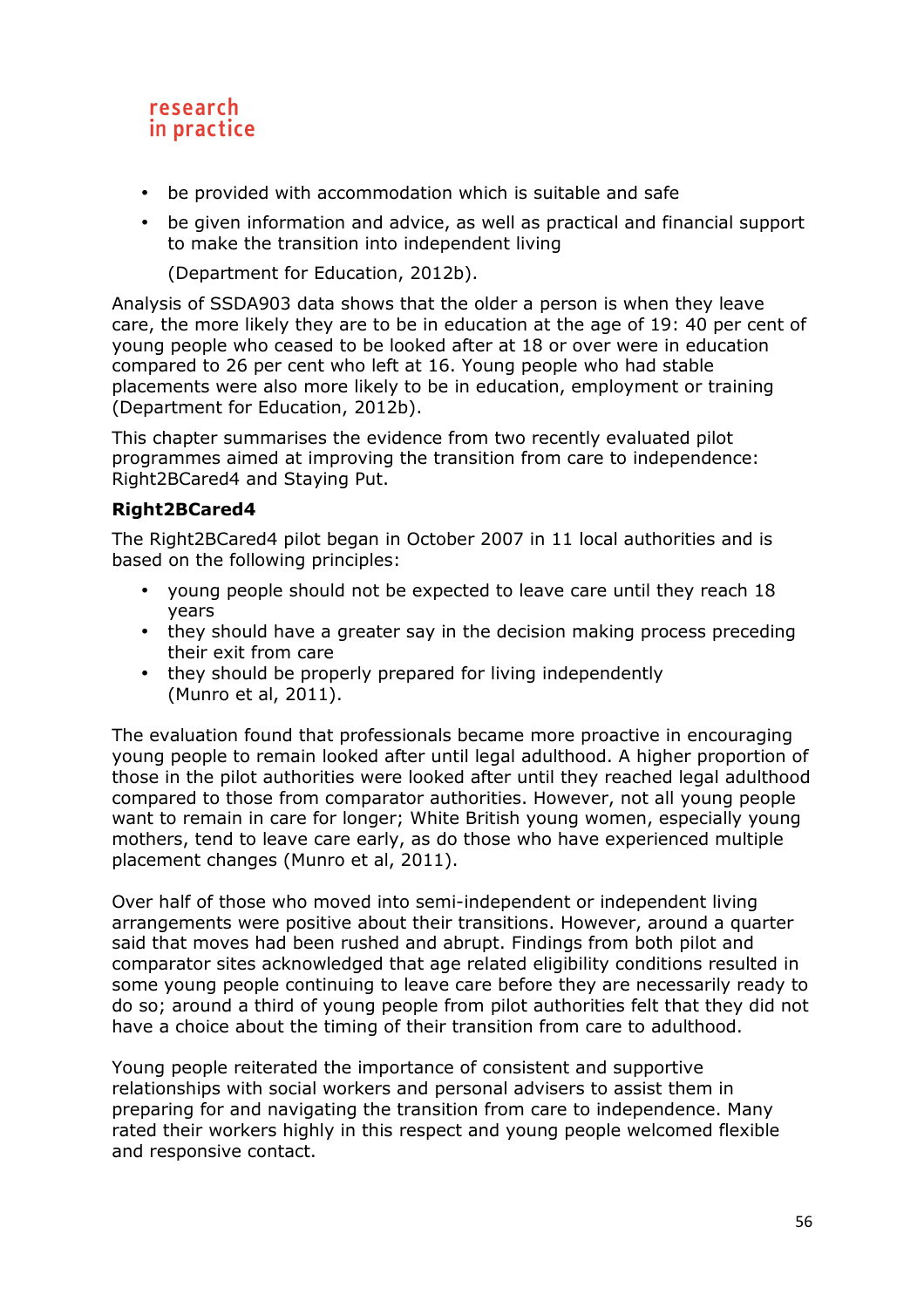The researchers suggest further consideration is needed in relation to the following:

- exploration of the role that birth family may play in young people's lives during the transition period; for some family will offer support whilst for others contact may lead to disappointment and disillusionment
- attention should be given to young people's health and emotional behavioural and development needs
- a number of young people were anxious about managing their finances and budgeting. Statutory guidance on transitions to adulthood for care leavers outlines local authorities' responsibilities in respect of supporting looked after children to develop financial literacy and financial capability over time (Munro et al, 2011).

# **Staying Put**

The Staying Put pilot ran from July 2008 to March 2011 in 11 local authorities across England. It aimed to improve outcomes for young people making the transition from care to adulthood and was targeted at young people who had 'established familial relationships' with their foster carers. It offered them the opportunity to remain in their placement until the age of 21. The key objectives of the pilot were to:

- enable young people to build on and nurture their attachments to their foster carers, so that they can move to independence at their own pace and be supported to make the transition to adulthood in a more gradual way
- provide the stability and support necessary for young people to achieve in education, training and employment; and
- give weight to young people's views about the timing of moves towards independence

(Munro et al, 2012).

The evaluation found two models for Staying Put were adopted. Eight local authorities adopted a model for where young people remain with their former foster carer, with whom they have an established relationship, post-18 ('familial model'). This model attempts to replicate the experiences of young people in the general population. A 'hybrid' model was adopted by three authorities. This model removes the pre-condition that young people need to have an established relationship with their carer prior to the age of 18 to be entitled to stay put. Although this model potentially maximises the opportunity that young people can stay put, in practice, this did not increase uptake of staying put placements. Four out of the six local authorities who were studied in-depth, required young people to be in education, employment and training to be permitted to stay put. This is of concern as it is likely to exclude some of the most vulnerable (Munro et al, 2012).

The majority of foster carers (31 out of 36) were willing to offer staying put placements, primarily because they viewed young people as 'part of the family'. Twenty-three of these young people took up the offer. The young people who had a strong, secure base and who were close to their foster carers tended to stay put. Four young people expressed a desire to remain with carers who were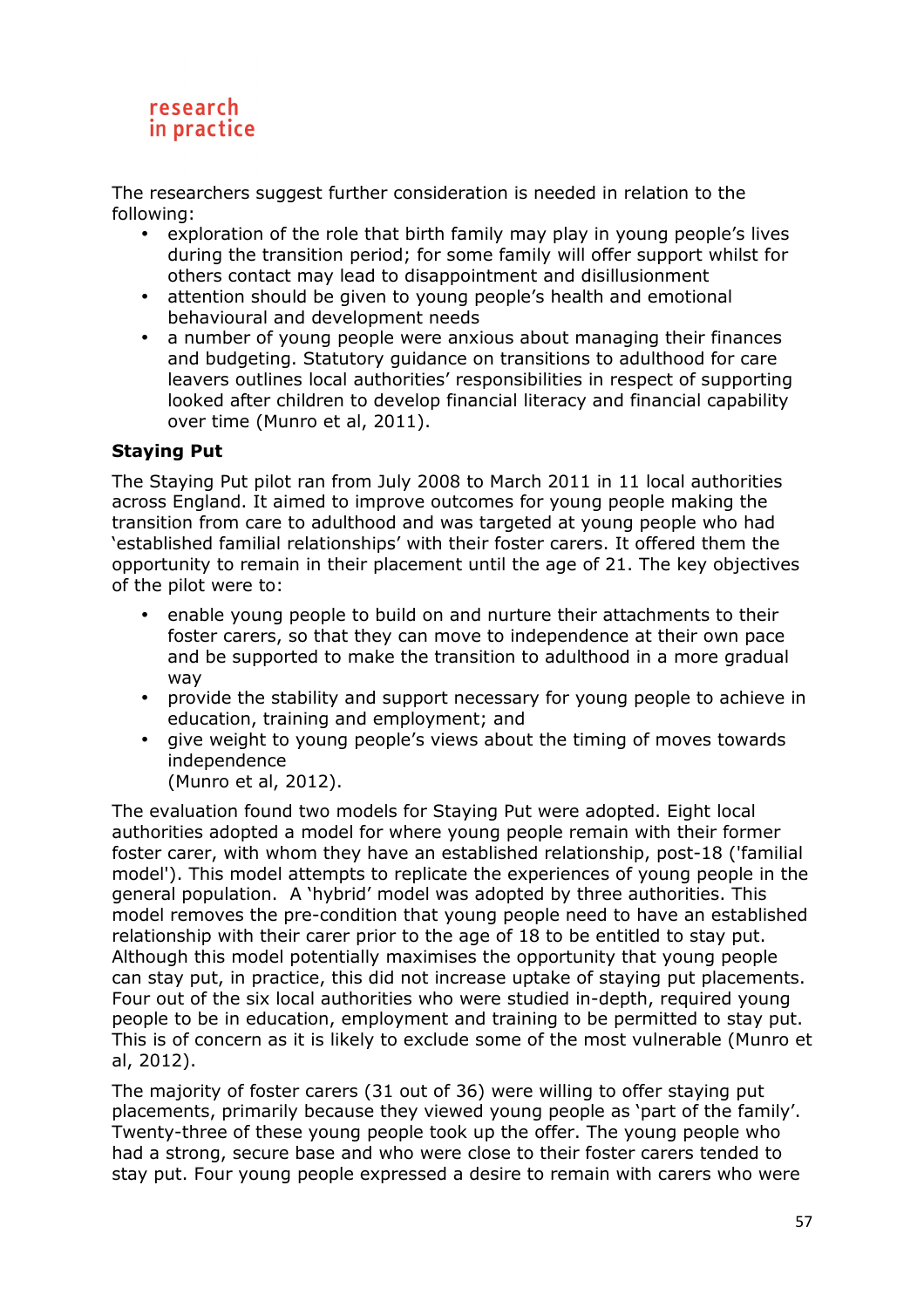

either unable or unwilling to offer a staying put placement. The most common explanation young people provided for not wanting to stay put was poor quality relationships with their carers or others in the placement. Other key factors were the desire to be 'free' and 'independent' or to return to live with birth family. There were various reasons why foster carers decided not to offer young people the opportunity to stay put; in three cases it was because of young people's behaviour and in two cases the carers were concerned about the young people's ability to develop the skills needed for adulthood if they were to remain in their placement for longer.

Once young people made the transition to independent living arrangements their support networks tended to contract; over half of care leavers revealed that they had a network of just three people who they could turn to for support and advice. This is of concern given the challenges associated with making the transition from care to independence.

The total cost to social care of providing a staying put placement is estimated to be £14,278, although it might be anticipated that once the programme is embedded into practice this would fall to around £13,068 (includes case management process costs and placement fee/allowance). This compares to an estimated annual cost of providing a foster placement to young people below 18, of £25,828. However, the costs of staying put may be offset over time by improved outcomes.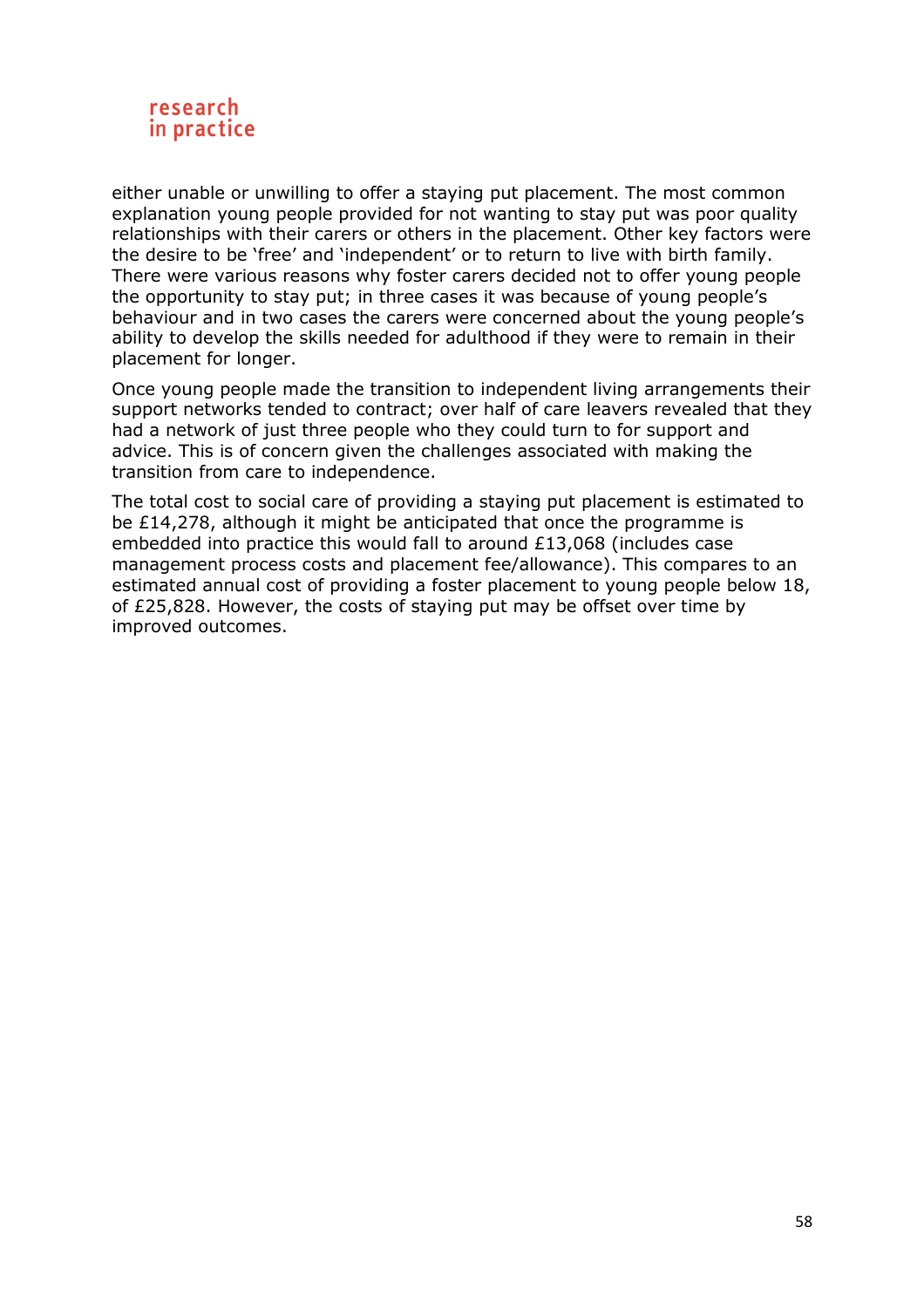# **8. Conclusions**

This paper has reviewed a wide range of evidence on models of care for adolescents. It has considered the impact of maltreatment on early brain development and the consequences of this for adolescence and adulthood. It has explored international models of care provision and various models of care including kinship care, social pedagogy and various evidence-based intervention programmes.

Care should not be a 'last resort'. It should be the means for safeguarding and supporting those whose birth families, having had access to coordinated targeted early intervention and focused family support, are not adequately safe places in which to grow up. We need to develop a range of services to address the heterogeneity of the care population.

In countries that adopt a 'welfare' rather than 'child protection' approach (e.g. Denmark, Germany and France) care is seen as a positive option within a continuum of services, and children and families have a key role to play in deciding which is the most suitable option for their circumstances. These countries also offer care on a part-time basis, often through self-referral. Adopting a model such as social pedagogy, with its holistic view of the child and family, requires not only a change in practice but attention to the contextual challenges to implementation and embedding in an English system.

Kinship care is suitable for some young people. However, it is important to ensure that there is adequate and timely assessment of carers' parenting capacity in relation to the young person's history and circumstances. Without this, carers might have difficulty managing a young person's challenging behaviour. Using kinship care as a 'cheap option', without providing sufficient support services and financial assistance, is unethical.

Well-implemented evidence-based programmes such as MST, MTFC and FFT can mediate the adverse consequences of earlier maltreatment and neglect through interventions delivered by well-supported professionals working intensively with young people and their families/carers. Consideration of effective 'step down' from such intensive support is vital to ensure that the positive gains are sustained over time. The costs of these interventions should be considered in comparison with the longer term costs of alternative care provision for children with similar needs, for instance residential children's homes.

It is timely that ADCS asks the question 'what is care for?' in England in the twenty-first century. If we wish to provide a care system that provides stable relationships, the therapeutic support to allow young people to develop and maintain such relationships, and the extended sense of permanence and 'home' that such relationships facilitate, then it is on providing the structures to support these relationships that our work should focus across all and any models of care provision.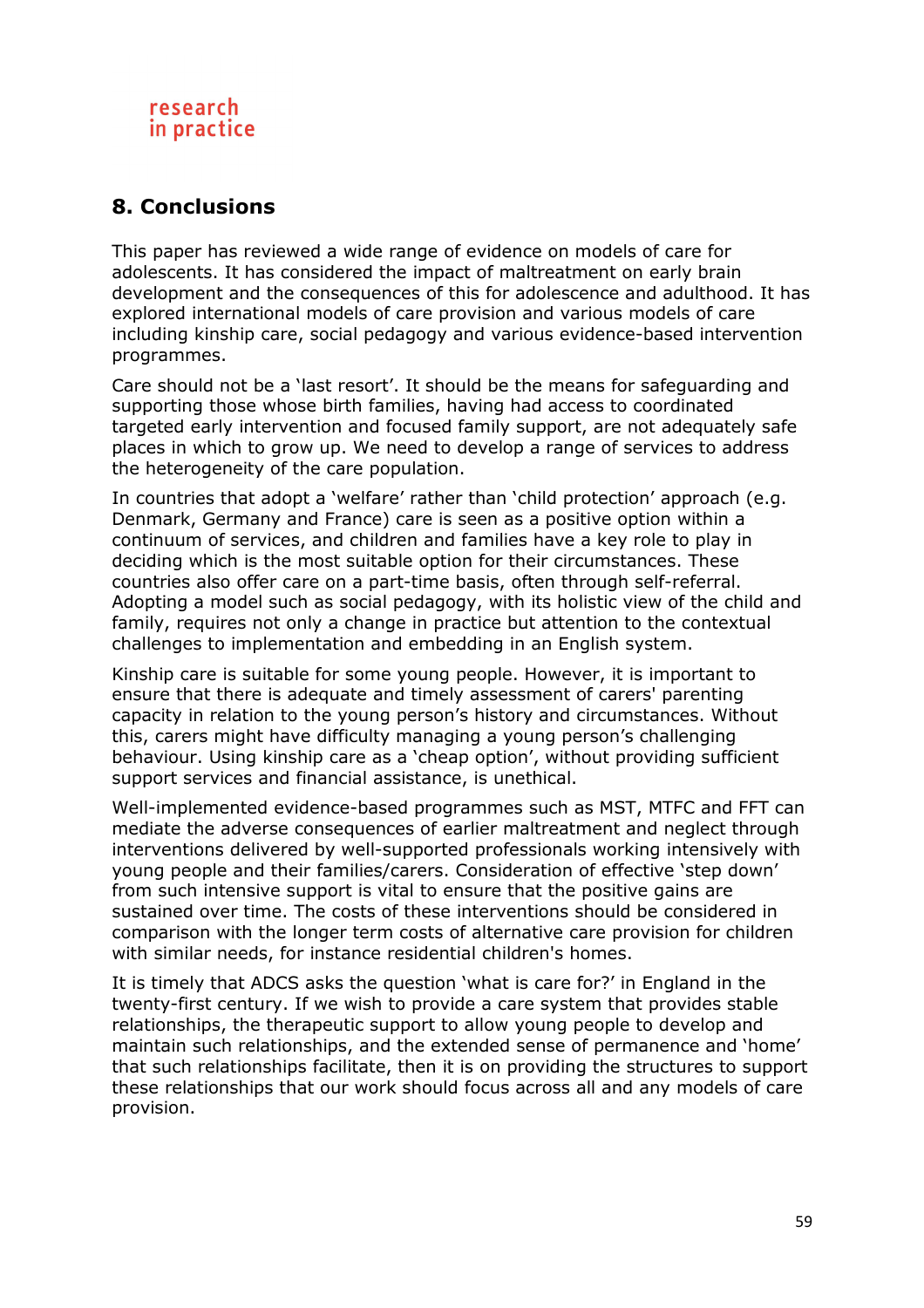#### **References**

ADCS (2012) *ADCS Mission Statement What is care for*

Asmussen K, Doolan M, Scott S (2012) *Intensive interventions suitable for Children on the Edge of Care: report and recommendations for Social Finance*. London: King's College. National Academy for Parenting Research

Argent H (2009) What's the problem with kinship care? *Adoption and Fostering,*  33 (3), 6-14.

Berridge D, Biehal N and Henry L (2012) *Living in children's residential homes.* London: Department for Education.

Berridge D, Biehal N, Henry L and Palomares M (2011) *Raising the bar? Evaluation of the Social Pedagogy pilot programme in residential children's homes*. London: Department for Education.

Biehal N (2005) *Working with adolescents: Supporting families preventing breakdown.* London: BAAF.

Biehal N. (2009) Foster care for adolescents. In Schofield, G. and Simmonds, J. (Eds) *The Child Placement Handbook. Research, policy and practice.* London: BAAF.

Biehal N, Ellison S, Sinclair I, Randerson C, Richards A, Mallon S, Kay C, Green J, Bonin E, and Beecham J (2010) *A Report on the Intensive Fostering Pilot Programme.* Youth Justice Board.

Biehal et al (2012) *The Care Placements Evaluation (CaPE) Evaluation of Multidimensional Treatment Foster Care for Adolescents (MTFC-A)*. London: Department for Education.

Boddy J, Statham J, McQuail S, Petrie P and Owen C (2009) *Working at the 'edges' of care? European models of support for young people and families.*  London: Department for Education.

Boetto H (2010) Kinship care: A review of the issues. *Family Matters: 85, 60-67.*

Bowyer S (2011) *Risk taking adolescents and child protection.* Dartington: research in practice

Bowyer S (2009) *The path to independence: supporting young people move towards emotional, financial and practical independence.* Dartington: research in practice

Brandon M, Belderson P, Warren C, Howe D, Gardner R, Dodsworth J et al. (2008) *Analysing Child Deaths and Serious Injury through Abuse and Neglect: What can we Learn? A Biennial Analysis of Serious Case Reviews 2003-2005.*  London: Department for Children Schools and Families.

Briskman J, Castle J, Blackeby K, Bengo C, Slack K, Stebbens C, Leaver W and Scott S (2012) *Randomised controlled trial of the fostering changes programme* London: Department for Education

Brown R and Ward H (2012) *Decision making within a child's timeframe.* London: Department for Education.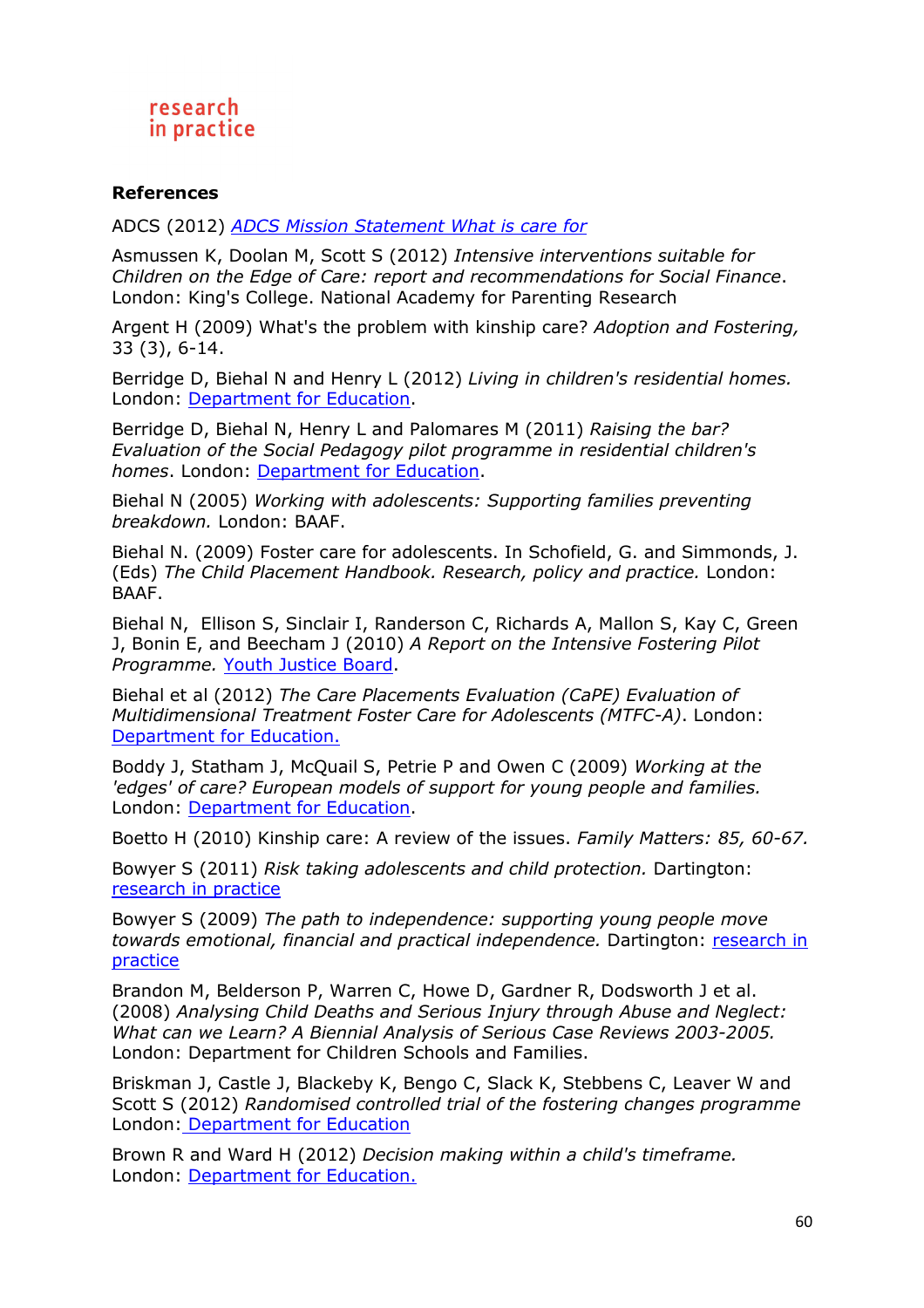Cameron C (2011) Social Pedagogy: what questions can we ask about its value and effectiveness? *Children Australia, Vol. 36 (4)*.

Cameron C, Petrie P, Wigfall V, Kleipoedszus S and Jasper A (2011) *Final report of the social pedagogy pilot programme: development and implementation*. London: Thomas Coram Research Unit

Child Information Gateway (2009) *Understanding the effects of maltreatment on brain development.* www.childwelfare.gov/pubs/issue\_briefs/brain\_development/

Child Safety Services (2011) *Kinship care: A literature review.* Queensland: Department of Communities

Children & Young People Now (23 November 2012) *Give judges power to transfer youth cases to family courts, says YJB chief. http://www.cypnow.co.uk/cyp/news/1075435/give-judges-power-transferyouth-family-courts-yjb-chief.* Accessed 23-02-13

Clayden J and Stein M (2005) *Mentoring young people leaving care 'Someone for me'*. York:Joseph Rowntree Foundation

Coussée F, Bradt L, Roose R and Doverne-De Bie M (2008) The Emerging Social Pedagogical Paradigm in UK Child and Youth Care: Deus Ex Machina or Walking the Beaten Path? *The British Journal of Social Work,* 40(3), 789-805.

Davies C and Ward H (2012) *Safeguarding Children Across Services. Messages from research*. London: Jessica Kingsley Publishers.

Department for Education and Skills (2006) *Care matters: Transforming the lives of children and young people in care,* London: DfES.

Department for Education (2011a) *Children's Homes: National Minimum Standards.* London: DfE

Department for Education, (2011b) *Prospectus: Delivering intensive interventions for looked after children and those on the edge of care or custody and their families.* London: DfE

Department for Education (2011c) *Family and friends care: Statutory guidance for local authorities.* London: DfE

Department for Education (2012a) *Children looked after in England (including adoption and care leavers) year ending 31 March 2012.* SFR 20/2012.

Department for Education (2012b) *Care leavers in England data pack.* 

Department for Education (website) Evidence-based intervention. Accessed 27- 11-12

Department for Education (2013) *Improving permanence and stability for vulnerable children and families.* London: DfE

Doolan M and Nixon P (2003). The importance of kinship care. *Social Work Now,*  September 2003, 12-20.

Family Rights Group (2011) *Family Group Conferences in the Court Arena.* Family Justice Council.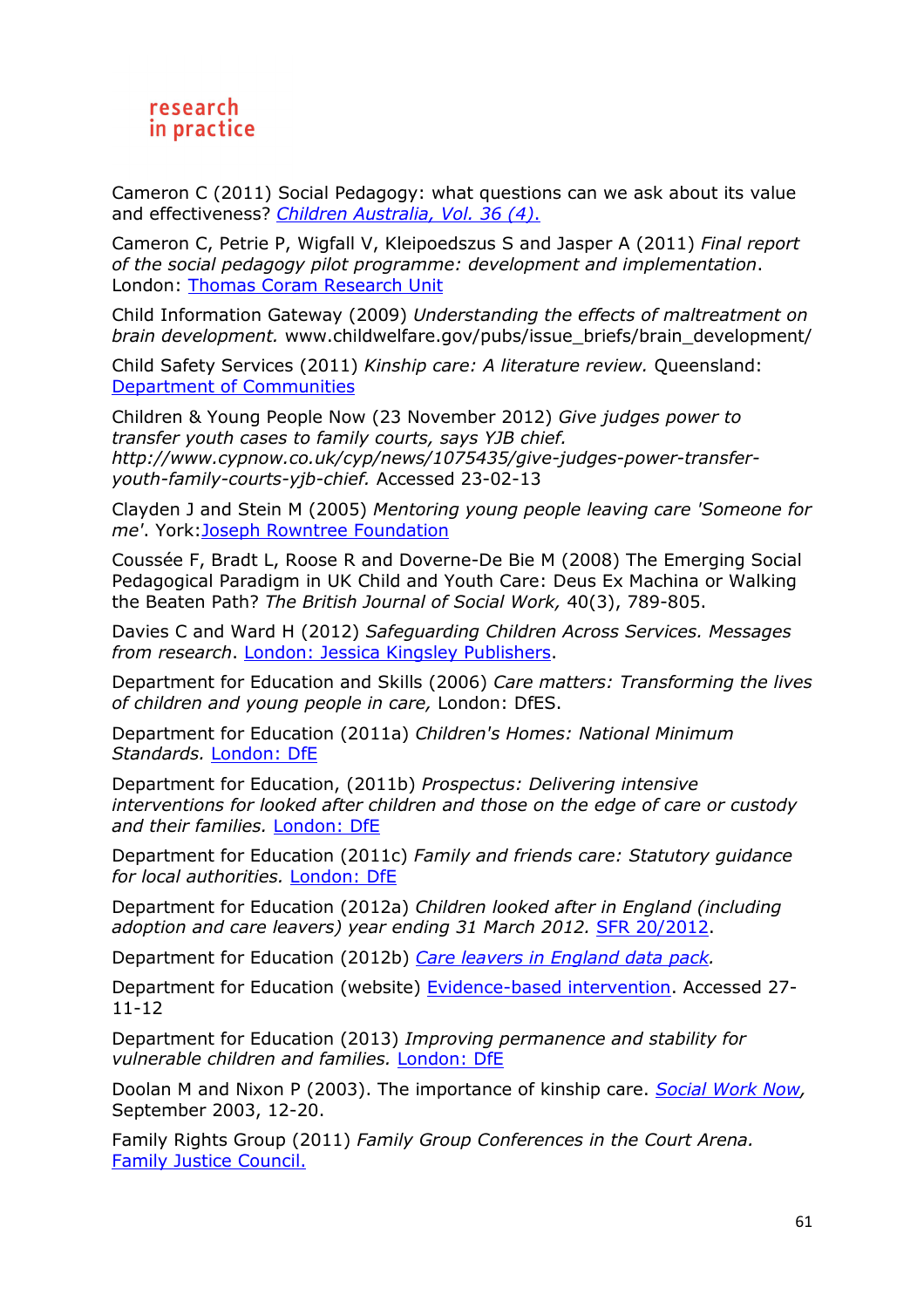Farmer E (2009) Making kinship care work. *Adoption and Fostering,* 33(3), 15- 27.

Farmer E, Moyers S, and Lipscombe J (2004) *Fostering Adolescents*. Jessica Kingsley Publishers.

Farmer E and Moyers S (2008) *Kinship Care: Fostering Effective Family and Friends Placements.* Jessica Kingsley Publishers.

Farmer E and Lutman E (2010) *Case management and outcomes for neglected children returned to their parents: A five year follow-up study.* Department for Education.

Farmer E (2010) What factors relate to good placement outcomes in kinship care? *British Journal of Social Work, 40, 426-444.* 

Farmer E, Selwyn J, and Meakings S.J (2013) "Other children say you're not normal because you don't live with your parents": Children's views of living with informal kinship carers. *Child and Family Social Work*, 18 (1), 25-34.

Hannon C, Wood C, and Bazalgette L (2010*) In loco parentis*. DEMOS**.** 

Hicks L, and Stein M (2010) *Neglect Matters. A multi-agency guide for professionals working together on behalf of teenagers.* Department for Education.

Hazel N (2008) *Cross-national comparison of youth justice.* Youth Justice Board.

Holmes L, Lawson D and Stone J (2005) Looking After Children: at what Cost? Resource Pack. London: Department for Education and Skills.

Holmes L, Westlake D, and Ward H (2009) *Calculating and Comparing the Costs of Multidimensional Treatment Foster Care, England (MTFCE)*. Report to the Department for Children, Schools and Families. Loughborough: Centre for Child and Family Research, Loughborough University.

House of Commons (2012) *Children in care in England: Statistics*. The House of Commons Library.

House of Commons Education Committee (2012) *Children first: the child protection system in England.* HC137.

Hunt J, Waterhouse S, and Lutman E (2008) *Keeping them in the family: outcomes for children placed in kinship care through care proceedings.* London: BAAF.

Hunt J (2009) Family and friends care. In Schofield, G. and Simmonds, J. (Eds) *The Child Placement Handbook. Research, policy and practice.* London: BAAF.

Hunt J and Waterhouse S (2012) *Understanding family and friends care: the relationship between need, support and legal status – Carers' experiences* FRG/Oxford University Centre for Family Law and Policy.

Lutman E, Hunt J, and Waterhouse S (2009) Placement stability for children in kinship care: A long-term follow-up of children placed in kinship care through care proceedings. *Adoption and Fostering, 33(3).*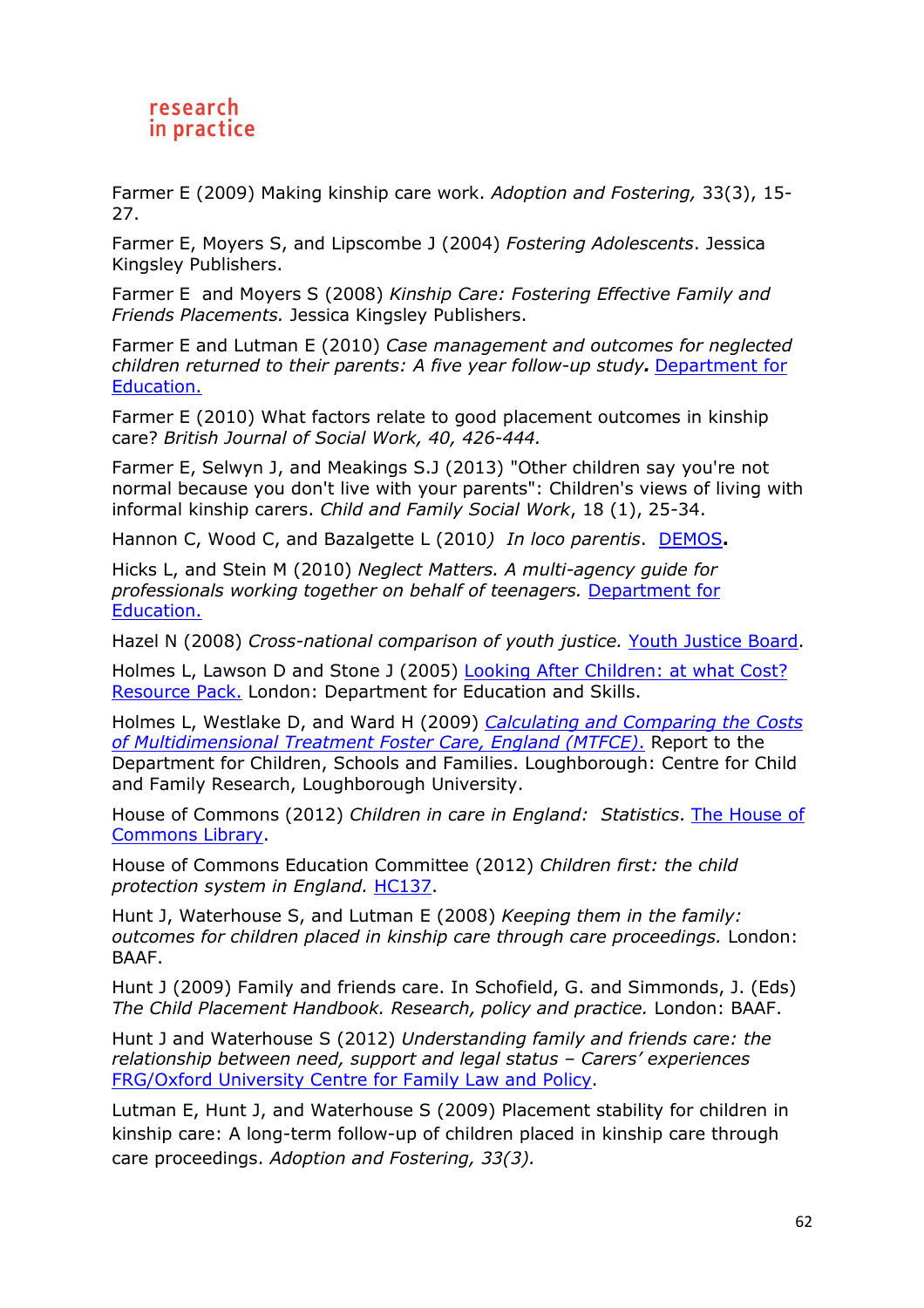MacMilan H.L, Wathen C.N, Barlow J, Fergusson D.M, Leventhal J.M, and Taussig H.N (2009). Interventions to prevent child maltreatment and associated impairment, *The Lancet*, *373,* 250 - 266

Minnis M and Walker S (2012) *The experiences of fostering and adoption processes - the views of children and young people: literature review and gap analysis.* NfER.

Moore N, Jakhara M, and Bowie J (2013) *Social Pedagogy* 

*A scoping exercise for Derbyshire County Council*. Derby:University of Derby

Munro E.R, Lushey C, Ward H and National Care Advisory Service (2011) *Evaluation of the Right2BCared4 pilot: final report*. London: Department for Education.

Munro E.R, Lushey C, National Care Advisory Service, Maskell-Graham D, Ward H and Holmes L (2012) *Evaluation of Staying Put: 18 plus family placement programme. Final Report.* London: Department for Education.

Munro E.R. and Manful E (2012) *Safeguarding children: a comparison of England's data with that of Australia, Norway and the United States.* London: Department for Education

Nandy S, Selwyn J, Famer E and Vaisey P (2011) *Spotlight on kinship care.* **ButtleUK** 

Nixon P (2007) *Relatively speaking: developments in research and practice in kinship care.* Dartington: research in practice

Palacious J and Jimenez J (2009) Kinship foster care. *Adoption and Fostering,*  33 (3), 64-75

Perry B. D. (2000). *Bonding and Attachment in Maltreated Children. Consequences of Emotional Neglect.* Child Trauma Academy

Petrie P, Boddy J, Cameron C, Simon A. and Wigfall V (2006) *Working with children in residential care: European perspectives.* Oxford University Press

Philip K and Spratt J (2007) *A synthesis of published research on mentoring and befriending.* Mentoring and Befriending Foundation

R(SA) v Kent County Council (2011) EWCA Civ 1303. http://www.familylawweek.co.uk/site.aspx?i=ed89743

Rees G, Stein M, Hicks L and Gorin S (2011) *Adolescent Neglect, Research, Policy and Practice*. Jessica Kingsley Publishers

Rees G, Gorin S, et al (2010) *Safeguarding young people: responding to young people aged 11 to 17 who are maltreated*. London: The Children's Society

Renshaw J (2008) *Final Evaluation Report of the DCSF funded national mentoring pilot for looked after children*. London: Department for Education

Saunders H and Selwyn J (2009) Supporting informal kinship care. *Adoption and Fostering,* 32(2), 31-42